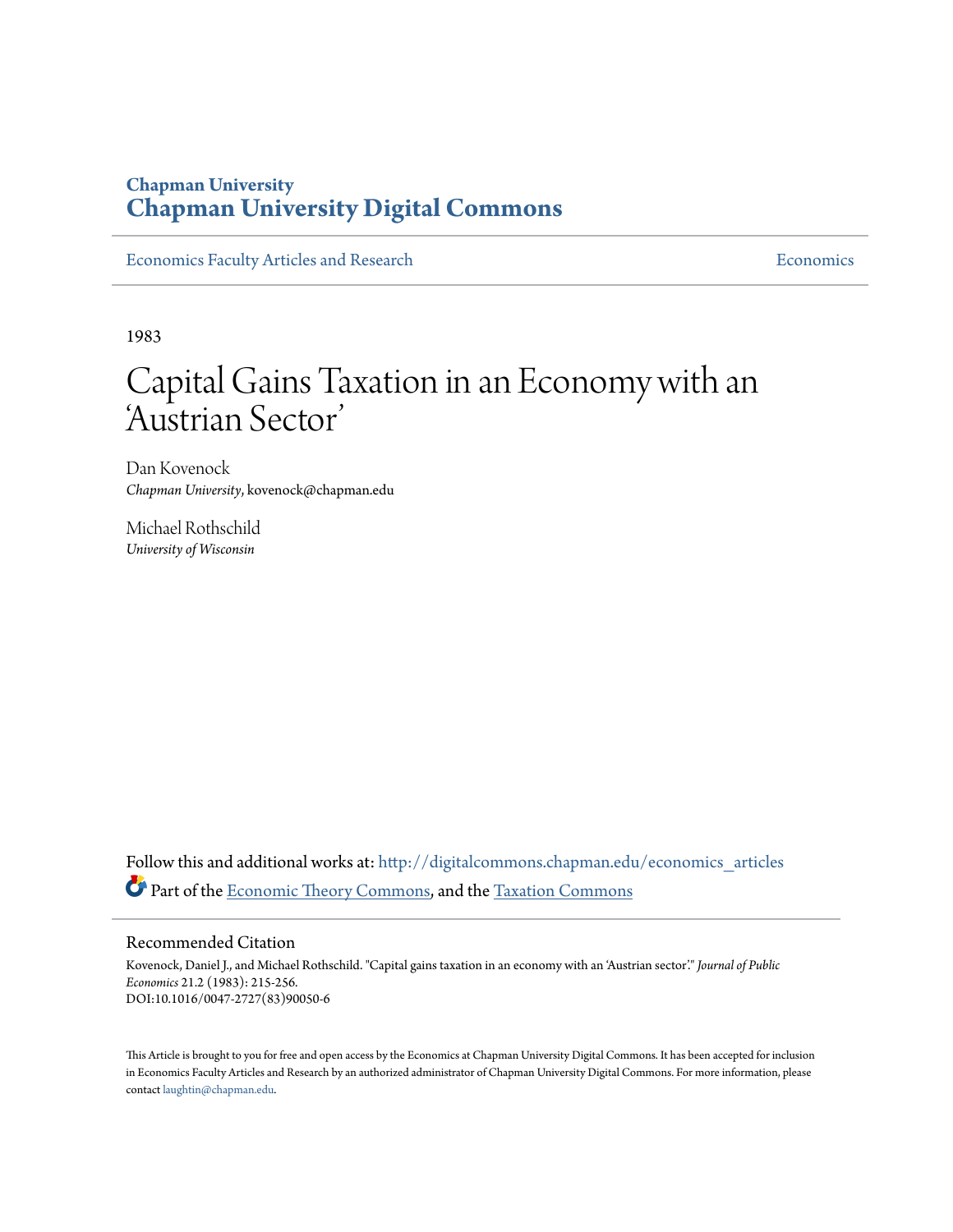# Capital Gains Taxation in an Economy with an 'Austrian Sector'

# **Comments**

NOTICE: this is the author's version of a work that was accepted for publication in *Journal of Public Economics*. Changes resulting from the publishing process, such as peer review, editing, corrections, structural formatting, and other quality control mechanisms may not be reflected in this document. Changes may have been made to this work since it was submitted for publication. A definitive version was subsequently published in *Journal of Public Economics*, volume 21, issue 2, in 1983. [DOI: 10.1016/0047-2727\(83\)90050-6](http://dx.doi.org/DOI:%2010.1016/0047-2727(83)90050-6)

The Creative Commons license below applies only to this version of the article.

### **Creative Commons License**  $\bigcirc$   $\circ$

This work is licensed under a [Creative Commons Attribution-Noncommercial-No Derivative Works 4.0](http://creativecommons.org/licenses/by-nc-nd/4.0/) [License.](http://creativecommons.org/licenses/by-nc-nd/4.0/)

**Copyright** Elsevier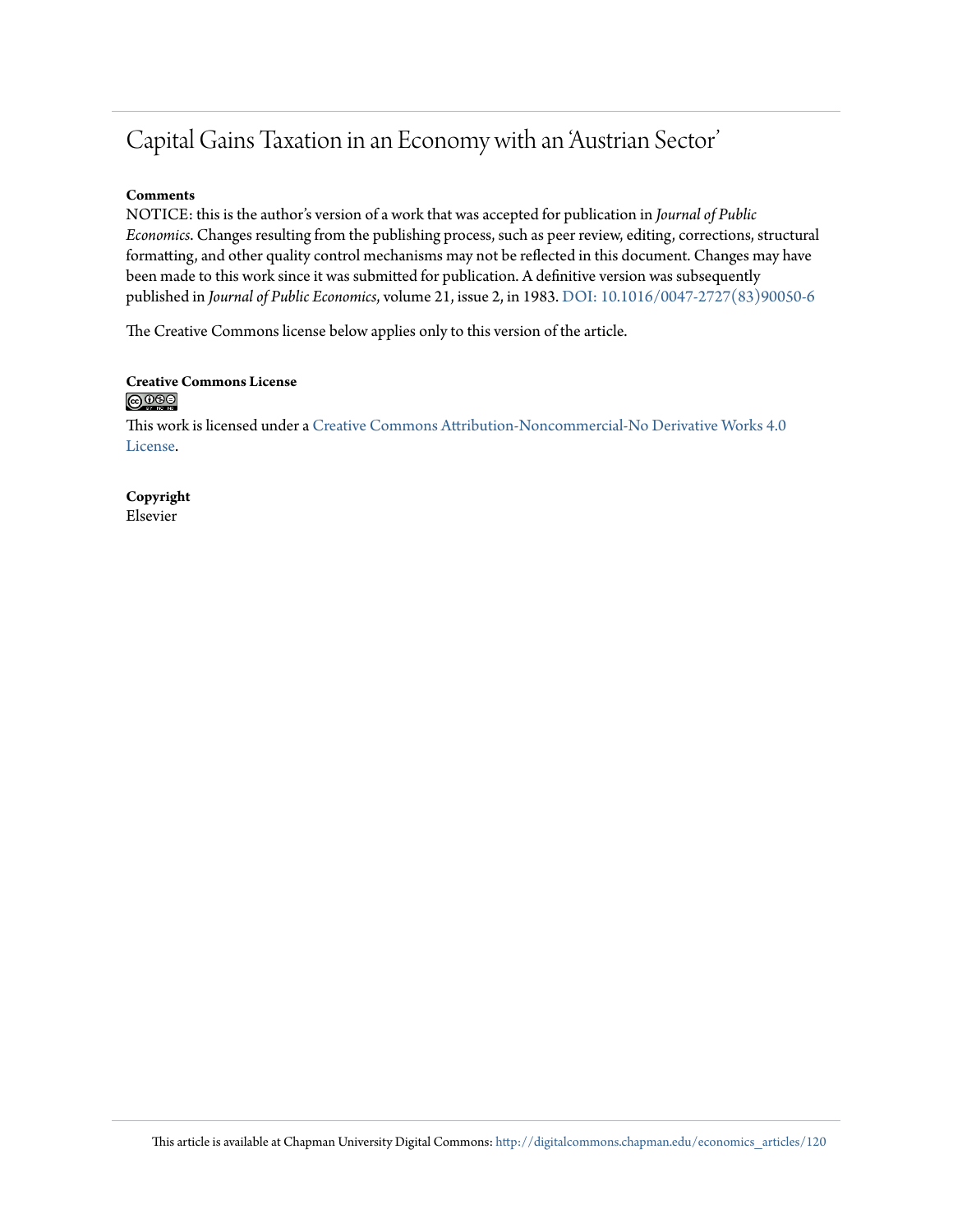## NBER WORKING PAPER SERIES

## CAPITAL GAINS TAXATION IN AN ECONOMY WITH AN "AUSTRIAN SECTOR"

Daniel J. Kovenock

Michael Rothschild

Working Paper No. 758

NATIONAL BUREAU OF ECONOMIC RESEARCH 1050 Massachusetts Avenue Cambridge, MA 02138

September 1981

We thank Alan Auerbach, Yves Balcer, David Bradford, Buzz Brock, Bob Haveman, Ken Judd and Eytan Sheshinski for helpful conversations. Research support from the National Science Foundation and the University of Wisconsin Graduate School is gratefully acknowledged. The research reported here is part of the NBER's research program in Taxation. Any opinions expressed are those of the authors and not those of the National Bureau of Economic Research.

 $\ddot{\phantom{a}}$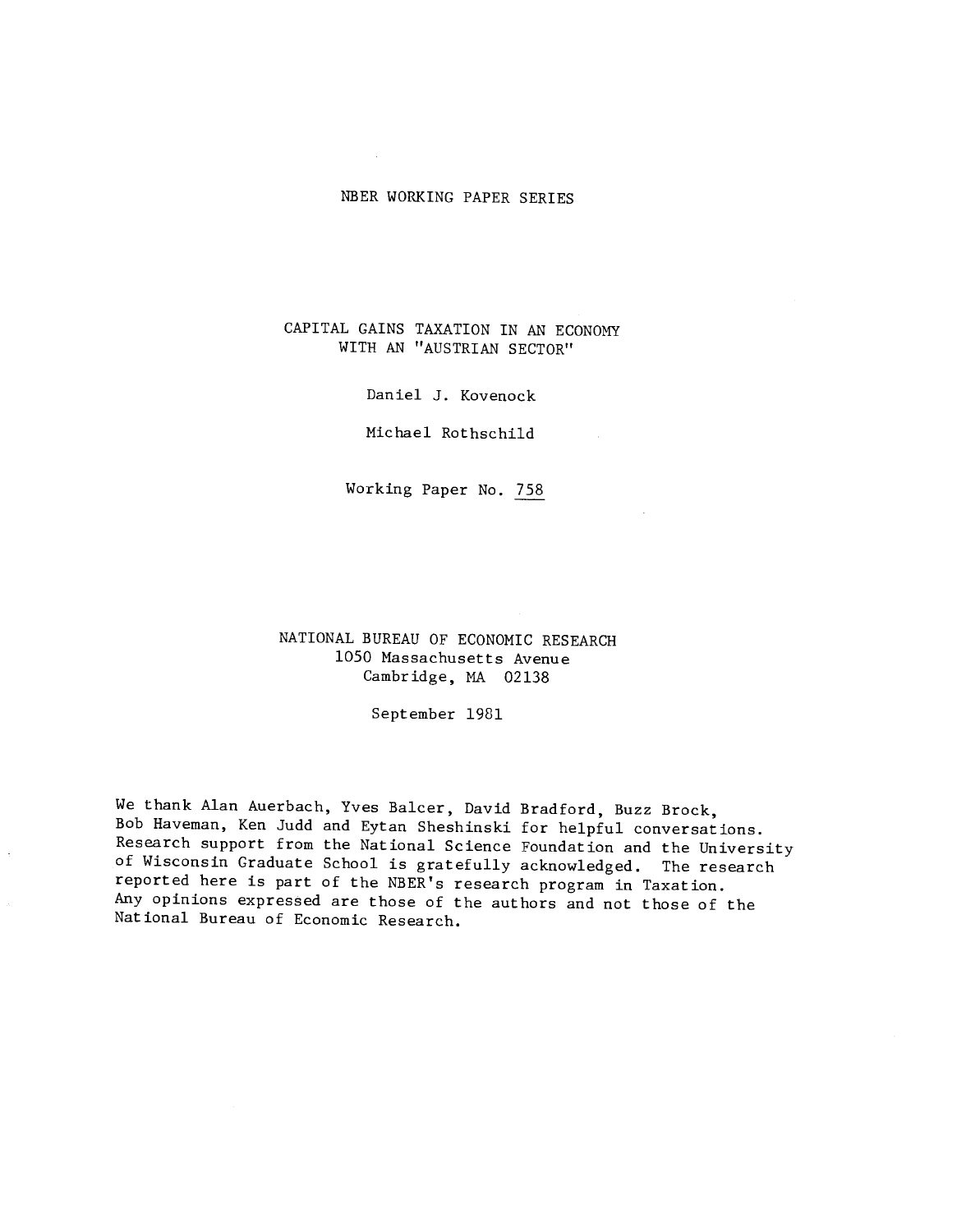#### NBER Working Paper #758 September 1981

Capital Gains Taxation in an Economy with an "Austrian Sector"

### ABSTRACT

This paper examines the effects of a proportional capital gains tax in an economy with an Austrian sector (with wine and trees) and an ordinary sector. We analyze the effect of capital gains taxation (on both an accrual and a realization basis) on the efficiency with which resources are used within the Austrian sector. Since time is the only input which can be varied in the Austrian sector this amounts to looking at the effect of capital gains taxation on the harvesting time or selling time of assets. Accrual taxation decreases the selling time of Austrian assets. Realization taxation decreases the selling time of some Austrian assets and leaves it unchanged for others. Inflation further reduces the selling time of assets taxed on an accrual basis; often, but not always, inflation increases the selling time of Austrian assets taxed on a realization basis. These results suggest that the capital gains tax can reduce the holding period of an asset. However, there is a sense in which such taxes (at least when levied on a realization basis) discourage transactions and increase holding periods. It is never profitable to change the ownership of an Austrian asset between the time of the original investment and the ultimate harvesting of the asset for final use. We examine the effect of capital gains taxation on the efficiency of the allocation of investment between sectors. No neutrality principles emerge when ordinary investment income is taxed at the same rate as capital gains income.

We also analyze the effect of the special tax treatment of capital gains at death and find that the current U.S. tax system, under which capital gains taxes are waived at death, encourages investors to hold assets longer than they otherwise would.

Michael Rothschild<br>
Mathematica, Inc.<br>
Department of Economic

(609) 799—2600 (608) 262—5831

Mathematica, Inc. Department of Economics<br>
P.O. Box 2392 University of Wisconsin<br>
Princeton, New Jersey 08540 Madison, Wisconsin 53706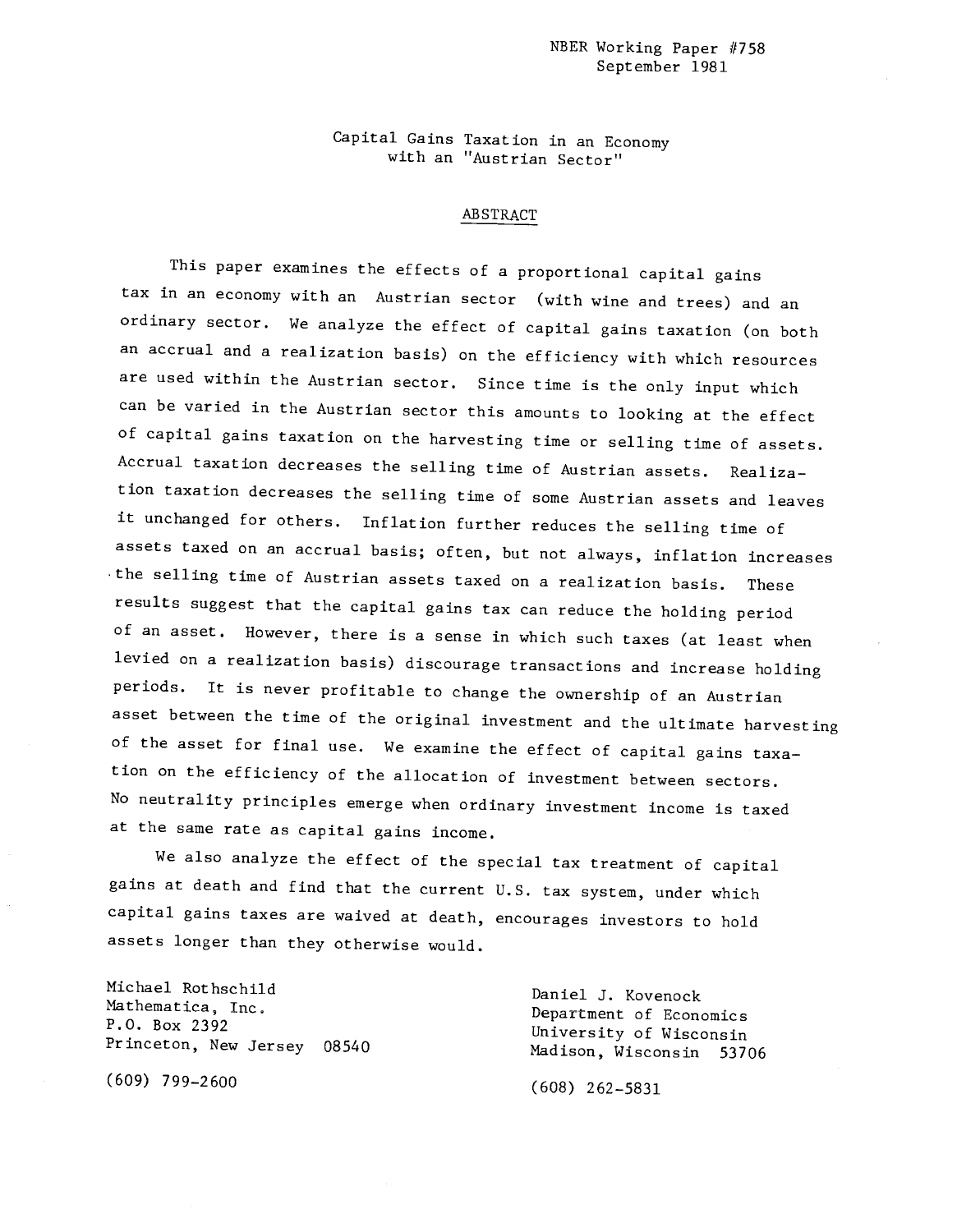#### I. Introduction

This paper examines the effects of a simple capital gains tax in an economy with an Austrian sector and an ordinary sector. In the ordinary sector the investment process is simple and straightforward; an investment of a dollar produces a stream of returns in the future. Assets in the Austrian sector do not yield a stream of services. They increase in value as they age; when they are harvested this growth stops. The standard examples of Austrian investments are wine and trees, and we shall use these terms to refer to two different kinds of Austrian assets. Trees are assets which require scarce resources -- i.e., ones which earn rents -while they age. In considering when to cut down a tree it is important to take account of the fact that the land on which a tree now stands can be used to grow another tree once its present occupant is felled. Wine, in distinction, uses no scarce resources as it matures; the casks and cellars in which wine ages earn no rents.

We focus on the effects of capital gains taxation on Austrian investments for two reasons. First, the effects are simple and straightforward. We are able to obtain exact expressions for the effect of capital gains taxes on the allocation of investment between sectors and for the efficiency of resource use within the Austrian sector. We extend some of this analysis to the case where the death of the investor (which has significant tax consequences in the U.S.) is uncertain.<sup>1</sup>

<sup>&</sup>lt;sup>1</sup> In an earlier version of this paper, we also considered the effect of uncertainty about the growth of Austrian assets; since the main conclusion of that exercise was that considering uncertainty did not change the character of our results, we have dropped it from our paper.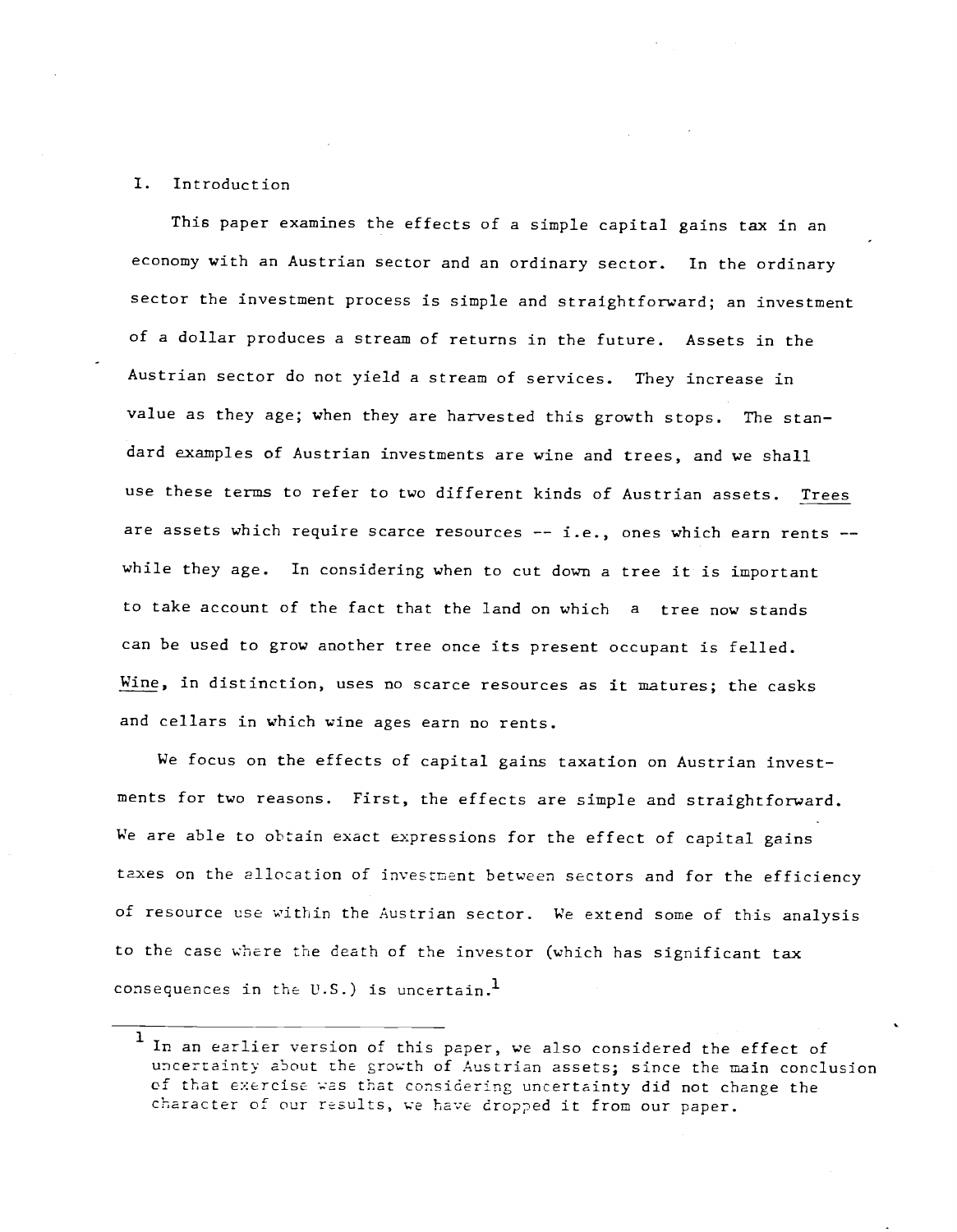Secondly, a capital gains tax affects the timing of transactionS. With Austrian assets these effects have real, easily-understood consequences. Most previous studies, empirical and theoretical,  $2$  have, implicitly or explicitly, focused on the effect of capital gains taxation on purely financial assets. It seems clear from first principles that capital gains taxes should, at least in an inflationary world, operate as a kind of turnover tax, inhibiting the sale of stocks and bonds which show gains and encouraging the sale of assets on which losses have been incurred. Constantinides (1980) and Constantinides and Scholes (1980) have shown just how appealing the strategy of realizing losses and never selling gains can be when well—organized futures markets with low transactions costs exist. Feldstein, Slemrod, and Yitzhaki (1980), Feldstein and Slemrod ( 1978), and Feldstein and Yitzhaki (1978) have presented evidence that this theory is correct -that the capital gains tax does indeed inhibit the sale of assets whose prices have increased since they were purchased. It is not clear, at least to us, what the real effect of such an inhibition is. In general, sales of stock are purely financial transactions and do not lead to investment or disinvestment of real assets. While it seems quite likely that the volume of transactions has some effect on the efficiency of the allocation of investment, to our knowledge, no one has framed a theory which will allow us to determine the preferred volume of transactions. Without such a theory one cannot say whether discouraging transactions is good or bad.

 $^{2}$ Lippman and McCall (1980) is a significant exception.

 $\bar{Z}$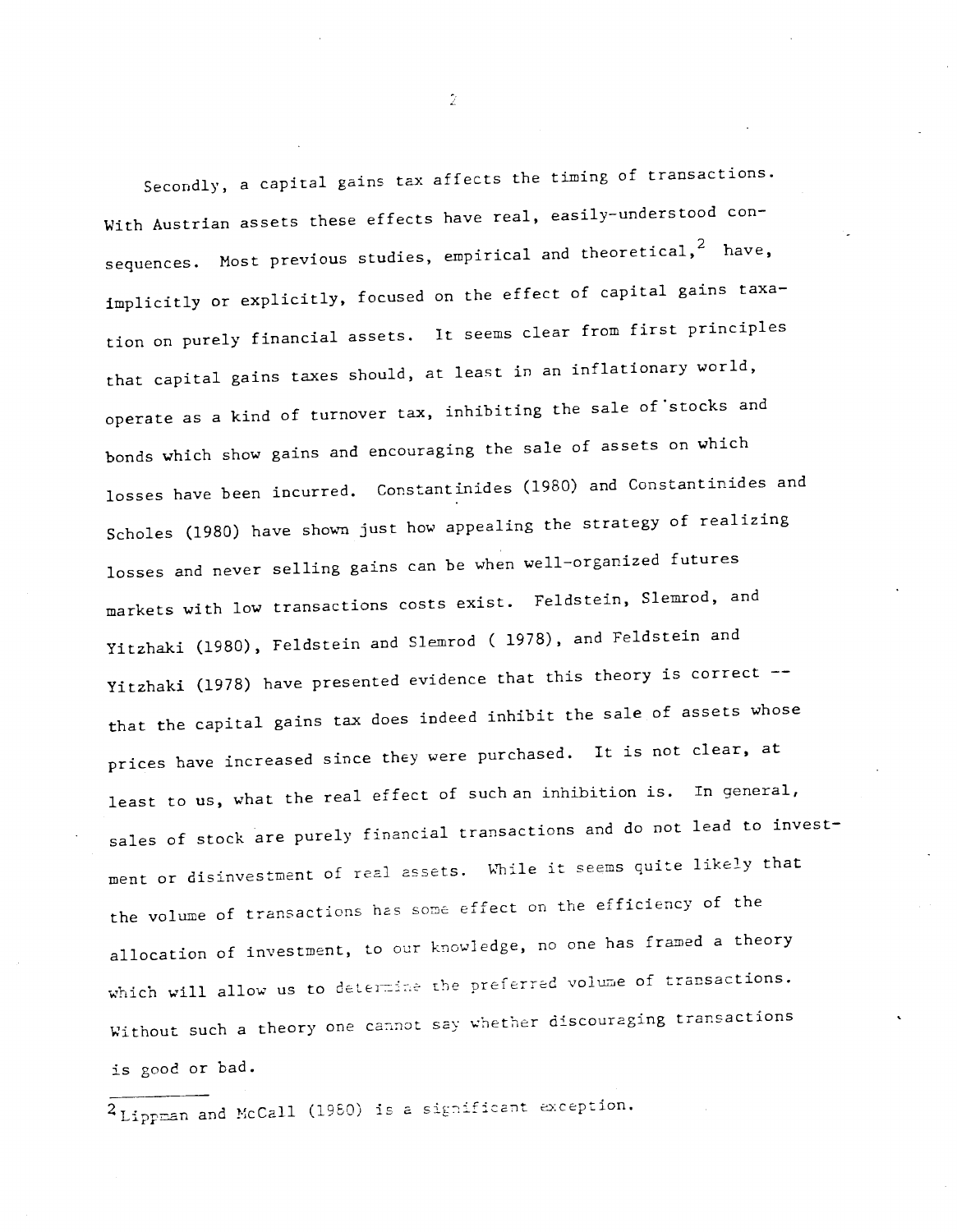Our analysis assumes that capital gains taxes fall only on Austrian assets. Thus we can only analyze the effect of the capital gains tax on Austrian assets. The ordinary sector is in our model for two reasons; first, we assume that it is sufficiently large that the after—tax rate of return -- which in our simple model is the social discount rate -is determined outside of the Austrian sector and is independent of the rate and form of the capital gains tax. Secondly, having an ordinary sector allows us to examine the effect of capital gains taxation on the allocation of resources between Austrian and other investments.

We summarize our results as follows. Section I sets out the basic model and analyzes the effects of capital gains taxation on Austrian investments. Our partial equilibrium model assumes that the total amount of investment is fixed. Taxation, in particular the capital gains tax, can affect economic efficiency in two quite different ways. First taxes can affect the flow of investment between sectors. The intersectoral allocation of investment is efficient when the present discounted value of all returns —— public and private —— from a dollar of investment is the same in all sectors. We find that when income in the ordinary sector is taxed at rate  $\tau_{\alpha}$  and capital gains in the Austrian sector are taxed at rate  $\tau$ , this equality is unlikely to hold, even if  $\tau$  =  $\tau$   $_{\circ}$ . In particular, when tax rates in the sectors are equal, Austrian investments have lower total returns than ordinary investments.

While not without interest, this comparison is quite artificial. A major accomplishment of recent research on the taxation of capital has been the demonstration that  $\tau_{\rm o}$  is an extraordinarily complicated beast. As the endproduct of the complex interaction of many provisions of the tax law,  $\tau_{\alpha}$  cannot be identified with anything so simple as the corporate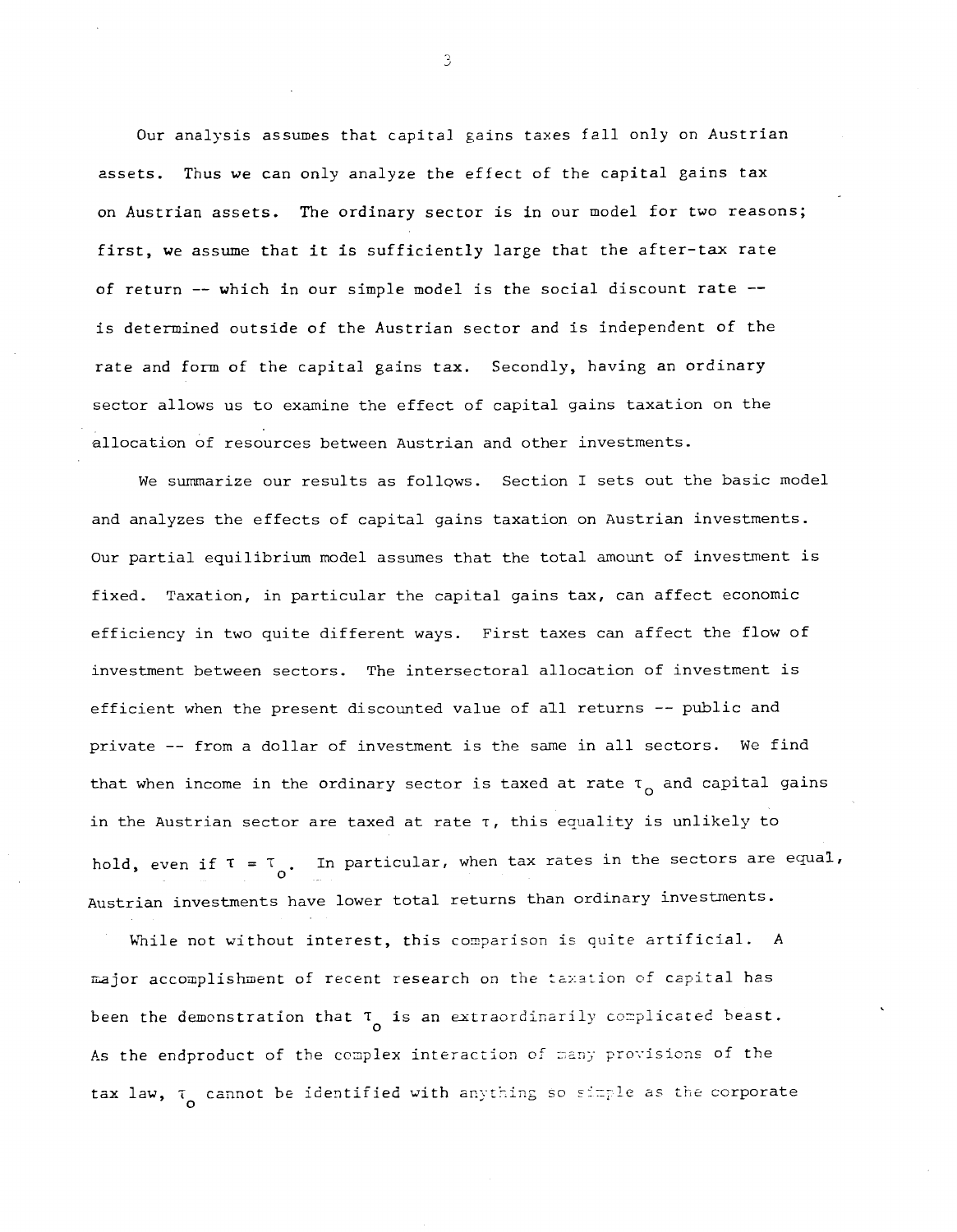income tax. Thus it is hard to conceive of a realistic tax change which could set  $\tau_{\alpha} = \tau$ .

Another effect of capital gains taxation is on the allocation of resources within a sector. For Austrian investments, the resource whose use can be varied is time; we find that the capital gains tax leads to inefficiencies within the wine sector by encouraging wine to be sold more quickly than it would be in the absence of taxation. This does not hold for some tree investments. If investment opportunities are stationary, and if there is no inflation, cutting time is independent of  $\tau$  and capital gains taxation introduces no distortions. If conditions are not stationary, or if there is inflation, taxes affect cutting time in a complicated way.

These results were obtained for taxation on a realization basis. Accrual taxation introduces different distortions. When  $\tau = \tau_{\alpha}$  total returns from Austrian investments (both wine and trees) can be greater or less than returns from ordinary investments. For a given rate of taxation, selling time (again for wine and trees) is less under accrual taxation than under realization taxation. We have made comparisons of taxation at equal rates rather than equal yields because such comparisons are simpler. However, as Stiglitz (1981) has shown, the problem of calculating the effective yield of a capital gains tax is sufficiently complex that it seems no good case can be made for the proposition that comparisons of taxes which have equal yields are more meaningful than comparisons of taxes which have equal rates.

Our model produces no strong a priori case for the greater efficiency of accrual taxation. Our examination of the effects of inflation in Section II strengthens the case for realization as opposed to accrual taxation. Although there are exceptions, on balance inflation (at least rapid inflation) tends to alleviate the distortions caused by taxation on a realization basis while it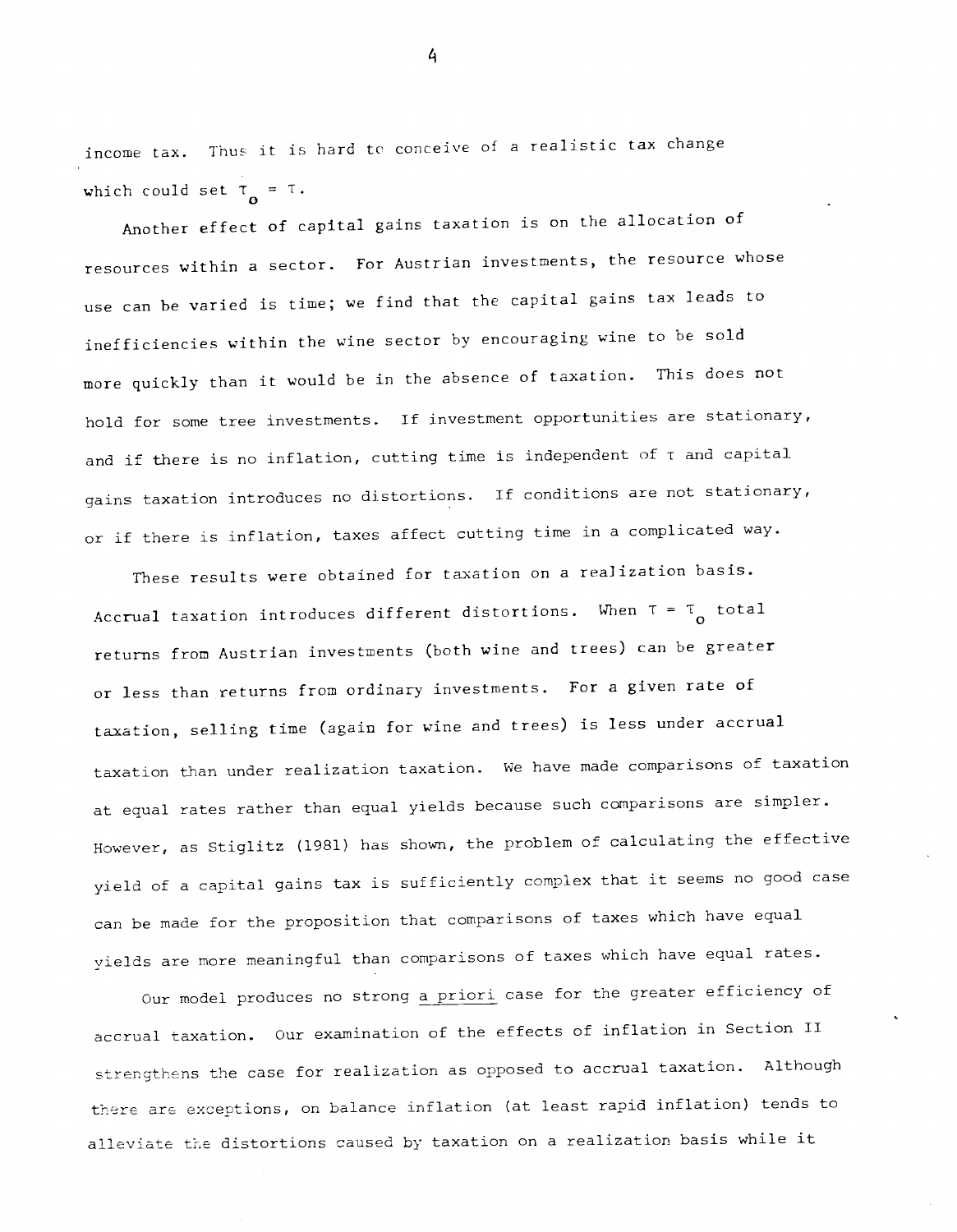complicates, sometimes exacerbating and sometimes alleviating the distortions caused by accrual taxation.

In Section III we show how the analysis is changed by taking account of the special ways in which capital gains are, or could be taxed, at death. We show how the present United States tax system, which allows automatic step up of basis at death, encourages' people to hold on to assets longer than they would otherwise. Since the tax system leads them to sell wine sooner than they should, at least for wine this corrects (and possibly overcorrects) a distortion of the tax system.

Much previous work on capital gains taxation has focused on the way in which capital gains taxes tend to inhibit transactions and to encourage investors to hold assets -- at least assets which are growing in value -longer than they otherwise would. Our analysis suggests that the effects are diverse and complicated. The results summarized above showed that the capital gains tax could sometimes shorten, sometimes lengthen, and sometimes leave unchanged the length of time the owner of an Austrian asset would wait before he harvested it. However, we did obtain one result which shows that the capital gains tax discourages transactions in Austrian assets. In Proposition 3 below we show that the owner of an Austrian asset who is subject to capital gains taxation on a realization basis will never sell it to another intermediate producer. He will always make higher profits by holding on to wine until it is sold to the consumer. Although Proposition 3 is stated for wine, it also clearly holds for trees. Thus the capital gains tax acts as a kind of turnever or transaction tax on Austrian assets and as such promotes vertical integration in industries which use Austrian processes.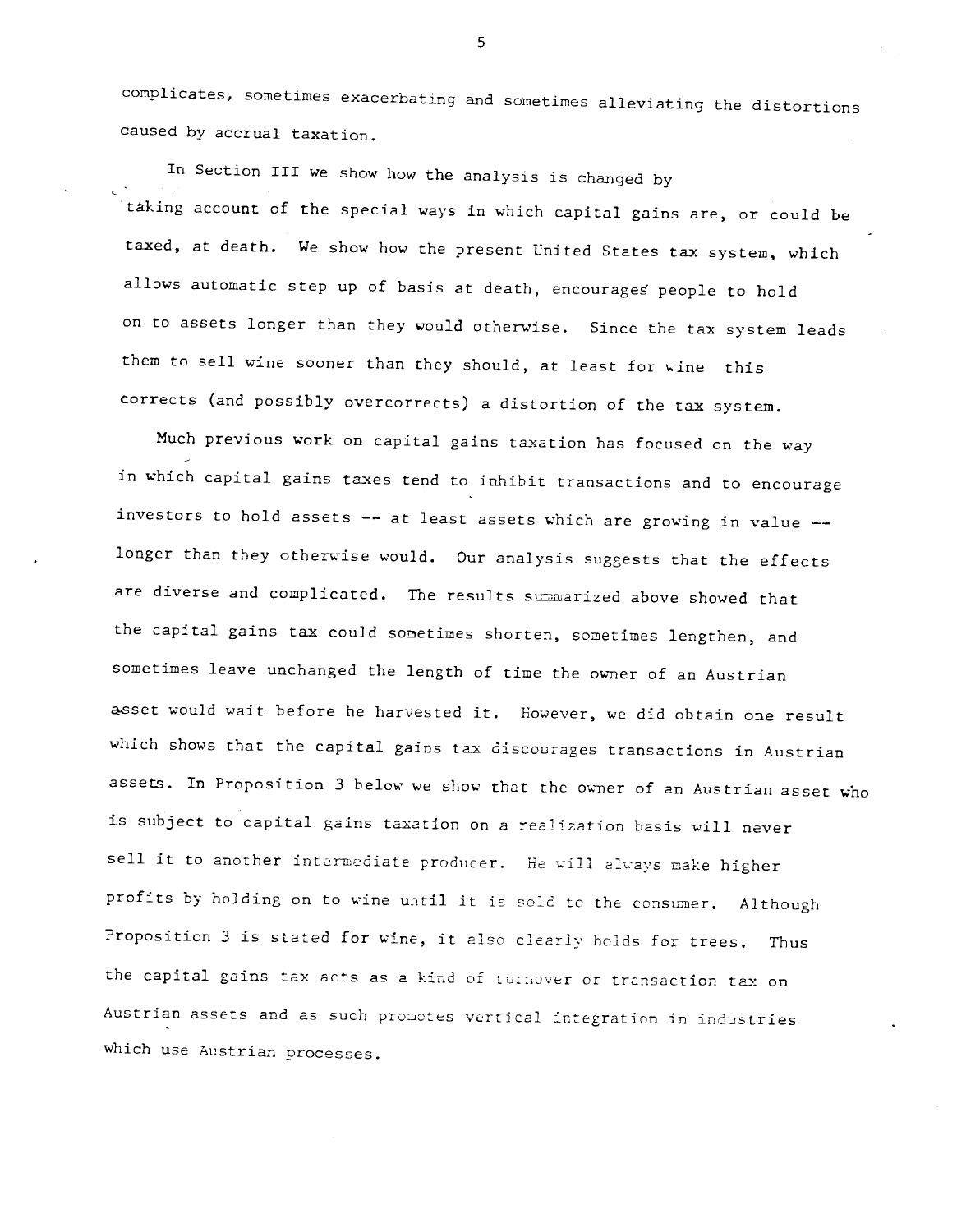We have sacrificed a great deal of reality to keep our models simple and tractable. The capital gains tax is proportional and everyone pays the same rate. We ignore the complexities and arbitrage opportunities which are encouraged by progressive taxation at different rates.<sup>3</sup> We also ignore the arbitrage opportunities which the options market permits. Constantinides (1980) and Constantinides and Scholes (1980) have argued that by using the options market, investors can avoid ever realizing capital gains. Sales of assets (which are taxable events) are dominated by the purchase and sale of options (based on the asset's future value) which can be written in such a way that taxes are avoided or deferred. This argument loses some of its force in an Austrian model. Assets must be sold eventually or the tree rots or the wine goes bad. Row the existence of an active options market would affect our results is an interesting question which we have not examined.

We have also assumed that investors have a very simple goal. They maximize the present discounted value of wealth. We assume a constant discount rate of r. When we treat uncertainty we assume that investors are risk neutral so that they maximize the expected present discounted value of wealth. Thus we ignore both risk aversion and portfolio effects. We make this choice for two reasons. First, it's what we can do. Second, while it is not formally difficult to introduce risk aversion into some

3 Lippman and McCall (1980) analyze a similar model in which taxes are progressive.

 $\epsilon$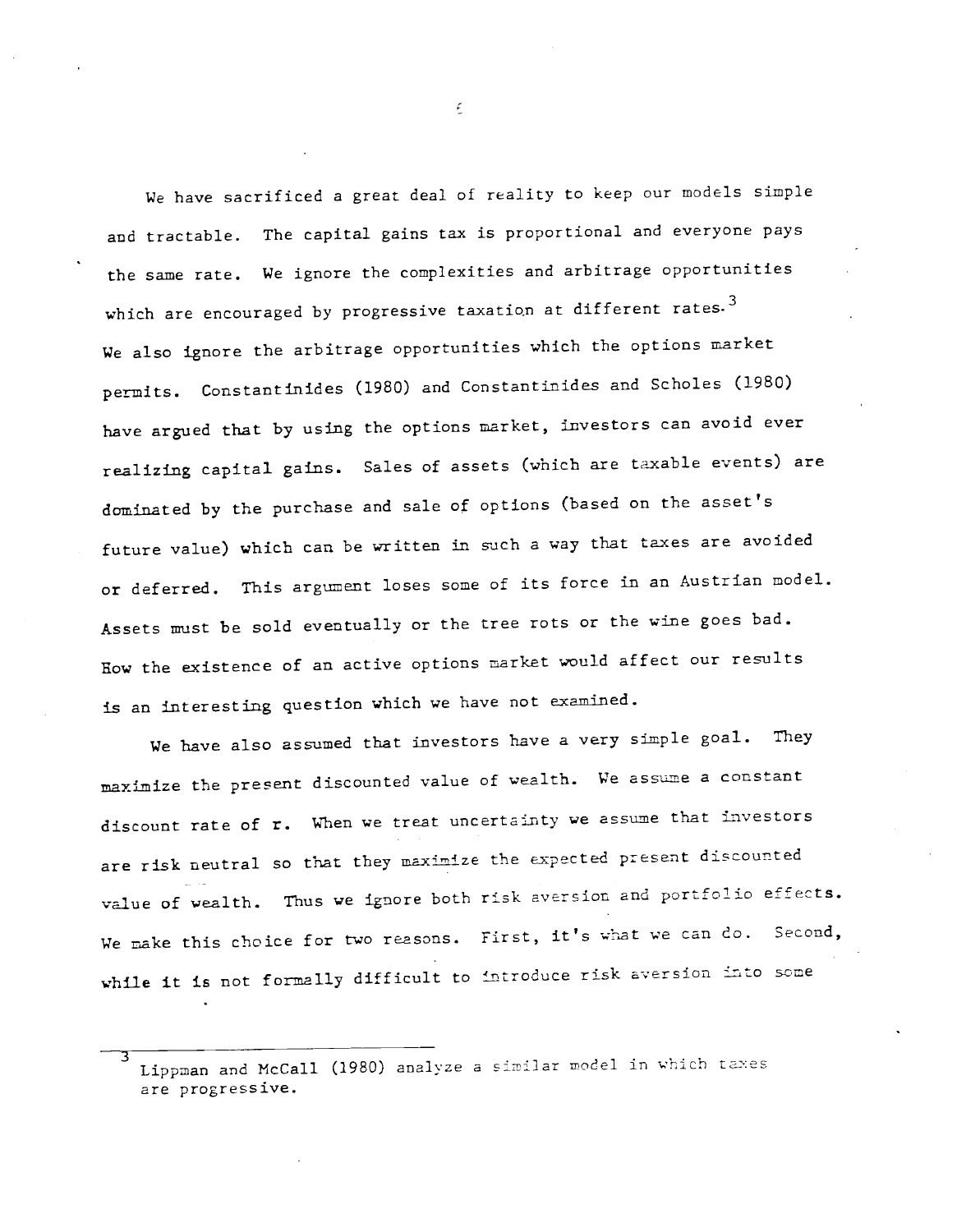of our models, we are uncertain as to how to interpret the results. Suppose an investor's portfolio contains assets which will be harvested at different dates; risk aversion is not adequately treated by assuming the same concave function values wealth received at each date. To handle risk aversion a more complex model — presumably one with consumption is needed. A further simplification is obtained by our treatment of death. We assume that investors place the same value on wealth which their heirs realize as on the wealth they receive if they harvest an asset.

Appendices explain the notation and contain the details of some of the calculations.

 $\overline{I}$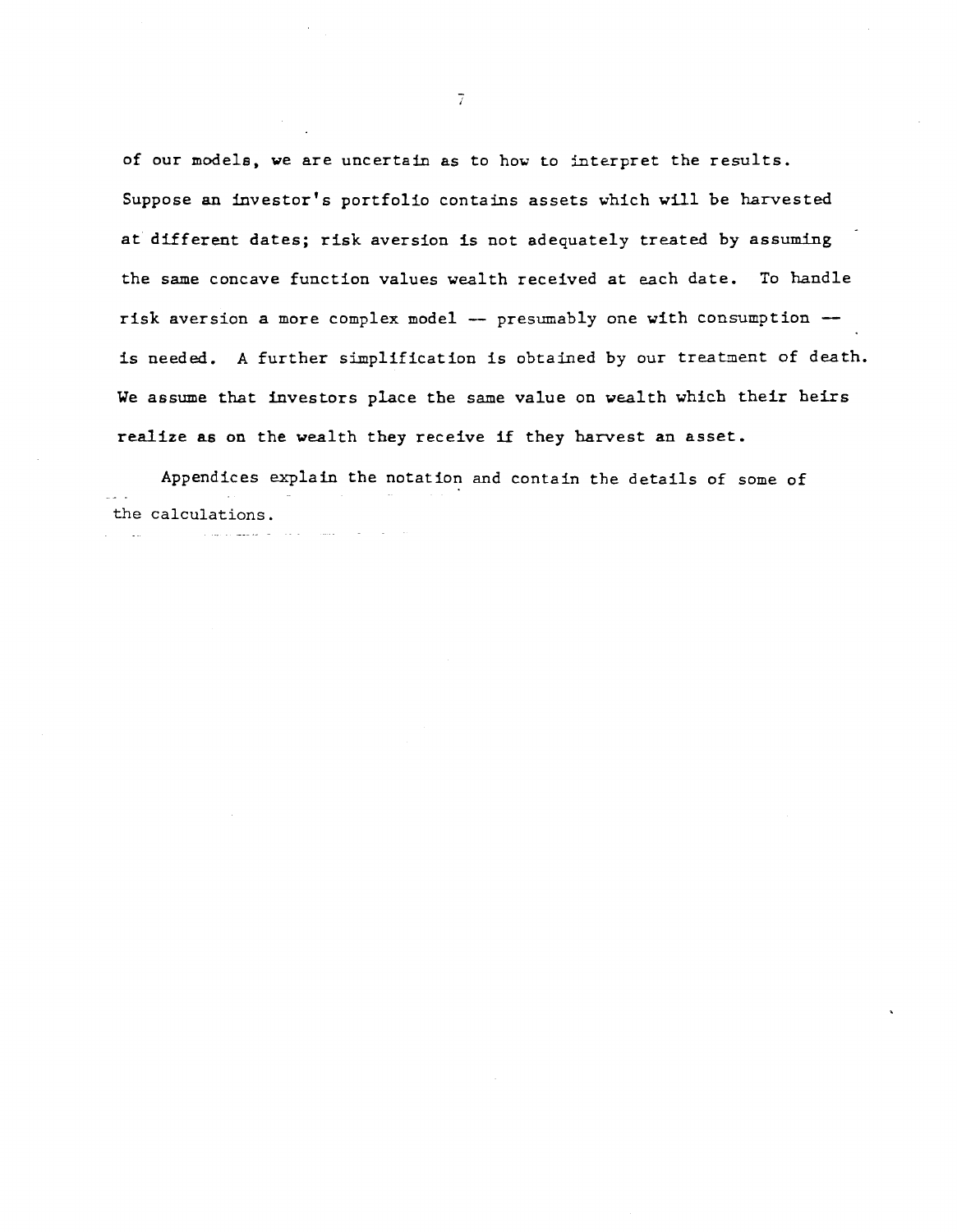I. The Basic Model

#### A. The Ordinary Sector

A dollar invested in the ordinary sector yields a constant stream of gross returns y. We abstract from the entangling detail of the real world by assuming a simple proportional tax. Thus, after tax returns are  $y(1 - \tau_{0})$ where  $\tau_{o}$  is the tax rate in the ordinary sector. The tax rate  $\tau_{o}$  cannot be identified with any single parameter of the tax code such as the corporate profits tax. Auerbach (1979) and others have analyzed the complex ways in which the provisions of the tax law combine to produce  $\tau_{\alpha}$ . If the stream of returns is not constant,  $\tau_{o}$  is even more complicated.

#### 1. The After Tax Rate of Return.

We define the after tax rate of return r as the solution to

(1) 
$$
1 = \int_{0}^{\infty} y(1 - \tau_0) e^{-TS} ds.
$$

Thus,  $y = r/(1 - \tau_0)$ . Since r is the rate of return available in the ordinary sector in a competitive economy it is the rate which all investors will use to discount all future benefits. In a complete model r will be determined by the interaction between tastes (particularly time preference), technology and endowments. In this paper we analyze the effects of changes in parameters, particularly tax parameters, which do not affect the ordinary sector. Since these parameters shifts leave r unchanged, we can use r to assay the effects of such changes on economic efficiency.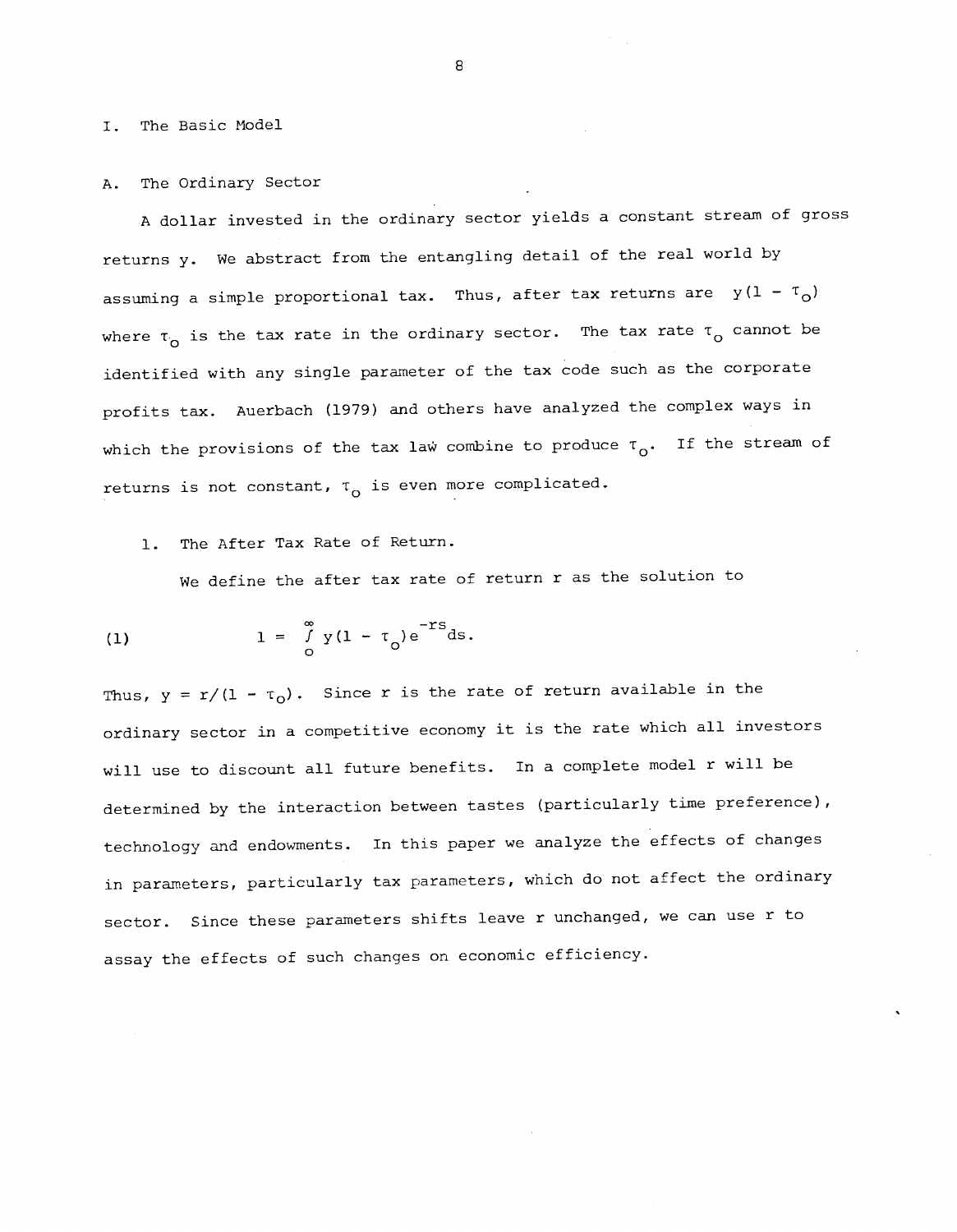# 2. Gross Returns and the Value of Investment.

If government revenues are used efficiently —— or if, equivalently, proceeds of taxation are returned to taxpayers -- a dollar of tax revenue collected at time t is worth  $e^{-rt}$ . Thus the taxes collected from an investment project yielding a stream of returns y( ) have a present discounted value of  $\int_{\Omega} y(s) \tau_{\Omega} e^{-TS} ds$  which, because of (1), is equal to  $\tau_{\Omega}/(1 - \tau_{\Omega})$ . Thus a dollar invested in the ordinary sector produces a stream of returns which is worth  $1 + \tau_o/(1 - \tau_o) = (1 - \tau_o)^{-1}$  dollars when both private benefits and the value of tax benefits are considered. The fact that a dollar of investment produces more than a dollar's worth of benefits, can lead to complications. Anything that increases savings and investment increases welfare. If proceeds of investment are reinvested they are worth more than if they are consumed. By positing mechanical rules for reinvesting proceeds of investment projects, we could derive alternative formulae for valuing dollars of investment. Our concern in this paper is with valuing investments in different sectors and it does not seem worthwhile to follow this line of analysis, at least in part because to follow it we would need to assume that the allocation of investment between sectors was also fixed mechanically. Another way of making the same point is to say that we are assuming that the total anount of investment is fixed. Given this we examine the efficiency of the allocation of resources to investment, both within and between sectors.

#### B. Austrian Sectors

In the economy there are also Austrian investment opportunities. Austrian investments are point input, point output processes. An investment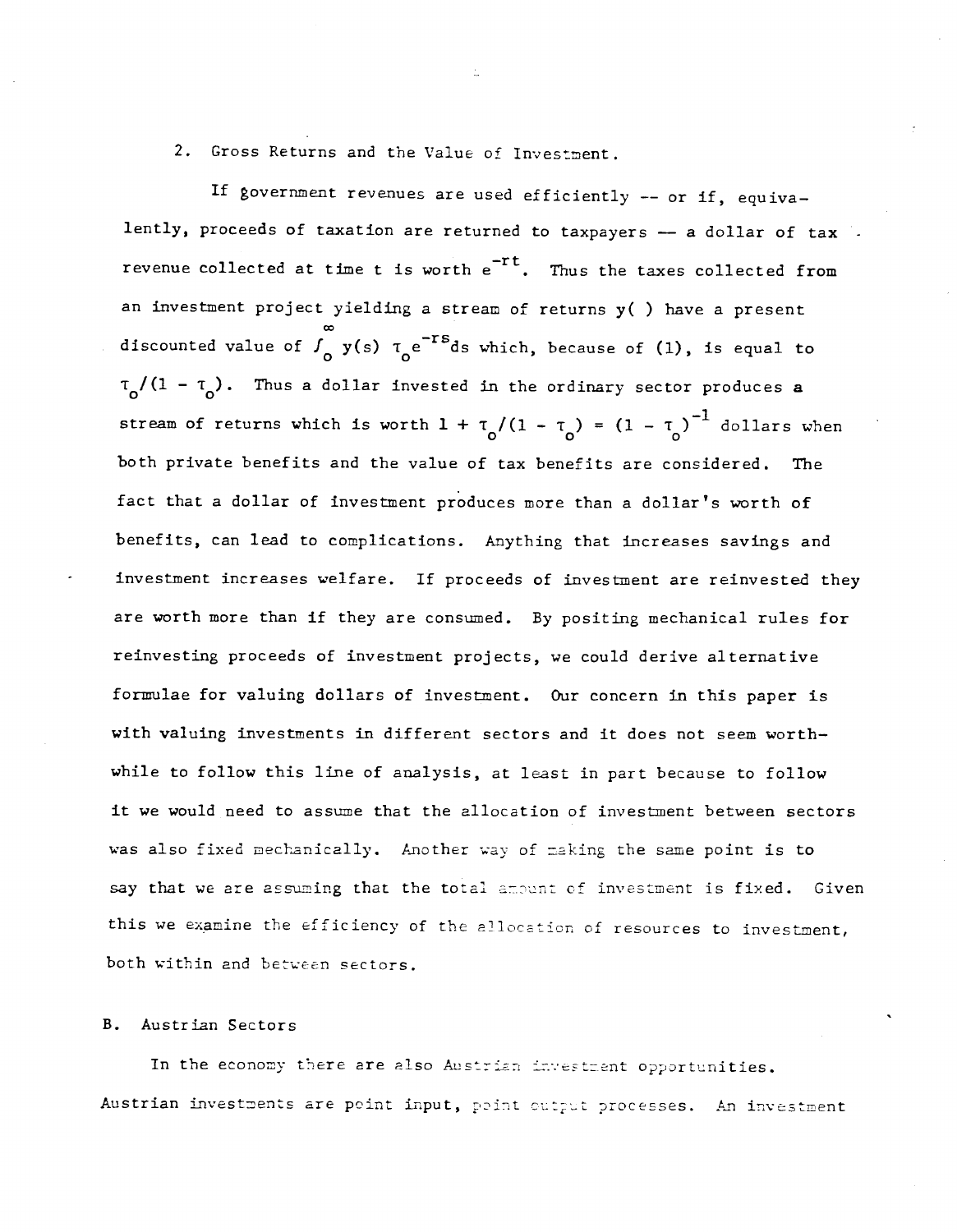at an initial time  $t_{0}$  produces an asset which has a value of  $X(t - t_{0})$  if the asset is harvested and used for consumption at time t.

1. Wine and Trees.

We consider two kinds of Austrian production processes. In the first, and simpler, an initial investment produces an asset which increases in value as it ages. We call the output of this process wine. The other Austrian output, a tree, is distinguished from wine by the fact that it uses a scarce resource, land, as it ages. When a tree is felled, another can be planted in its place. When wine is drunk, the bottle in which it has matured is discarded. We need terms to describe the time when an Austrian asset's maturation is terminated and it is consumed. For trees "cutting time" seems appropriate. For wine we shall call this time "selling time." This usage is justified in Proposition 3, below where it is shown that the capital gains tax discourages transfers of wine before it is consumed. Since the argument of Proposition 3 can be adapted to trees, we shall also occasionally use selling time to refer to trees and wine together.

2. Values and Rates of Return Without Taxes.

Suppose that there are no taxes in the Austrian sector. In equilibrium assets invested in the Austrian sector must earn a rate of return equal to r. If they earn a rate of return greater than r, the value of resources used to produce wine will be bid up until the rate of return is

 $1<sub>C</sub>$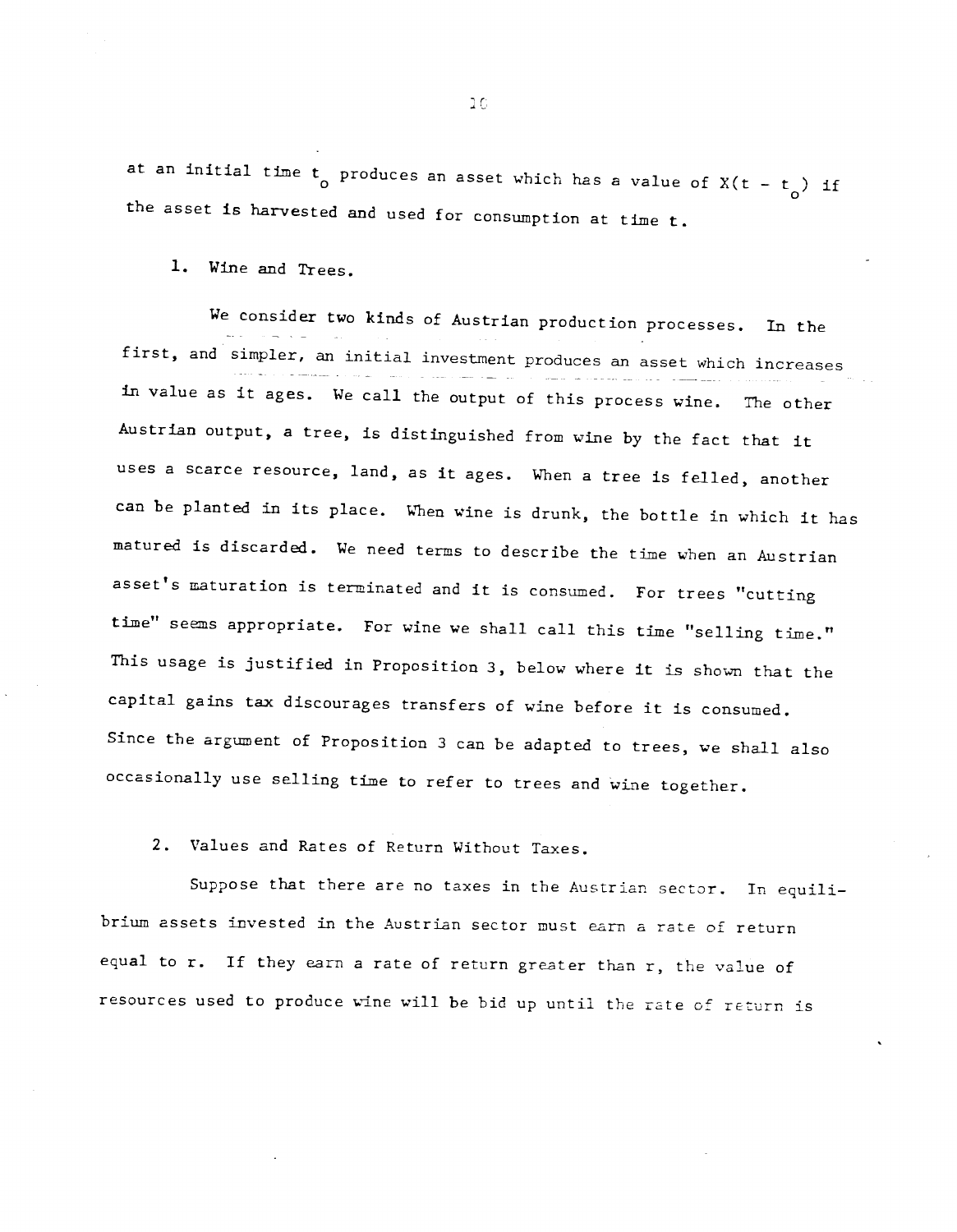just r. If B is the value or price of resources used to produce wine which has a value of  $X(t)$  when sold or harvested after t years,

$$
B = \max_{t} e^{-rt} \chi(t).
$$

We will define  $\hat{t}$  as the solution to this maximization problem.

In equilibrium, scarce resources in the other Austrian sector (trees) also earn the competitive rate of return, but since the scarce resource, land, is not used to produce trees but to provide a place for them to mature, the analysis is slightly different.

If trees can be planted at cost F, the present discounted value of a plot of land which can support one tree forever is, if trees are harvested at intervals of length  $u$ , and if the value of a tree of age  $u$  is  $V(u)$ ,

(2) 
$$
L(u) = -P + (V(u) - P) e^{-Tu} + (V(u) - P) e^{-2ru} + ...
$$
  

$$
= -P + (V(u) - P) (e^{ru} - 1)^{-1}.
$$

The optimal cutting period  $\hat{u}$  is chosen to maximize  $L(u)$ ; if used in the Austrian sector this plot of land has a value of  $L(\hat{u})$ . If used in the ordinary sector it has an alternative value, say  $L_0^{\phantom{\dag}}$ . It is used in the Sector in which it has the higher value.

# C. Capital Gains Taxes, Realization.

In this section we analyze the effects of capital gains taxes which are levied on a realization basis. In the next section we analyze the effects of capital gains taxes levied on an accrual basis.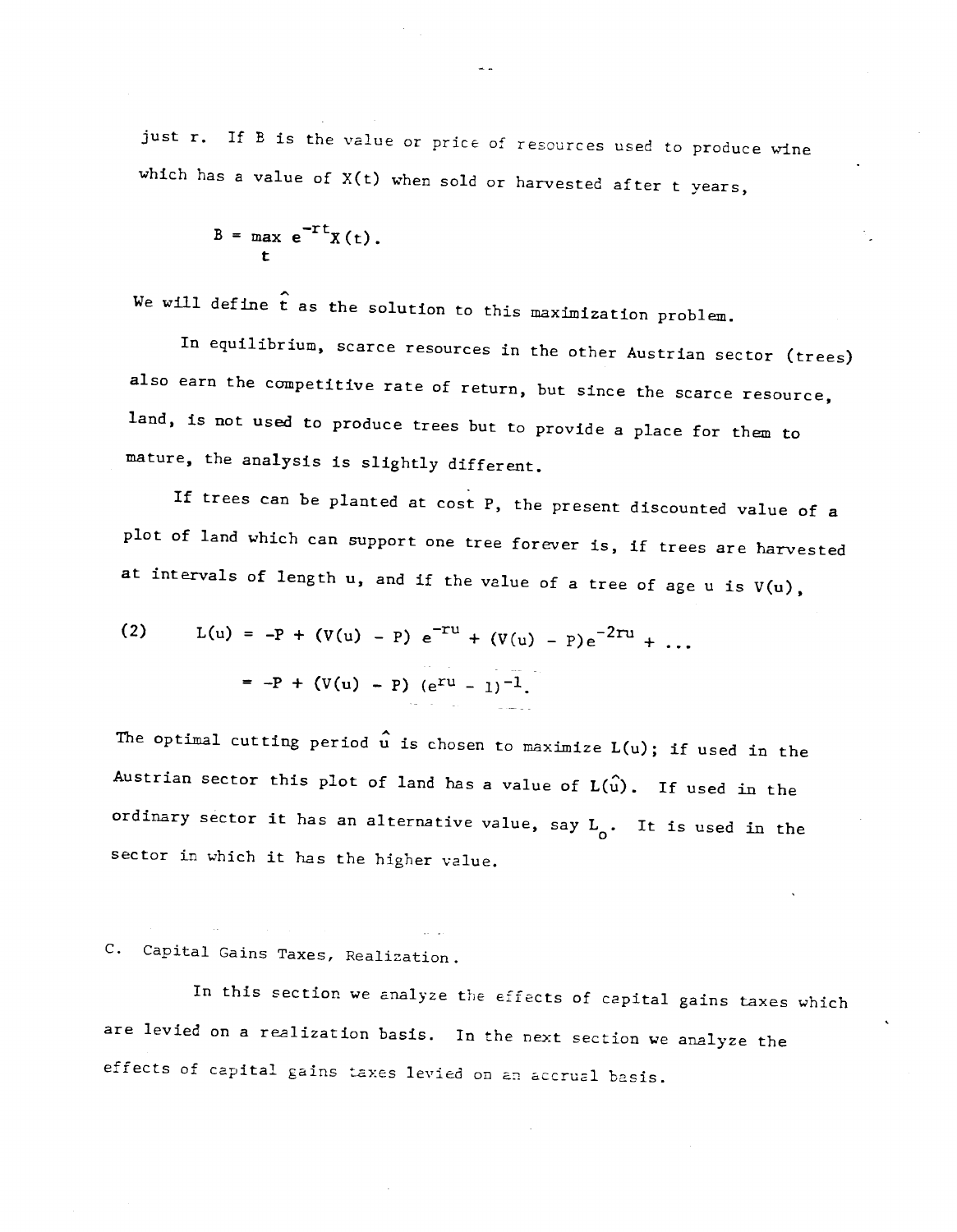1. Wine.

Consider an investment in vine which if harvested and sold at time t, will yield X(t). If the wine initially costs B, capital gains are  $[X(t) - B]$ . If capital gains are taxed when realized at rate T net proceeds are

$$
(X(t) - B)(1 - \tau) + B = X(t)(1 - \tau) + \tau B.
$$

The cutting time is chosen to maximize the present discounted value of these net proceeds. In equilibrium investments earn the competitive rate of return so that B satisfies.

(3) 
$$
B = Max e^{-rt}[X(t)(1 - \tau) + \tau B] = e^{-rt} [X(t^*)(1 - \tau) + \tau B]
$$

where the selling time  $t^*$  maximizes the present discounted value of the investor's after tax profits. In interpreting (3) it should be kept in mind that r,  $\tau$  and  $X($  ) are parameters while B and  $t*$  are chosen to satisfy (3). If r and  $X( )$  are held constant B and  $t*$  are functions of T. B is the value of the investment opportunity represented by  $X( )$ . If the real cost of the resources used to produce X( ) cost less than B then these resources will be used to produce wine; conpetition will cause the value of these resources to rise to B. If they cost more than B, the wine which has the value stream x( ) will not be produced.

The present discounted value of the total returns to an investment of B dollars in wine is  $X(t^{\star})e^{-rt^{\star}}$ . We can rewrite (3) to see that

$$
X(t^{\star})e^{-\tau t^{\star}} = 5\left(\frac{1-\tau e^{-\tau t^{\star}}}{1-\tau}\right) .
$$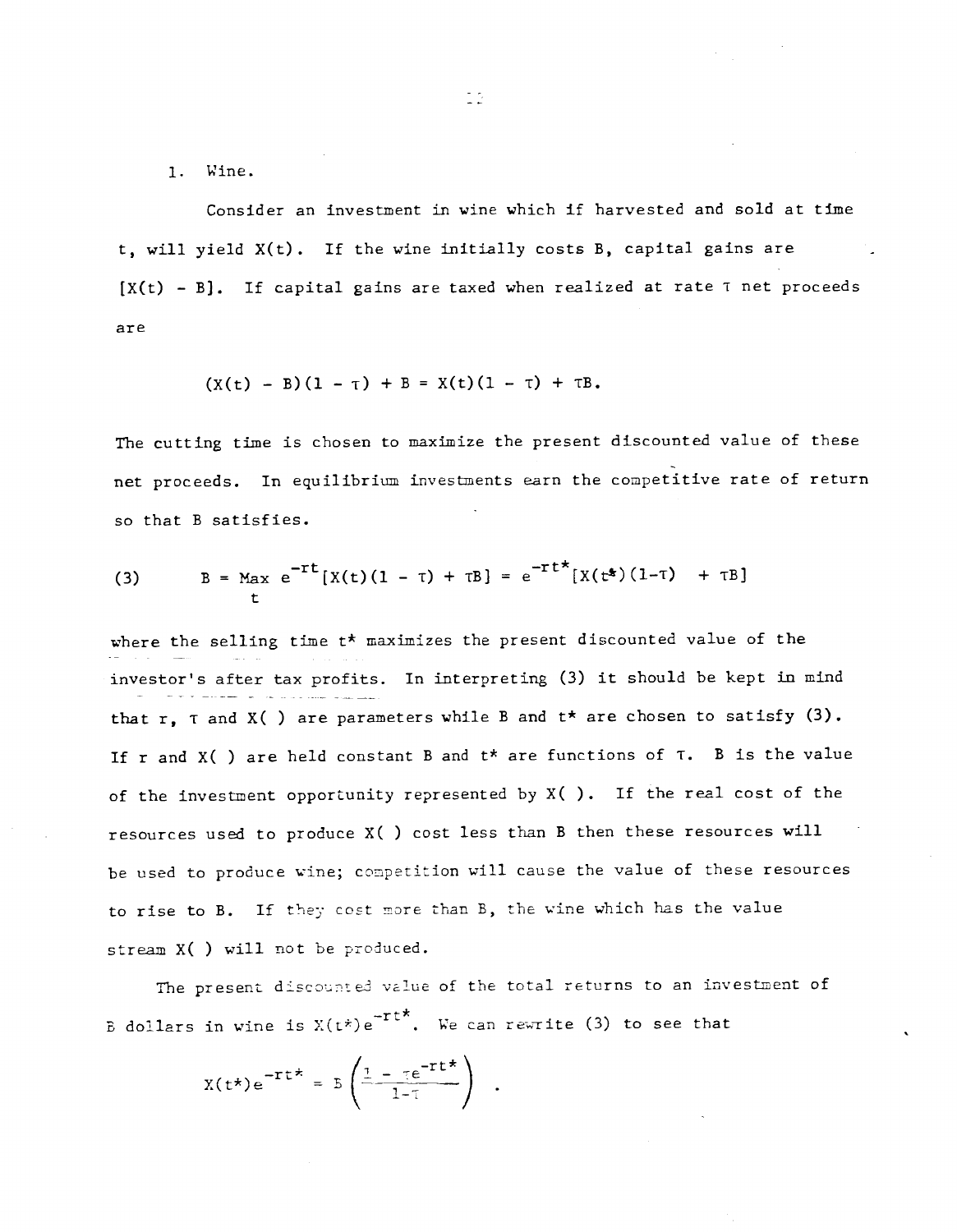Let  $\alpha$  denote the present discounted value of the return to one dollar invested in wine. Then

$$
\alpha = (1-\tau e^{-\tau t\star})/(1-\tau).
$$

A dollar invested in the ordinary sector produces returns with a total discounted value of  $(1-\tau_{\rho})^{-1}$ . The reason why these formulae differ is easy to understand. Considered solely in terms of costs and returns on investment wine is like an ordinary investment which requires an initial investment of B and returns  $X(t)$ , t periods later when it is sold.<sup>4</sup> If it were taxed as an ordinary investment, the tax base would be  $X(t)$ , tax revenues would be TX(t) and the total return from a dollar's worth of invest ment would be  $(1-\tau)^{-1}$ . Since investments in wine are taxed as capital gains the tax base is not  $X(t)$  but  $X(t)$  - B. We summarize this discussion in

Proposition 1: The present discounted value of total returns from a dollar invested in wine is less than the present discounted value of total returns from a dollar invested in the ordinary sector if and only if

(4) 
$$
(1-\tau e^{-\tau t}\dot{\tau})/(1-\tau) < (1-\tau_0)^{-1}
$$
.

4

There is a slight, and inessential, technical difference. In order to use continuous time we assume that returns from ordinary investments are flows while returns from Austrian investments are stocks.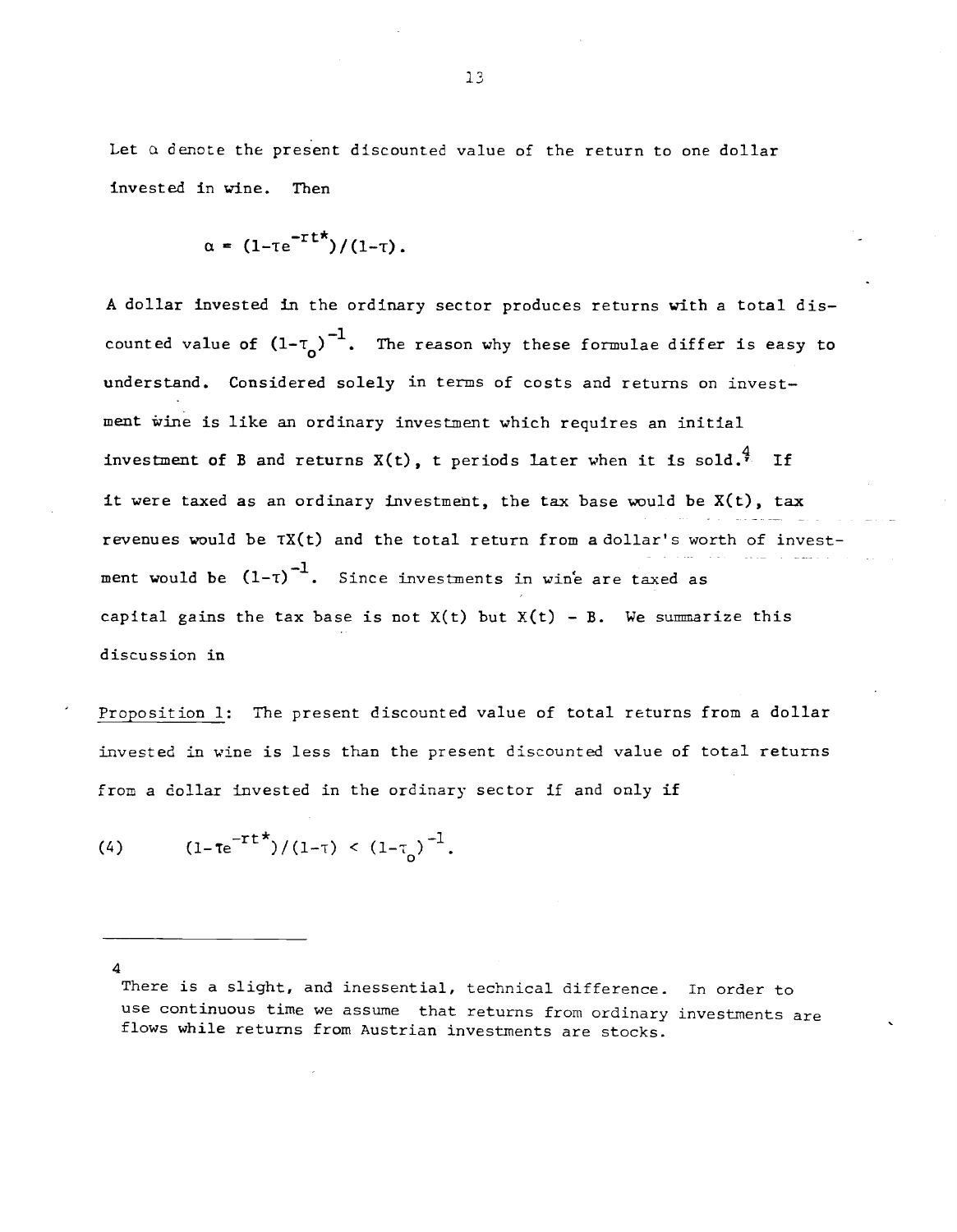If  $\tau \leq \tau_o$ , then returns to investments in the ordinary sector are greater than returns to investments in wine. If  $\tau > \tau_{\mathbf{o}}$ , then returns to investments in wine may or may not be greater than returns to ordinary investments. Since different kinds of wines may have different selling times (different t\*) it is quite possible that some wine investments may have greater and some lesser total social returns than ordinary investments. In interpreting the condition  $\tau \leq \tau_0$  it is well to keep in mind what a complicated parameter  $\tau_{o}$  is.

The value of B determines the allocation of resources to the wine sector. As B increases more resources are devoted to the production of wine. Whether or not this increases or decreases economic well—being depends on  $(4)$ . In contrast, the parameter  $t*$  determines the efficiency with which resources in the wine sector are used. The value of all resources devoted to wine grows according to the function X( ). Since the social discount rate is r, the wine should be allowed to mature until  $\hat{t}$ where  $\hat{t}$  maximizes.e<sup>-rt</sup>X(t). Assuming, as we shall, that X'(t)/X(t) is a decreasing function, £ is the unique solution to

(5) 
$$
X'(\hat{t})/X(\hat{t}) = r.
$$

However, the selling time for wine, t\*, is chosen to maximize private return not social return;  $t*$  satisfies not (5) but (3), thus  $t*$ must satisfy

(6) 
$$
X'(t^{*})/X(t^{*}) = r(1 + \frac{t}{1 - t} \frac{B}{X(t^{*})})
$$

This establishes

1L4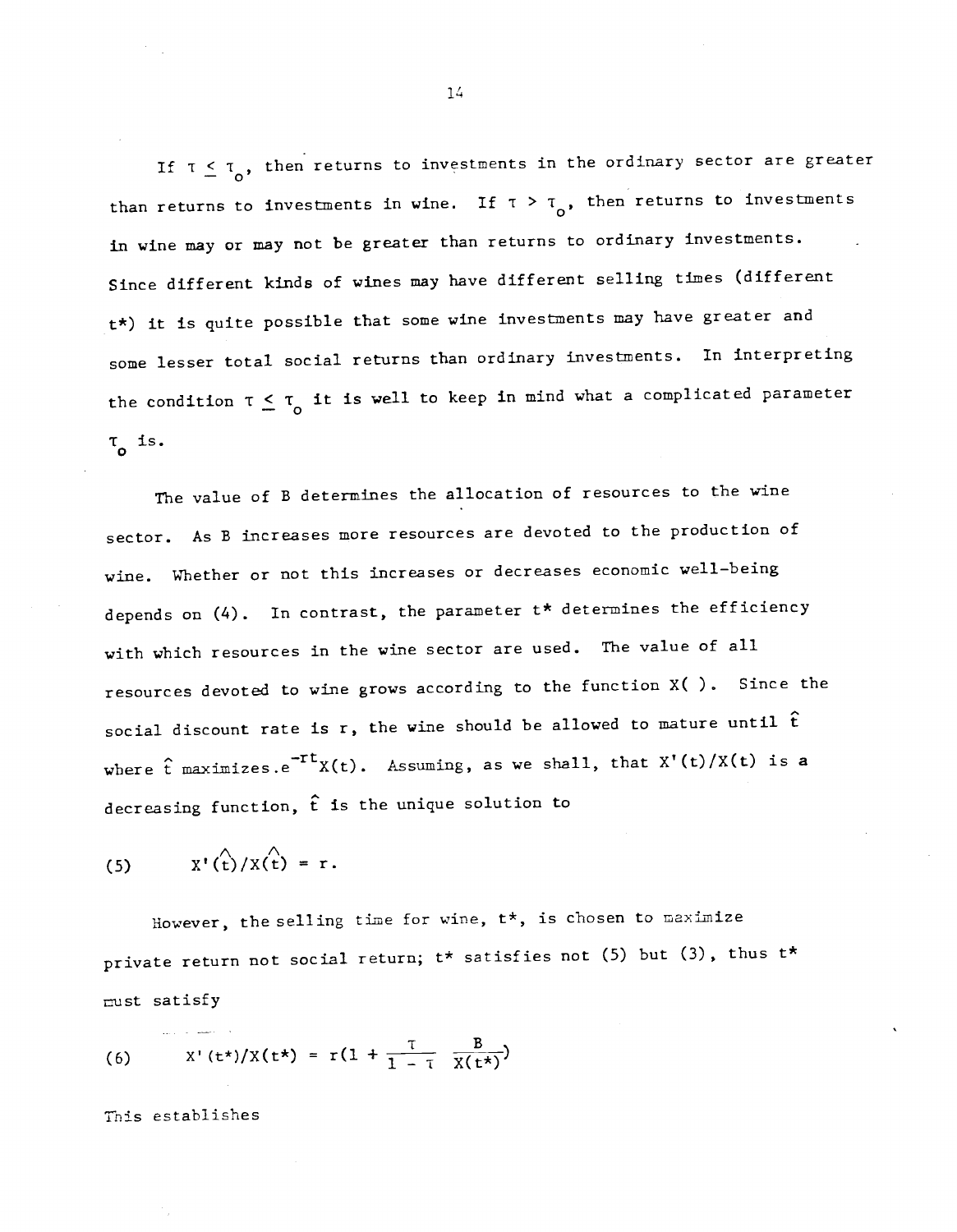Proposition 2:  $t^* < \hat{t}$ .

In interpreting this proposition it should be remembered that while each wine investment may have a different socially optimal selling time £ and a different privately optimal selling time t\*, for all such investments the privately optimal time is too short. Were it to increase, the resources allocated to the wine sector would be used more efficiently and the present discounted value of the output of the wine sector would increase. Like proposition 1, proposition 2 is a consequence of the form of capital gains taxation. If wine were taxed as ordinary income the after tax return would be  $X(t)(1-\tau)$  and  $t\star$  would be chosen to maximize  $(1-\tau)X(t)e^{-\tau t}$ so  $t^*$  would equal  $\hat{t}$ .

A high basis increases the value of an asset subject to capital gains taxation. it is conceivable that this effect could be strong enough to encourage turnover of assets like wine. Working against this is the fact that capital gains taxes are also turnover taxes and thus they inhibit transactions. We show in Proposition 3 that this latter effect dominates.

Proposition 3. No wine is sold before it is consumed.

Proof: Suppose first that the basis is 0. In this case the wine will be consumed at the same time as it would be were there no tax. The value of holding the wine to maturity is

$$
W^{T}(0) = \text{Max } e^{-rt}X(t)(1-\tau) = (1-\tau) \text{ Max } e^{-rt}X(t) = (1-\tau)W^{0}.
$$

If the person sells the asset immediately for a price S he will net, after taxes, only  $(1-\tau)$ S. Thus he will be better off selling only if  $S(1-\tau)$  >  $(1-\tau)w^0$  or if  $s > w^0$ . However, it is easy to see that no person facing the capital gains tax will pay more than  $w^0$  to buy the asset. A prospective buyer is willing to pay only S where S is a solution to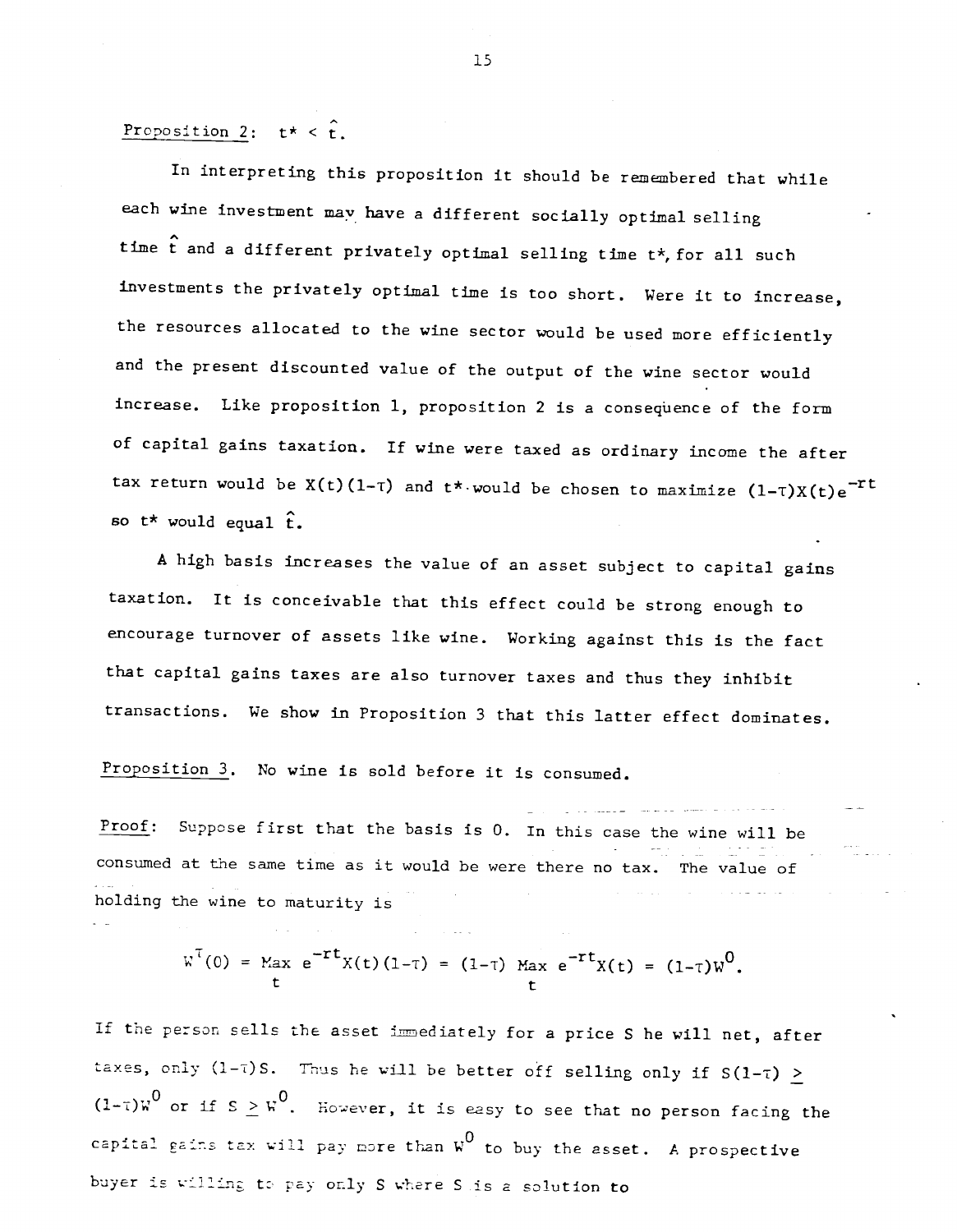$$
S = \text{Max} \left[ \left[ \dot{X}(t) (1-\tau) + \tau S \right] e^{-\tau t} = e^{-\tau t} X(t^{*}) (1-\tau) + \tau S e^{-\tau t^{*}}.
$$

Thus

$$
S[1 - \tau e^{-\tau t \star}] = e^{-\tau t \star} X(t \star) (1-\tau)
$$

or

$$
S = e^{-rt^*}X(t^*) \frac{1-\tau}{1-\tau e^{-rt^*}} < e^{-rt^*}X(t^*) \leq \text{Max } e^{-rt}X(t).
$$

If the basis is B, then  $w^T(B) > w^T(0)$  so a sale would have to realize even more than  $\mu^0$  for it to be preferable to holding the asset until maturity. This argument considers a sale only at time  $t = 0$ , but it obviously generalizes to sales at other times. This proof depends heavily on our assumption that all investors face the same capital gains tax.

The capital gains tax affects both the allocation of wine between sectors, through B, and the efficiency with which resources in the wine sector are used, through  $t*$ . The signs of these effects are determinate.

Proposition 4: Both B and  $t*$  are decreasing functions of  $\tau$ .

Proof: 1) Let  $G(B, \tau, t) = e^{-rt}(X(t)(1 - \tau) + \tau B)$ ;

 $\psi(B, \tau)$  = argmax G(B,  $\tau$ , t) and H(B,  $\tau$ ) = G(B,  $\tau$ ,  $\psi$  (B,  $\tau$ )) - B. In equilibrium H(B,  $\tau$ ) = 0 so  $\frac{dB}{d\tau} = -\frac{H_2}{H_1}$ . But  $H_1 = G_1 + G_3$   $\frac{\partial \psi}{\partial B} - 1 = G_1 - 1 =$  $\tau$  exp(-r $\psi$ (B,  $\tau$ )) - 1 < 0. The second step follows from the envelope theorem,  $G_3(B, \tau, \psi(B, \tau)) = 0.$  Similarly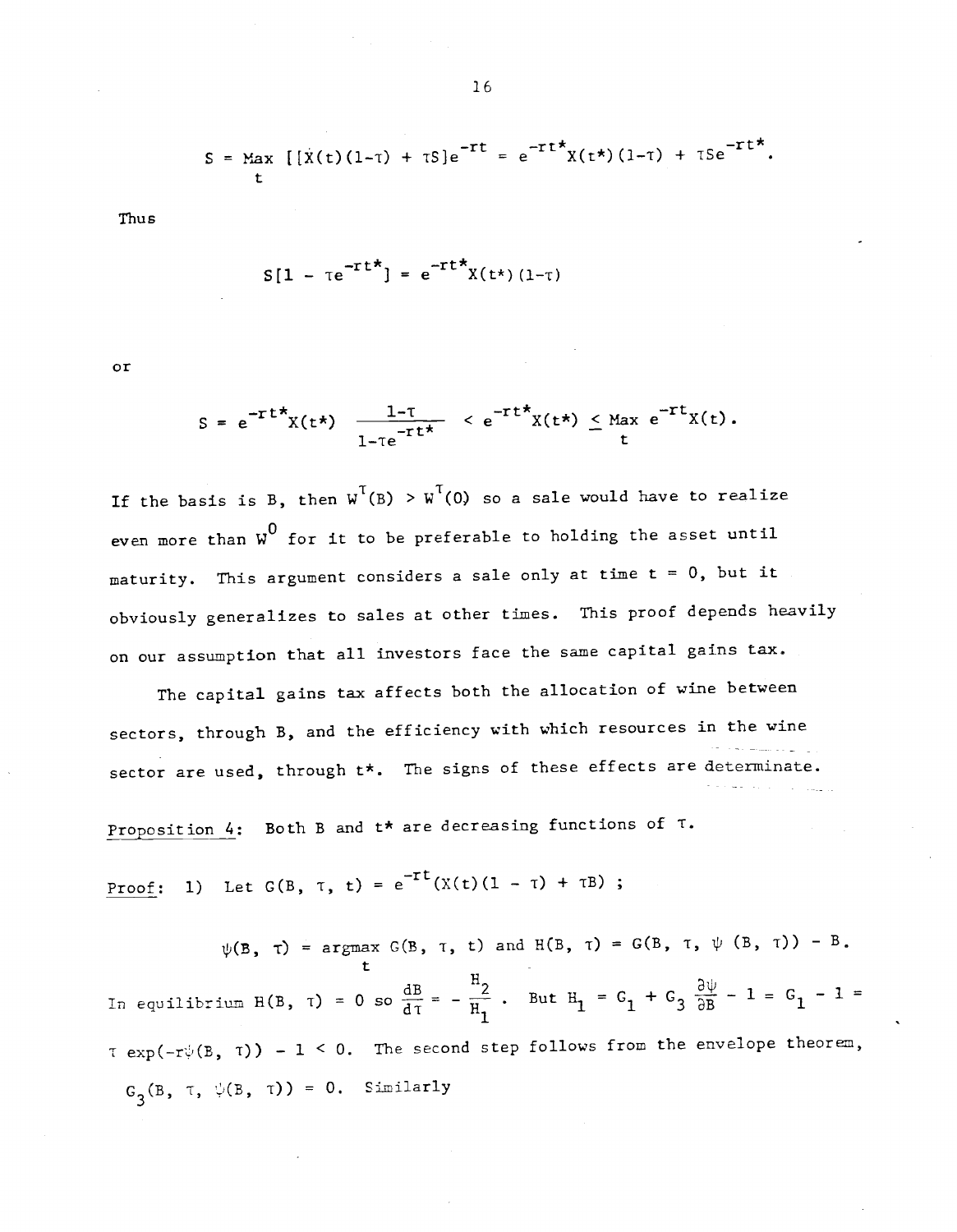$$
H_2 = G_2 + G_3 \frac{\partial \psi}{\partial \tau} = G_2 = (exp (-\tau \psi(B, \tau)) (B - X(\psi(B, \tau)).
$$

Thus, letting  $t^* = \psi(B, \tau)$ ,

(7) 
$$
\frac{dB}{d\tau} = \frac{e^{-rt \star (\overline{B} - \overline{\lambda}(t^*) )}}{1 - \tau e^{-rt \star}} < 0.
$$

2) To calculate  $dt*/dt$  we note that B is a function of  $\tau$  and that  $t^*$  maximizes  $F(t, \tau) = e^{-rt}$  (X(t)(1 -  $\tau$ ) +  $\tau B(\tau)$ ) so that  $t^*$  must satisfy

(8) 
$$
0 = F_1(t*, \tau) = -rF + e^{-rt} \chi'(t*)(1 - \tau).
$$

Thus,  $\frac{dt}{dt} = -\frac{F_{12}}{F_{11}}$  and, since  $F_{11} < 0$  by the second order conditions for maximizing F with respect to t, it follows that sign  $dt*/d\tau =$  sign  $F_{12}$ . But using  $(3)$ ,  $(7)$  and  $(8)$  we have that

$$
F_{12} = -rF_2 - e^{-rt}x^{r}(t^{+})
$$
  
\n
$$
= -re^{-rt^{+}}(B - X + \tau dB/d\tau) - e^{-rt^{+}}x^{r}
$$
  
\n
$$
= e^{-rt^{+}}r \left[ (X - B + \frac{\tau(X - B)}{e^{rt^{+}} - \tau} - \frac{rF}{1 - \tau} - \frac{rF}{1 - \tau} + \frac{rK}{e^{rt^{+}} - \tau} - \frac{rB}{1 - \tau} - \frac{rB}{1 - \tau} - \frac{r}{1 - \tau} - \frac{r}{1 - \tau} \right]
$$
  
\n
$$
= r \left[ \frac{X - B}{e^{rt^{+}} - \tau} - \frac{B}{1 - \tau} \right]
$$
  
\n
$$
= r \left[ \frac{X}{e^{rt^{+}} - \tau} - B \left[ \frac{1}{e^{rt^{+}} - \tau} + \frac{1}{1 - \tau} \right] \right]
$$
  
\n
$$
= \frac{-rB}{e^{rt^{+}} - \tau} < 0.
$$

-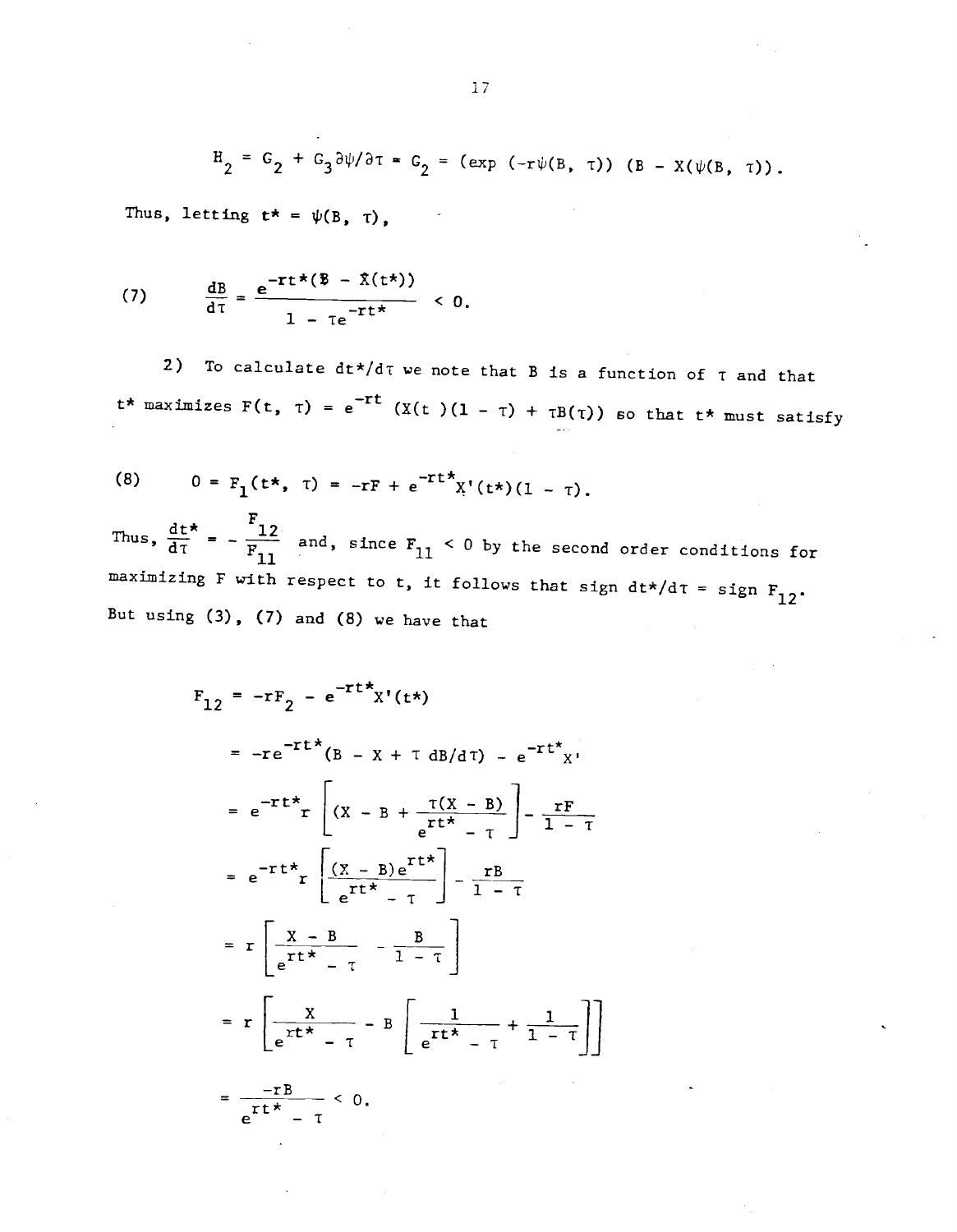Proposition 4 indicates that the effects of increasing the capital gains tax on economic efficiency are complex. If inequality (4) holds —— as it will whenever  $\tau \leq \tau_0$  -- then increasing  $\tau$  improves efficiency by diverting funds from the wine sector into the ordinary sector  $(dB/dT < 0)$ ; the efficiency of the resources used in the wine sector will decrease as increasing taxes causes wine to be harvested sooner than it should be  $(dt*/dt < 0)$ .

2. Trees.

The analysis for trees is much simpler. As Lippman and McCall (1980) have observed, the optimal cutting time u\* is independent of the rate at which a proportional capital gains tax is levied. We model the effect of the capital gains tax by assuming the owner of a tree pays a tax on the increase in the tree's value from  $P$ , its initial cost, to  $V(u)$ . Thus, assuming he plants another tree, his after tax cash flow at time u is  $(V(u) - P)(1 - T) + P - P = (V(u) - P)(1 - T)$ . Thus (2) is changed to

(9) 
$$
L(u) = -P + e^{-T}((V(u) - P)(1 - T) + P - P)
$$

+  $e^{-r2u}$  (V(u) – P)(1 –  $\tau$ ) + ...  $= - P + \frac{V(u) - P}{T} (1 - \tau)$ — 1

so that  $u^*$  is chosen to maximize  $\frac{V(u) - P}{e^{ru} - 1}$  independent of T.

It is worth noting that this does not hold for all tree investments; it is a consequence of the assumption that investment opportunities in the tree sector are stationary. If a plot of land will support a sequence of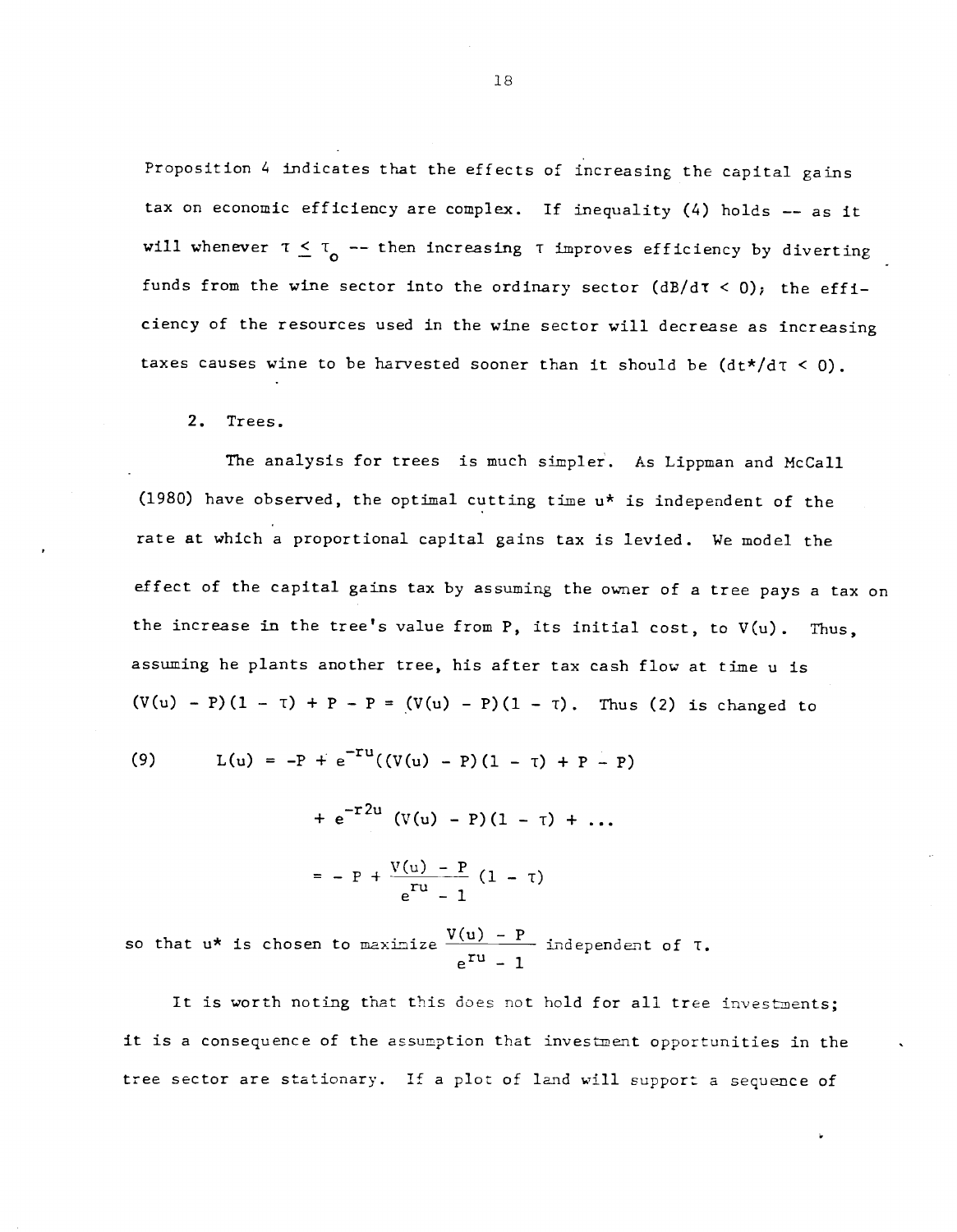trees each associated with a planting cost  $P_{i}$  and a potential value stream  $V_1$ , the sequence of cutting times  $\{u\} = (u_1, u_2 \dots)$  will be chosen to maximize

$$
L{u} = -P_1 + e^{-Tu}I[(v_1(u) - P_1)(1 - \tau) + (P_1 - P_2)]
$$
  
+  $e^{-r(u_1 + u_2)}[(v_2(u) - P_2)(1 - \tau) + (P_2 - P_3)]$   
=  $-P_1 + \sum_{i=1}^{\infty} (exp - r(\sum_{k=1}^{i} u_k)) [ (v_1(u_1) - P_1)(1 - \tau) + (P_1 - P_{i+1})].$ 

The optimal sequence  $\{u^*\}\$  will be independent of  $\tau$  if and -- for all practical purposes -- only if  $P_1$  = P for all i. If the sequence of planting costs is not stationary T will affect the efficiency of resource use in the tree sector.

Proposition 6: If planting costs are constant,  $\{u^*\} = {\hat{u}}$ .

The analysis of total return in the tree sector has elements of the analysis in the ordinary sector and of the analysis in the wine sector. To deal with the non—stationary case we analyze total returns from one cycle of investment. Total investment is land withdrawn from production for u periods and the planting cost P. Total after tax returns are  $(V(u) - P)(1-\tau) + P$ Thus, we have, in equilibrium.

$$
L(1-e^{-TU}) + P = (V(u) - P)(1-T) e^{-TU} + Pe^{-TU}
$$

Solving for total return we obtain

$$
V(u) e^{-Tu} = \frac{L(u) (1 - e^{-Tu}) + P}{1 - \tau} - \frac{\tau P e^{-Tu}}{1 - \tau}
$$

A dollar of investment thus brings total returns equal to

$$
\frac{1}{1-\tau} - \frac{\tau}{1-\tau} e^{-ru} \frac{P}{L(1-e^{-ru}) + P}.
$$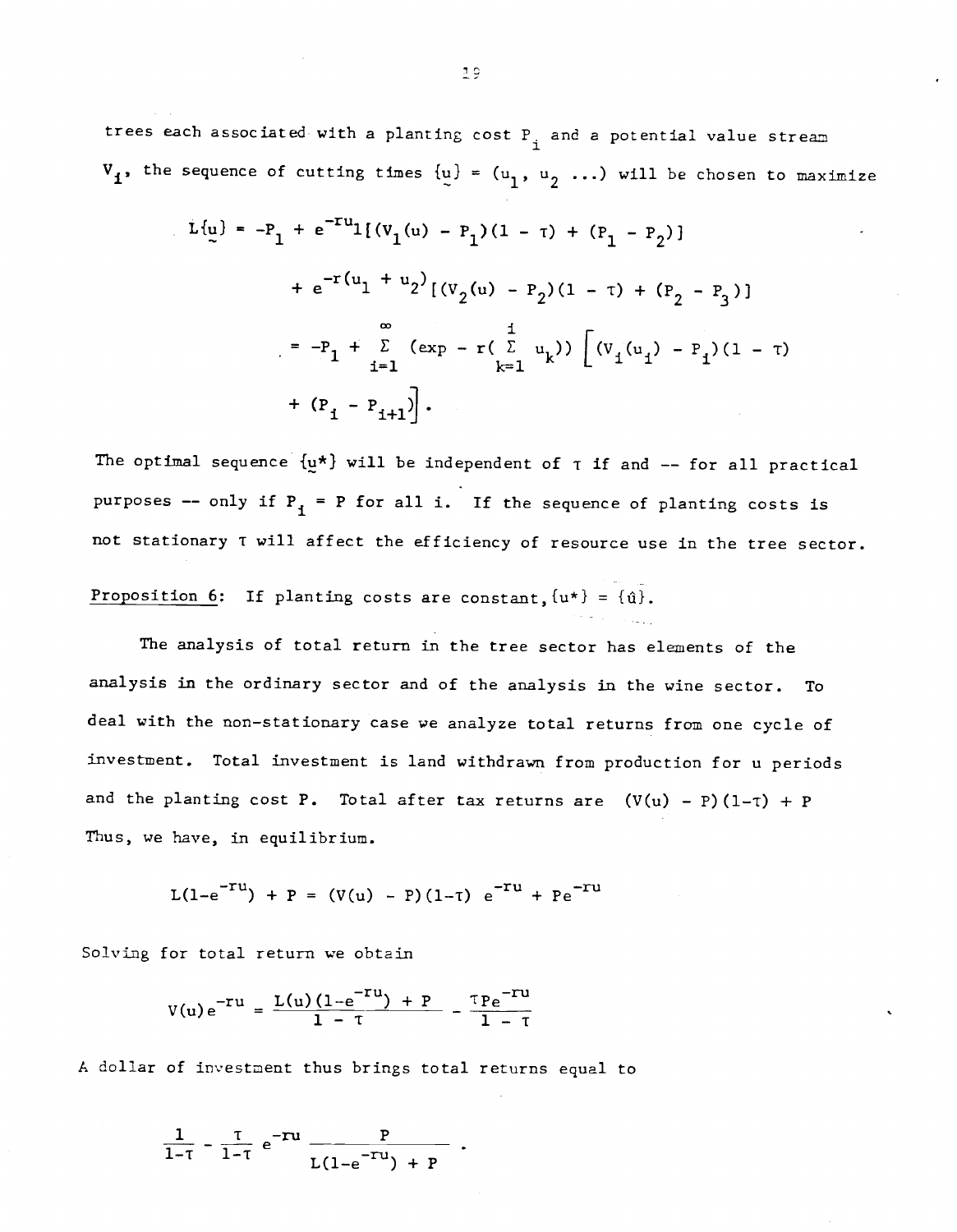Proposition 7. The present discounted value of total returns from a dollar invested in the tree sector is  $\frac{1-\tau e^{-\tau u}}{1-\tau}$  where u is the cutting time of the tree and 6 is the ratio of planting Costs to total investment costs.

C. Accrual Taxation

It is sometimes asserted that many of the distortions and inefficiencies which the capital gains tax causes are due to the fact that capital gains are taxed on a realization basis; if taxation were on an accrual basis these distortions would disappear. We examine this claim by analyzing the effect of accrual taxation on the efficiency of allocation of resources between and within investment sectors. Our model does not support the proposition that accrual taxation is to be preferred on efficiency grounds. Accrual taxation introduces distortions different from, and in some cases greater than, the distortions caused by realization taxation. While some parameter values may favor accrual taxation, one cannot make a strong a priori case for it -- at least using the model of this paper. If anything the evidence seems to run the other way. We observed above that in the stationary case taxation on a realization basis does not affect the cutting time of trees. We will see in Proposition 10 below that the cutting time of trees is a decreasing function of the rate of accrual taxation.

1. Wine

We begin our analysis by noting that the effect of accrual taxation on wine is to force investors to behave as if their discount rate were  $r/(1-\tau)$ rather than r; furthermore, trees taxed on an accrual basis will be cut down sooner than when taxed on a realization basis at the sane rate.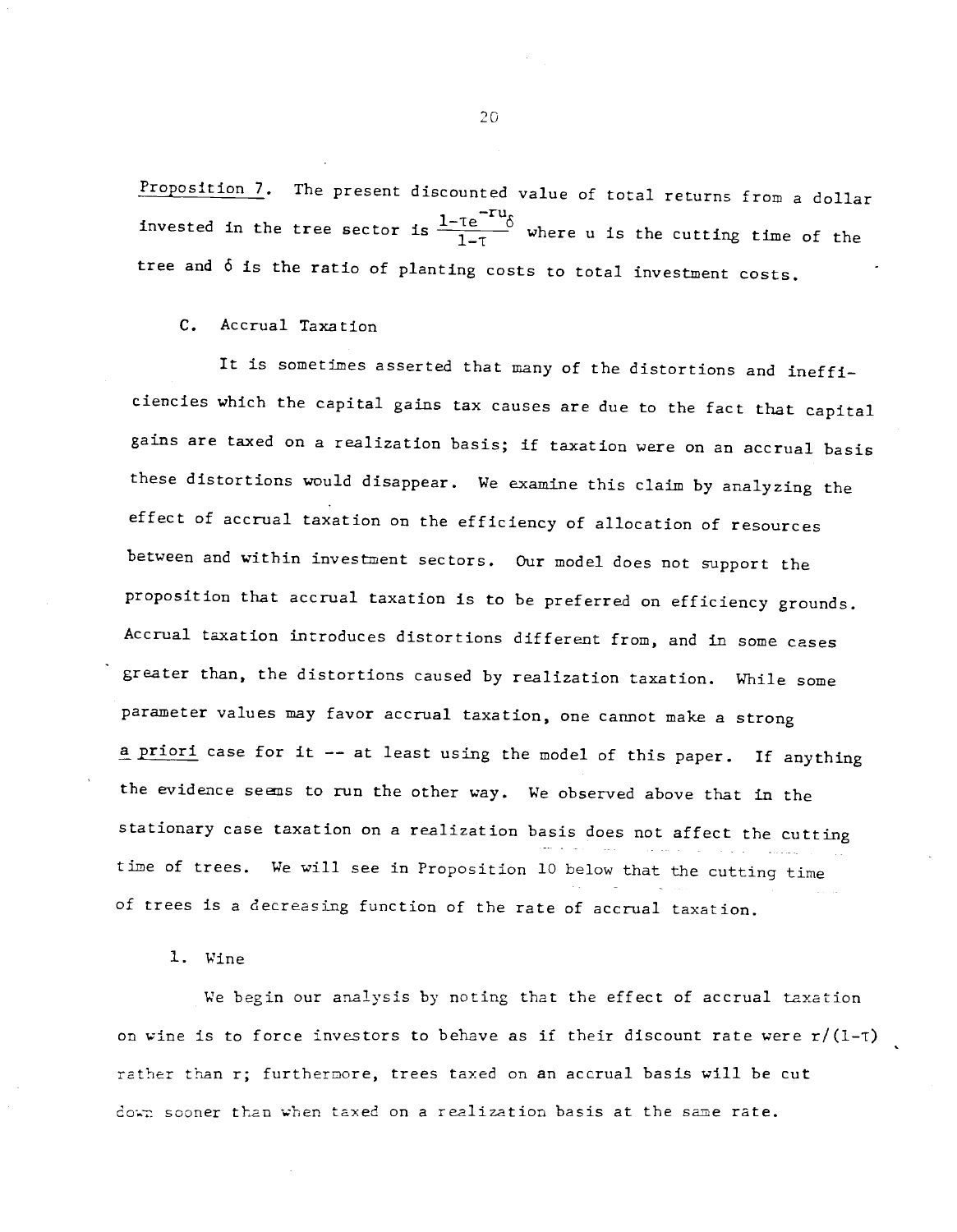# Proposition 8.

If taxed on an accrual basis at rate  $\tau$ , wine with a growth path of X( )<br>will be harvested at time  $t_a$  where  $t_a$  satisfies  $X'(t_a)/X(t_a) = r/(1-\tau)$ . The present discounted value of such wine is  $X(t_a)$  exp-(r/l-T) $t_a$ . Furthermore  $\frac{dt}{d\tau}$  < 0 and  $t_a$  <  $t^*$  where  $t^*$  is the harvesting time when wine is taxed on a realization basis at rate T.

#### Proof:

1) The key to the proof is our assumption that taxes are levied on in creases in the market value of the wine. That is, if W(t) is the value of the wine at time  $t$ , increases in  $W(t)$  must satisfy

(11) 
$$
W(t) = e^{-T\Delta t}[W(t+\Delta t)(1-\tau) + \tau W(t)].
$$

This formula assumes that the investor bought the tree for W(t) in period t and sold it for  $W(t+\Delta t)$  in period  $t+\Delta t$  realizing an after tax return of  $(1-\tau)W(t+\Delta t) + \tau W(t)$ ; if  $\Delta t$  is sufficiently small there is no difference between taxation on an accrual basis and taxation on a realization basis. Using Taylor series to evaluate the right hand side of (11) and discarding all terms of order  $(\Delta t)^2$  or greater we see that  $W(t)r\Delta t = W'(t)(1-\tau)\Delta \tau$  or,

$$
\frac{W'}{W} = \frac{r}{1-\tau}
$$

This first order differential equation describes the evolution of  $W(t)$ , the value of the tree. A boundary condition is that  $W(t_a) = X(t_a)$  if the tree is cut down at time  $t_a$ . Thus, the present discounted value of a tree taxed on an accrual basis at rate  $\tau$  which will be cut down at  $t_a$  is just  $X(t_a)e^{-(r/(1-\tau))t}a.$  Clearly  $t_a$  should be chosen to maximize this value.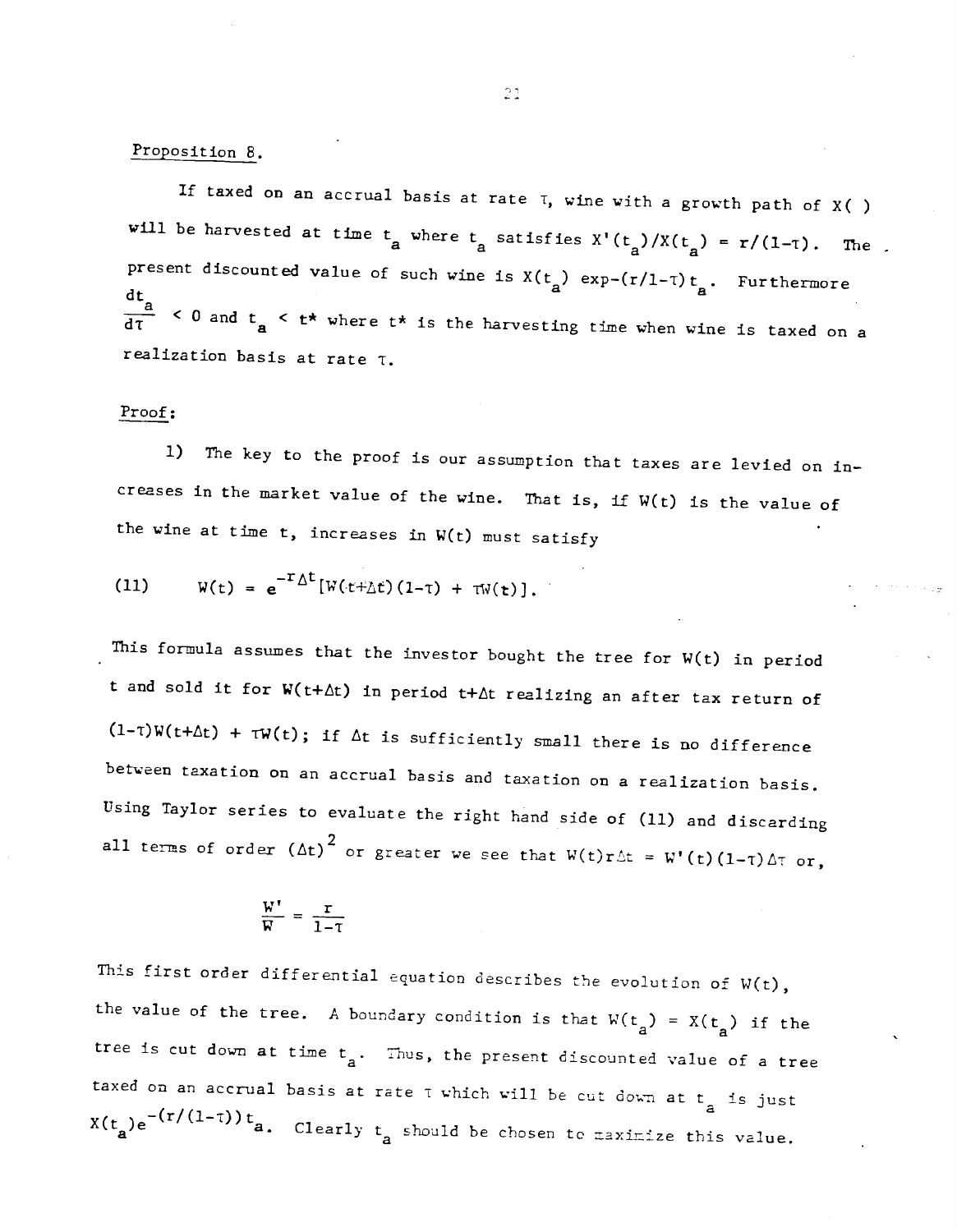2) That  $dt_a/d\tau$  < 0 follows immediately from the fact that  $\frac{d(r/(1-\tau))}{d\tau} > 0$ . 3) Let  $t*$  be the cutting time when taxed on a realization basis with

basis B. Then

$$
\frac{X'(t^*)}{X(t^*)} = r \left[ 1 + \frac{\tau}{1-\tau} \frac{B}{X(t^*)} \right] < r \left[ 1 + \frac{\tau}{1-\tau} \frac{X(t^*)}{X(t^*)} \right] =
$$

$$
= r(1 + \frac{\tau}{1-\tau}) = r/(1-\tau) = \frac{X'(t)}{X(t^*)}
$$

Since X'(t)/X(t) is a decreasing function of t,  $t_a < t^*$ .

We thus see that accrual taxation leads to a more inefficient use of resources within the wine sector than taxation on a realization basis at the same rate. We note that if  $\tau = \tau_0$ , the rate which investors use to discount returns in the wine sector is equal to the gross or pretax rate of return in the ordinary section. If  $\tau = \tau_0$ ,  $y = \frac{r}{1-\tau}$ . Define the gross rate of return R as the solution to

$$
1 = y \int_{0}^{\infty} e^{-Rs} ds = \frac{y}{R}
$$

so that  $R = y = r/(1-\tau)$ , the discount rate used by private investors facing accrual taxation at rate T in the wine sector. This observation is of somewhat limited interest as r, not R, is the social rate of discount; it is not efficient to decide when to harvest wine by using the rate R as a discount rate.

Accrual taxation does not lead to the correct allocation of resources between the wine and the ordinary sector even when  $\tau = \tau_{o}$ .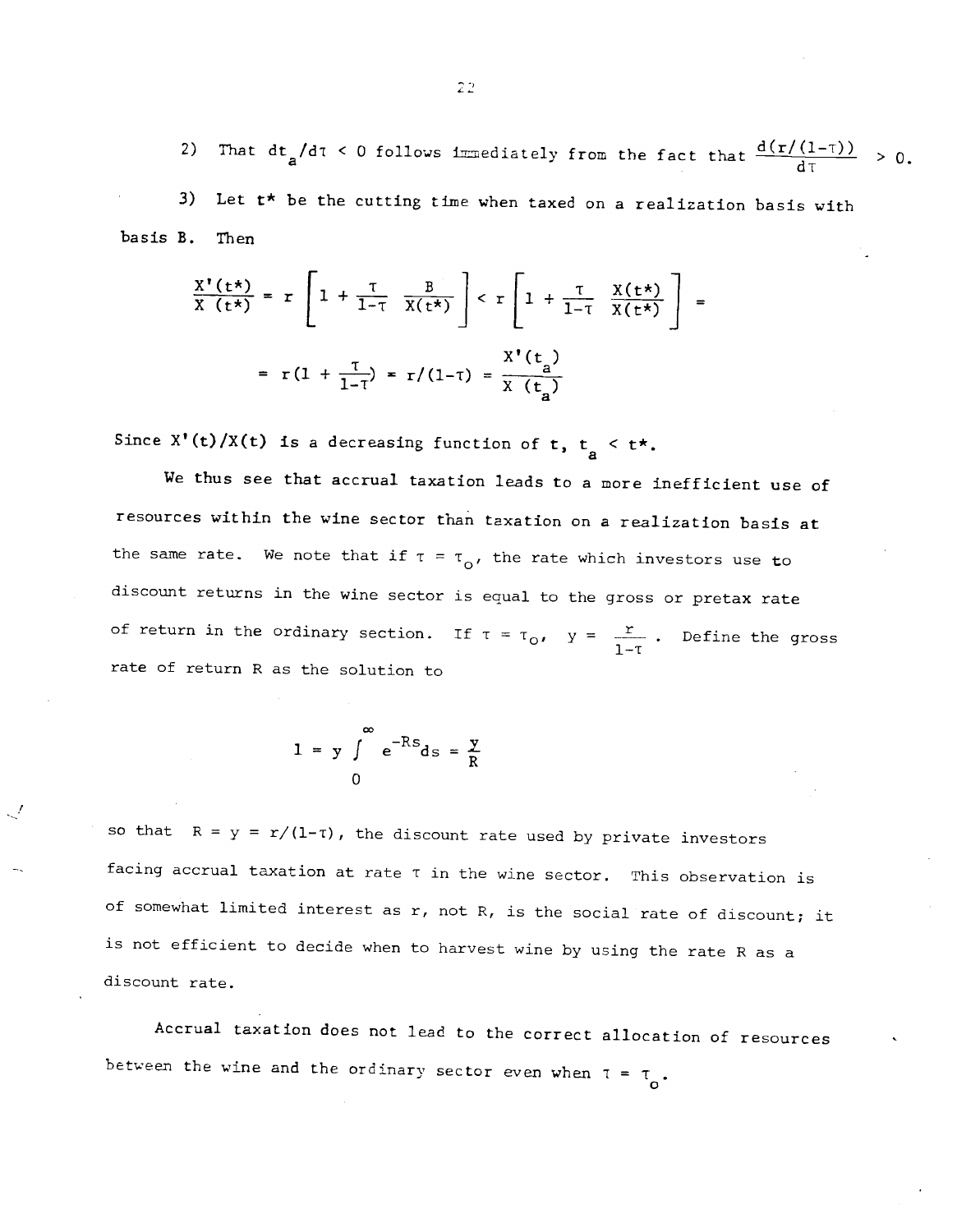# Proposition <sup>9</sup>

The present discounted value of a dollar of resources invested in wine is  $\exp[\text{rt}_p \tau/(1-\tau)].$ 

### Proof:

Consider one dollar invested in wine which goes to produce wine harvested at  $t_a$  and worth  $X(t_a)$  at that time. Gross returns are clearly  $X(t<sub>a</sub>)e^{-a}$ . However, in equilibrium the present discounted value of after tax returns is equal to one dollar so  $X(t_a) = e$  (r/(1-t))t<sub>a</sub> Substituting, we find gross returns from one dollar are

$$
exp[t_a(r/(1-\tau) - r)] = exp[rt_a\tau/(1-\tau)],
$$

Since gross returns are the sum of private returns and the present discounted value of taxes paid this latter amount must be e  $\begin{array}{c} \n r t_a \tau / 1 - \tau \\
 -1 \n \end{array}$ per dollar invested in wine.

We note that whether the total return from investments in wine are greater or less than returns in the ordinary sector depends on whether

(12) 
$$
rt_a(\tau/(1-\tau)) \ge 1
$$

Because  $t_a$  is a function of  $\tau$ , the expression on the left hand side of (12) is quite complicated to analyze. We give examples in Appendix II-A which show that this expression can be greater or less than 1, that it can be increasing or decreasing in  $\tau$ , and that its limit as  $\tau$  approaches 1 can be either  $0$  or  $\infty$ .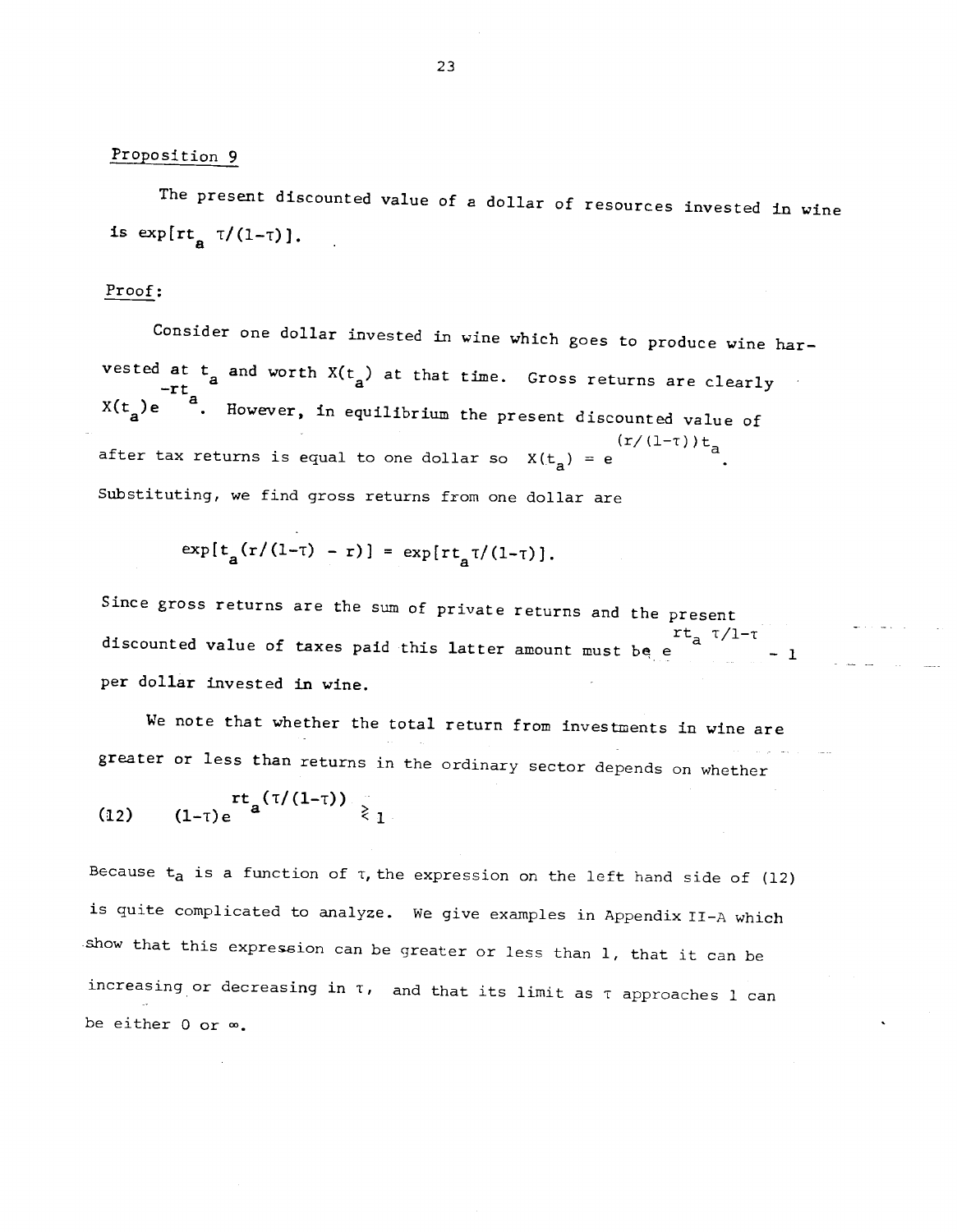2. Trees

The effects of accrual taxation on trees are also straightforward. The analysis of Proposition 8 applies. A tree cut down after u years of growth yields an after—tax return with a present discounted value of  $V(u)e^{-ur/(1-T)}$ . If planting a tree costs P, a plot of land on which trees are planted yields returns which are equivalent to the payment of  $V(u)e^{-ur/(1-\tau)} - P$  ut times 0, u, 2u, .... Thus the value of land is

(13) 
$$
L(u) = \frac{V(u)e^{-ur/(1-T)} - P}{1 - e^{-ru}}.
$$

The optimal cutting time,  $u_a$ , is chosen to maximize the right hand side of (13). It is immediately clear from (13) that  $u_a$  is not, as in the realization case, independent of the rate of capital gains taxation. We show in Proposition 10 that  $\frac{du_a}{d\tau} < 0$ . The optimal cutting time is, as analyzed above,  $\hat{u}$ . If the rate of capital gains taxation is zero then  $u_a = \hat{u}$ . Thus accrual taxation leads to trees being cut down too soon.

#### Proposition 10.

The optimal cutting time for trees which are taxed on an accrual basis is a decreasing function of the tax rate.

#### Proof:

By definition

(14) 
$$
u_a = \underset{u}{\arg\max} \frac{V(u) \exp(-ru/(1-\tau)) - P}{1 - e^{-\tau u}}
$$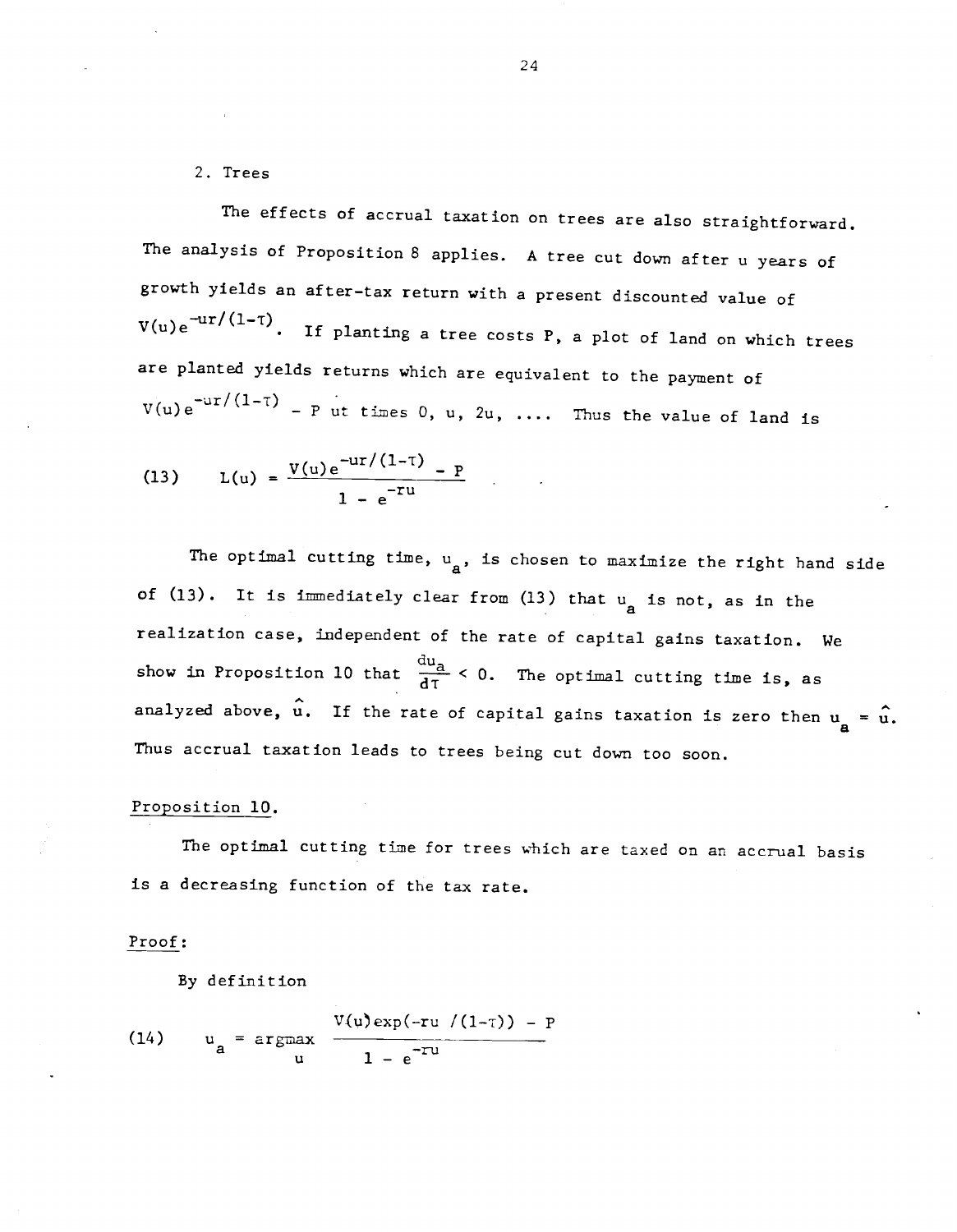Assuming an interior solution, the first order conditions imply

(15) 
$$
P \leq V(u_a) \exp(-ru_a/(1-\tau))
$$

(16) 
$$
\varphi(u_{a}, \tau) = \{ [V'(u_{a}) \exp(-ru_{a}/(1-\tau)) - V(u_{a})(\frac{\tau}{1-\tau}) \exp(-ru_{a}/(1-\tau)) ] - ru_{a} \}
$$

$$
\cdot [1 - e^{-a}] - [-P + V(u_{a}) \exp(-ru_{a}/(1-\tau))] \text{ re}^{-ru_{a} \}
$$

$$
\cdot [1 - e^{-a}]^{2} = 0.
$$

Thus

$$
\frac{du}{d\tau} = -\frac{\frac{\partial \varphi}{\partial \tau}}{\frac{\partial \varphi}{\partial u}}.
$$

and, since  $\partial \varphi / \partial u_a$  < 0 by second order conditions,

$$
\operatorname{sign} \frac{du}{d\tau} = \operatorname{sign} \frac{\partial \varphi}{\partial \tau} = \operatorname{sign} \left\{ (e^{-\tau u}a - 1) \left( \frac{V'(u_a)u_a}{V(u_a)} + 1 \right) + \frac{\tau u_a}{1 - \tau} (1 - \tau e^{-\tau u}a) \right\}
$$

Rearranging the first order condition (16), we find that

$$
\left(\frac{v'(u_a)u_a}{v(u_a)} + 1\right)(e^{-ru_a} - 1) + \frac{ru_a}{1-\tau}(1 - \tau e^{-ru_a}) = \frac{Pu_a}{v(u_a)} \tau e^{-ru_a} \exp\left(\frac{ru_a}{(1-\tau)}\right) - ru_a + e^{-u_a} - 1.
$$

Thus,

$$
sign \frac{du}{d\tau} = sign \left\{ \frac{u}{v(u_a)} \text{ Pre } ^{-ru} a \frac{vu}{exp(\frac{u_a}{(1-\tau)})} + e^{-ru} a - 1 \right\}
$$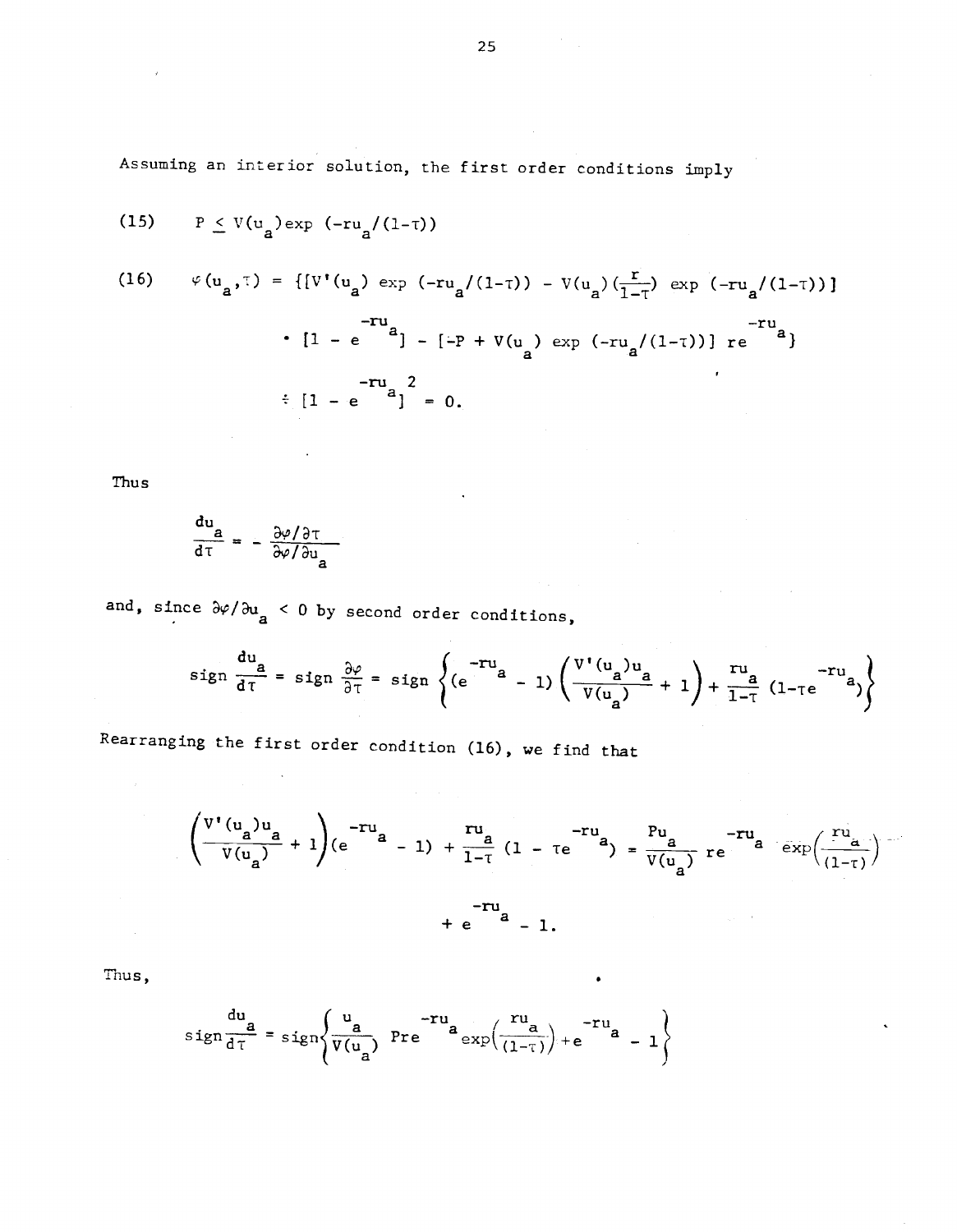From (15) we know that  $P \le V(u_a) \exp(-ru_a/(1-\tau))$ , which implies

(17) 
$$
\frac{u_a}{V(u_a)}
$$
 Pr  $e^{-ru_a}$  exp  $(ru_a/(1-\tau)) + e^{-ru_a} - 1 \le (u_a\tau+1)e^{-ru_a} - 1$ 

The right hand side of (17) attains a maximum over  $u_a r \ge 0$  when  $u_a r = 0$ .  $-ru_a$  du du  $\frac{du}{du}$ At this point  $(u_a r + 1)e^{-ru_a} - 1 = 0$ . Thus,  $\frac{du}{dT} \leq 0$ .

When we analyze the gross returns to investment in trees with accrual taxation, we get a result which is similar to Proposition 9.

#### Proposition 11:

If capital gains are taxed on an accrual basis at rate  $\tau$ , the gross return to one dollar invested in trees is  $\exp$   $(\pi u_a \tau/(1-\tau))$ .

Proof: To see this, consider again an investment in a single tree. Land worth  $L(u_a)$  is used for a period of  $u_a$  and resources worth P are used to  $-(r/(1-\tau))u_a$ plant the tree. These costs bring a private return of  $V(u_a)$  e Total returns from these costs are  $V(u_a)$  e  $u_a$ . Thus the ratio of total returns to private returns, which is also in equilibrium the gross return to an investment of one dollar, is  $\exp$   $(ru_{\rm g}T/(1-\tau))$ .

The discussion following Proposition 9 applies here. Whether the rate of return to trees taxed on an accrual basis is greater or less than the rate of return in the ordinary sector depends on the nature of the function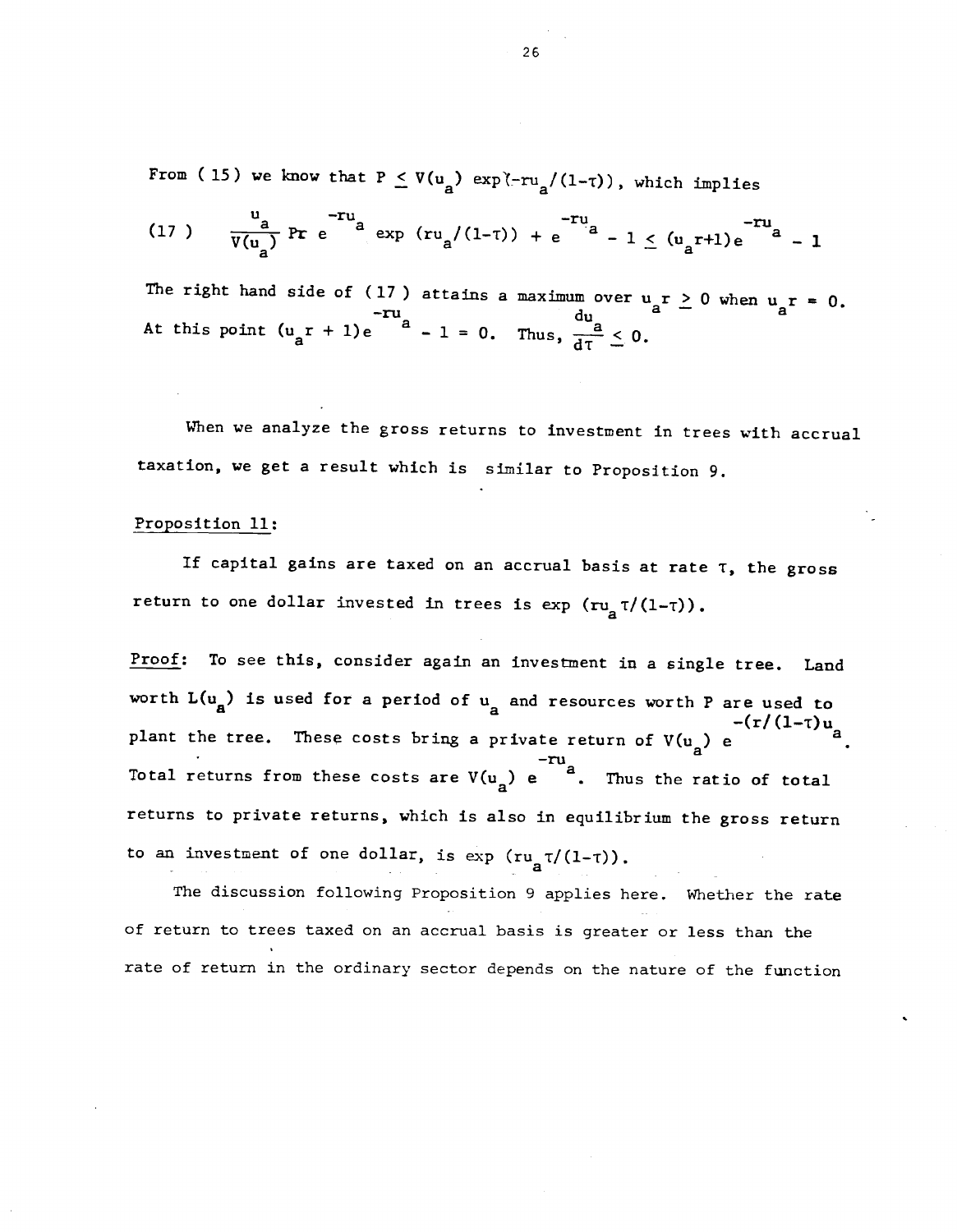V( ). It is well known that as P increases to the point where  $L(u_a) = 0$ , u converges to  $t_a$ ; that is, u satisfies  $V'(u_a)/V(u_a) = r/(1-\tau)$ . Thus, the examples of Appendix II.A demonstrate that  $(1-\tau)$ exp $(ru_a\tau/(1-\tau))$  can be increasing or decreasing in  $\tau$  and that  $\lim_{\tau \to 1} (1-\tau) \exp(r u_a \tau/(1-\tau))$  can be either 0 or  $\infty$ .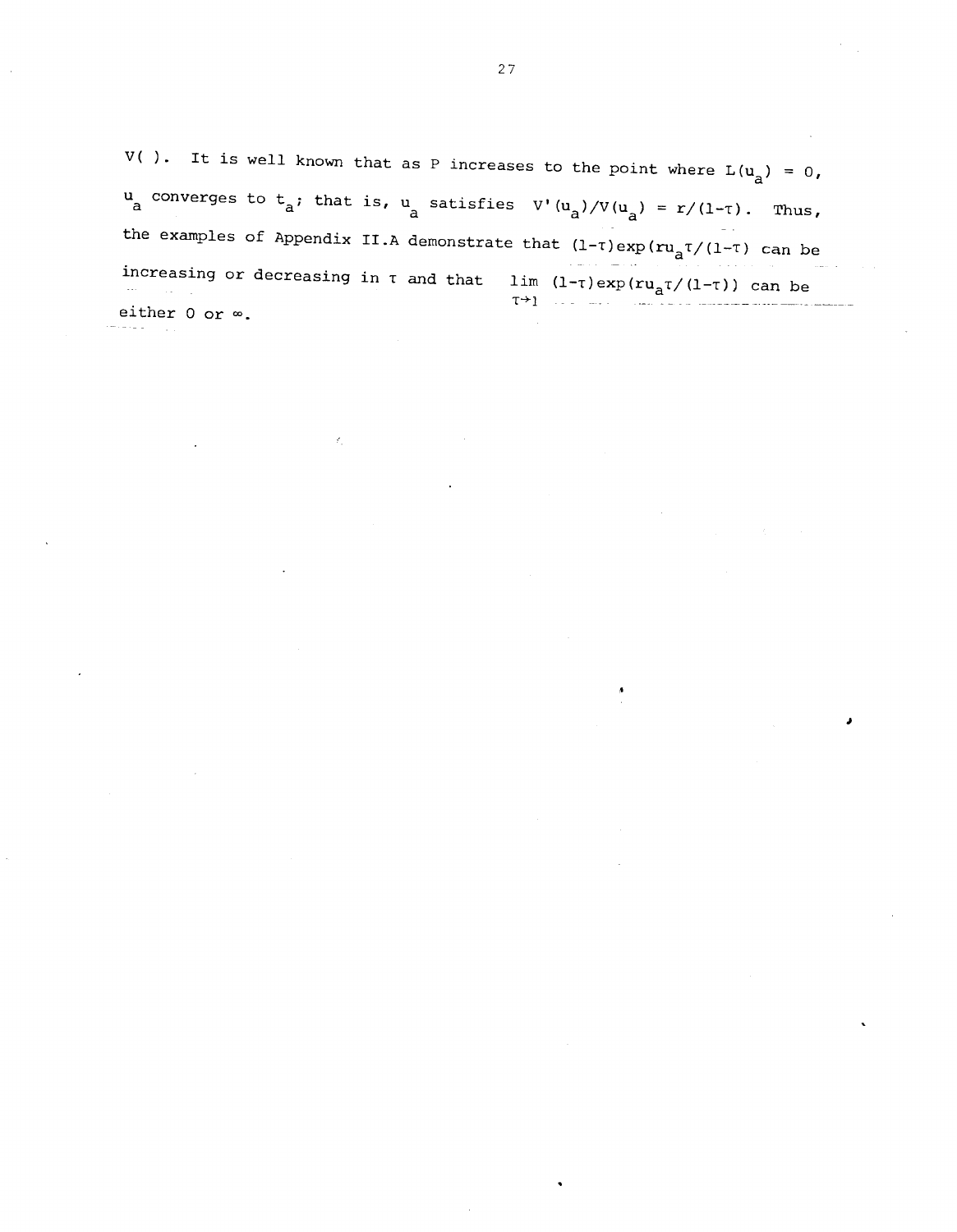#### II. Inflation

#### A. The Ordinary Sector

We model inflation in the ordinary sector by assuming that a dollar invested yields a stream of gross returns  $y(s)e^{iS}$ . The after tax rate of return,  $\nu$ , is now the solution to

(18) 
$$
1 = \int_{0}^{\infty} y(s) e^{1/s} (1 - \tau_0) e^{-\nu s} ds.
$$

If r is the after tax rate of return in the ordinary sector without inflation, it is straightforward to show that  $v = r + \eta$ ;  $r + \eta$  is the rate which investors will use to discount all future benefits.

If goverrnnent revenues are used efficiently a dollar of tax revenue collected at time s has a present discounted value equal to  $e^{-(r+n)s}$ . Thus, the present discounted value of taxes collected is again  $\frac{7}{1-7}$ . As in the case with no inflation, a dollar invested in the ordinary sector produces a total stream of returns with present discounted value equal to  $(1-\tau_0)^{-1}$ .

# B. The Austrian Sectors

Our analysis of the effects of inflation on the Austrian sectors focuses on the two distortions examined earlier. Table 1 summarizes the effects of inflation on selling time and value of gross return for wine and trees under both accrual taxation and taxation on a realization basis. The details of the derivation of the entries in Table <sup>1</sup> are tedious and are given in Appendix II. Here we summarize and explain the results.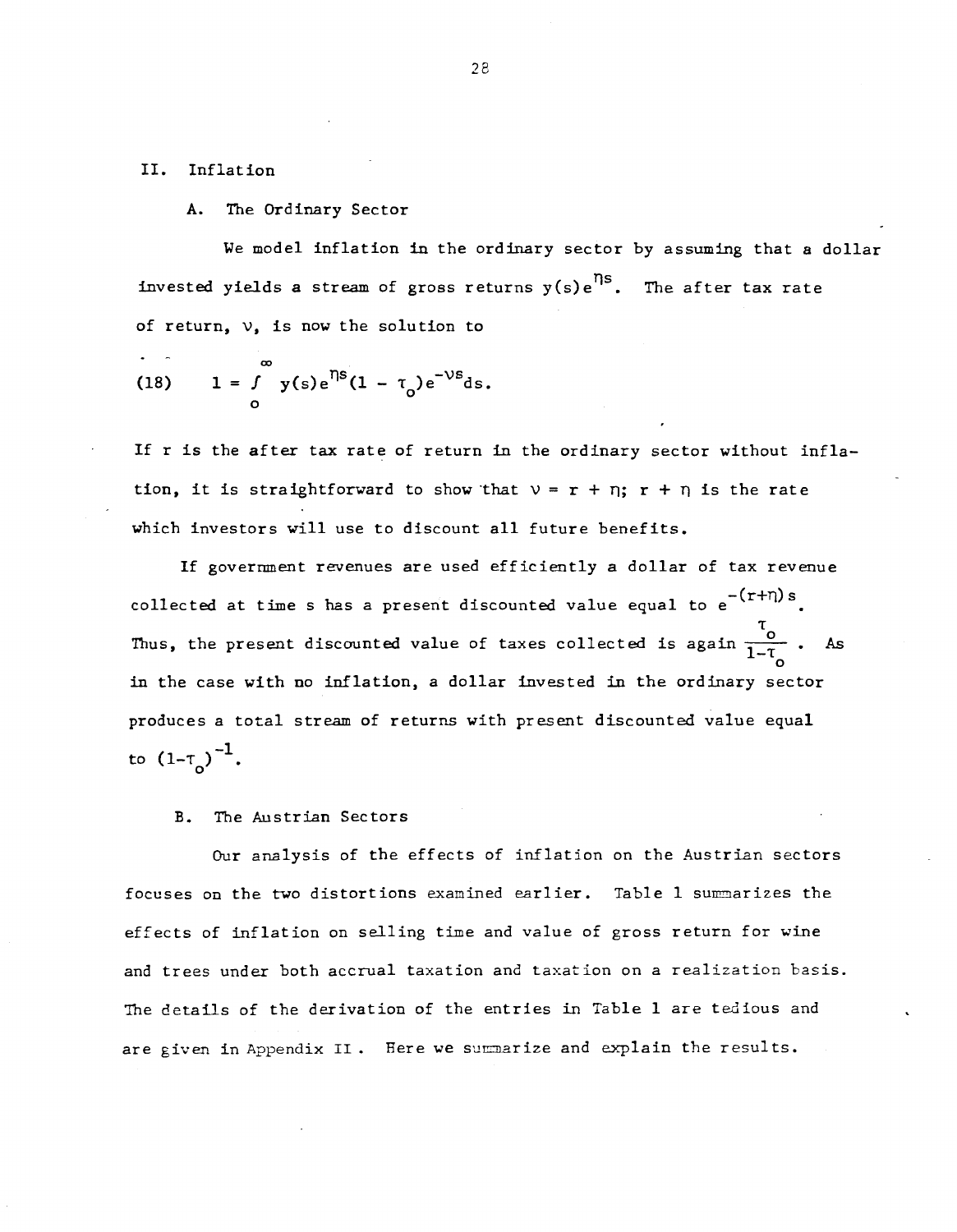| a<br>O<br>r         |
|---------------------|
| urce<br>Resou       |
| t<br>o              |
| n c v<br>ã<br>Effic |
| $\overline{5}$      |
| Inflat <sub>1</sub> |
| نا<br>0             |
| ffects<br>É<br>j    |

| Present Discounted Value<br>of Gross Returns       | $exp[(t+n)t_{a} \tau/(1-\tau)]$ $\zeta$ $(1-\tau)^{-1}$ | $exp[(t+n)u_{a} \tau/(1-\tau)]$ $(1-\tau)^{-1}$ | 1 + $\frac{1}{1-t}$ (1 - exp(-(r+n)t*)] < (1-t) <sup>-1</sup> | + $\frac{1}{1-t}[1 - \delta \exp(-\frac{t}{t+0})u^*)] < (1-t)^{-1}$<br>$\rightarrow$ |
|----------------------------------------------------|---------------------------------------------------------|-------------------------------------------------|---------------------------------------------------------------|--------------------------------------------------------------------------------------|
| Effect of Increased In-<br>flation on Selling Time | Negative                                                | Negative                                        | Ambiguous for<br>small n,<br>positive as<br>$rac{8}{1}$       | ò,<br>Positive                                                                       |
| Asset                                              | Wine                                                    | Trees                                           | Wine                                                          | Trees                                                                                |
| Mode of Taxation                                   | Accrual                                                 |                                                 | Realization                                                   |                                                                                      |

Table 1

 $\frac{29}{2}$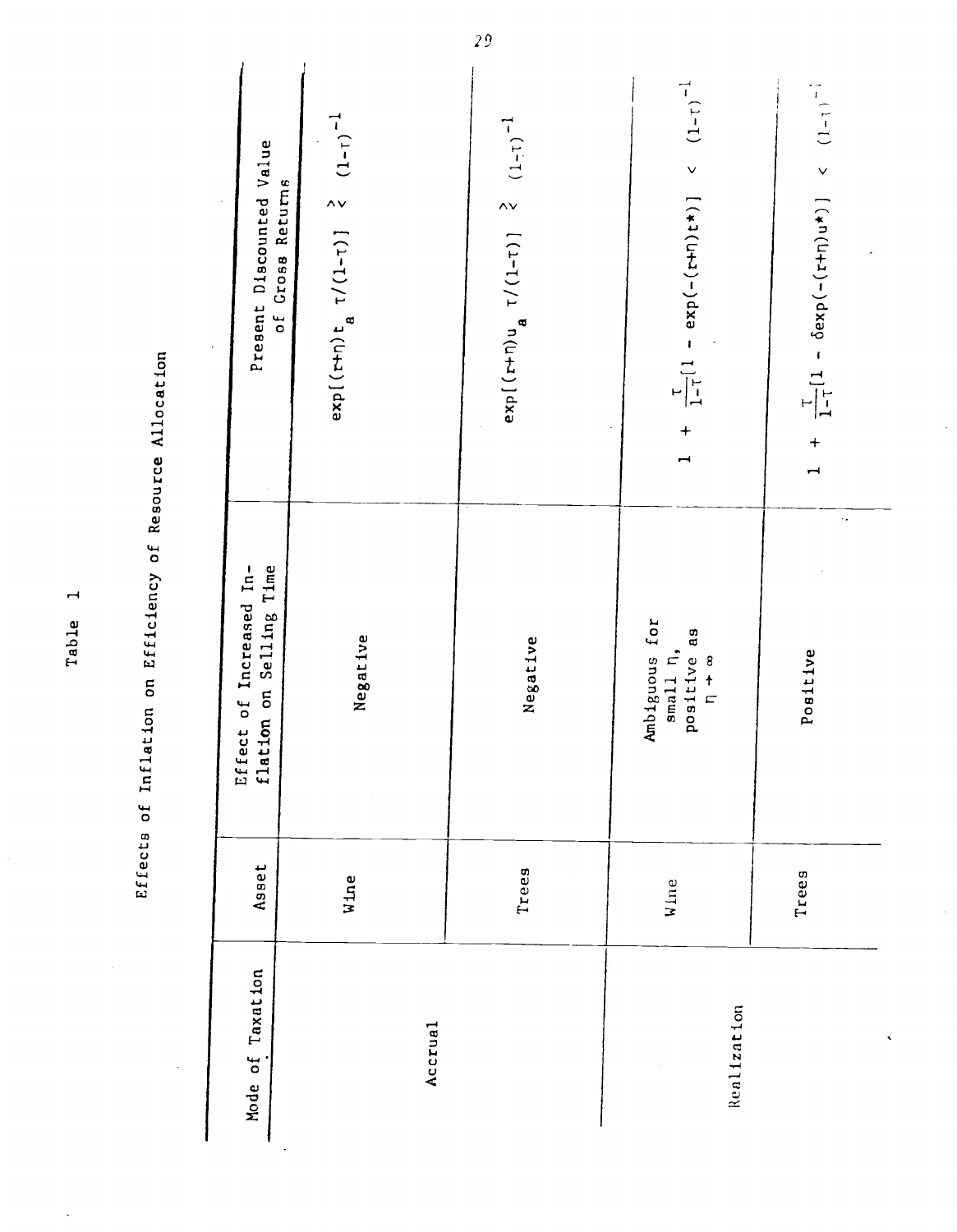Under accrual taxation, the analysis of the effects of inflation is straightforward, but the effects themselves defy simple summary. About all that can be said is that inflation complicates  $-$  sometimes exacerbating and sometimes alleviating -- the distortions induced by taxation. If the inflation rate is  $\eta$  and the tax rate is  $\tau$ , wine taxed on an accrual basis is exactly the same as wine which is untaxed but discounted at a rate  $\frac{1+i\tau}{1-\tau}$  . From (18) inflation can be modeled by assuming that the discount rate rises to r+n while the nominal value of wine sold at time t equals  $X(t)e^{\eta t}$ . Thus, wine harvested at time t has a present discounted after tax value of

$$
X(t)e^{\eta t} \exp\left[-\frac{(r+\eta)}{(1-\tau)}t\right] = X(t) \exp\left[-\frac{(r+\eta\tau)}{(1-\tau)}t\right]
$$

The selling time of wine,  $t_a$ , maximizes the expression above. This gives us the first order condition

$$
\frac{X'(t_a)}{X(t_a)} = \frac{r + \eta \tau}{1 - \tau}.
$$

The right hand side of this equation is increasing in  $\eta$ . Thus,  $t_a$  is decreasing in  $\eta$ .

The calculation of the present discounted value of gross returns under inflation is similar to that of Proposition 9, only now the discount rate r+n is substituted for r; the gross rate of return is

 $exp \left[ (r+\eta) t_a \tau/(1-\tau) \right],$ 

which, as examples in Appendix II.B show, can be increasing or decreasing in  $\eta$ .

Trees are again more complicated than wine but the effects of inflation are cualitatively the same. The optimal cutting time u<sub>a</sub> satisfies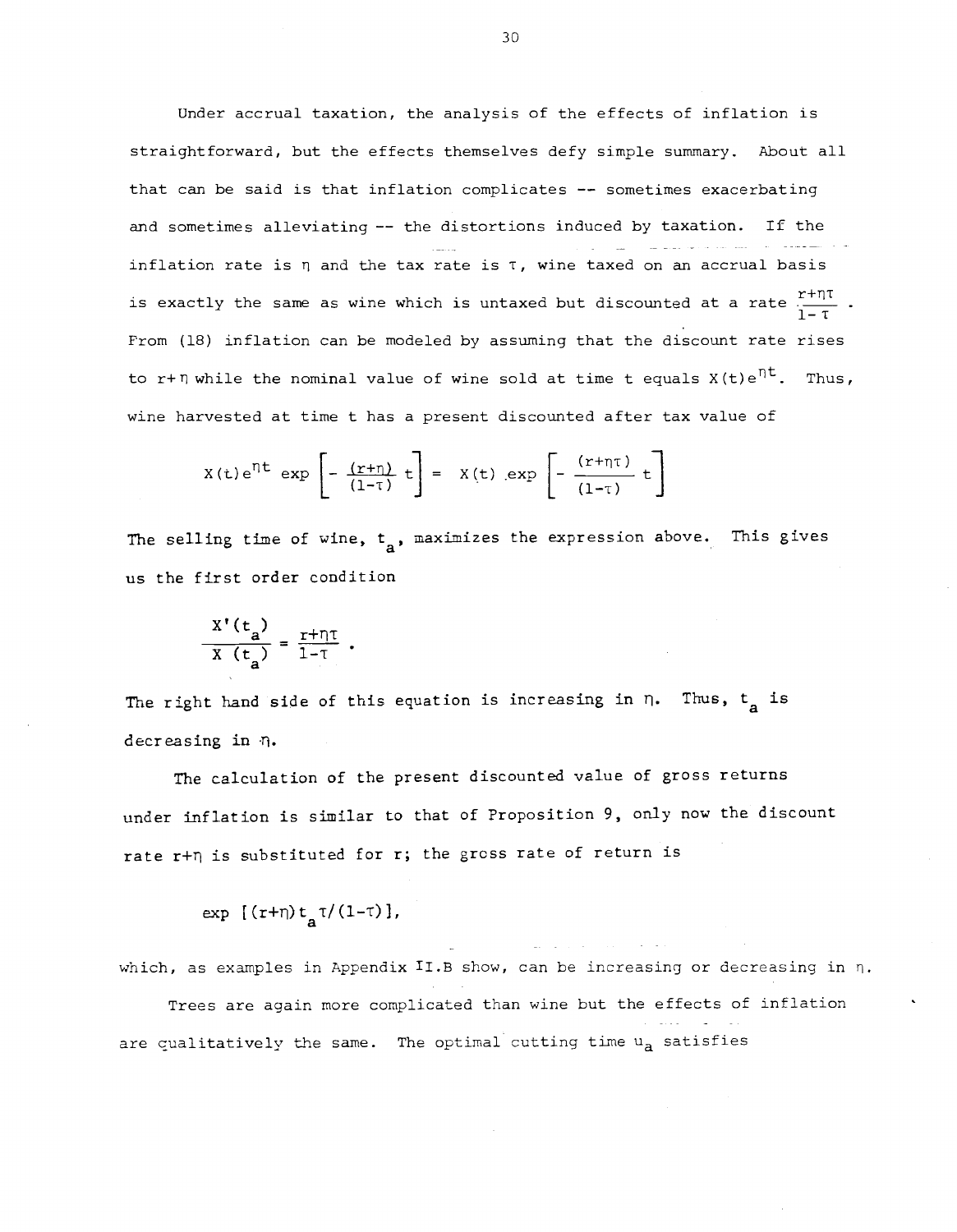$$
u_a = \underset{u}{\operatorname{argmax}} \quad \frac{V(u) \exp \left[-\frac{(r+\tau \eta)}{(1-\tau)} u\right] - P}{1-e}
$$

This is similar to the expression in the case without inflation, (14), with  $\frac{r+n\tau}{1-\tau}$  substituted for  $\frac{r}{1-\tau}$ .

The proof that the optimal cutting time  $u_a$  is decreasing in  $\eta$  is left to Appendix II.C. Since  $V(u_a)exp[-(r+\eta\tau)/(1-\tau)]u_a$  and not  $V(u_a)$ exp{-r/(1-T)](u<sub>a</sub>) is the present discounted after tax rate of return to investing in trees, the argument used to establish Proposition 11. also establishes that the gross rate of return to investment in trees is equal to  $exp[(r+n)u_{nT}/(1-\tau)]$ . Again, since  $u_{n}$  approaches  $t_{n}$  when  $L(u_a) \rightarrow 0$ , the examples in Appendix II.B show that this expression can either increase or decrease as n increases.

The analysis of inflation with taxation at realization is somewhat less straightforward, although the results themselves fit into a simple pattern. Consider first wine. The present discounted value of the after tax return from wine with basis B, sold at date t is

(20) 
$$
W(t, \tau, \eta) = e^{-(\tau + \eta)t} [X(t)e^{\eta t}(1-\tau) + \tau B]
$$
  
 $= e^{-\tau t} X(t)(1-\tau) + e^{-(\eta + \tau)t} \tau B$ 

The owner of wine with base B will choose a harvesting time  $t^*(\tau,\eta)$  which solves

$$
\begin{array}{ll}\n\text{Max} & W(t, \tau, \eta) \\
t\n\end{array}
$$

The first order condition which  $t^*$  must satisfy is

(21) 
$$
\varphi(t^*, \tau, \eta) = e^{-\left(\tau_i + \tau\right)t^*} \{-rX(t^*)e^{\eta t^*}(1-\tau) - \left(\tau_i + \tau\right)\tau\hat{B} + X'(t^*)e^{\eta t^*}(1-\tau)\} = 0
$$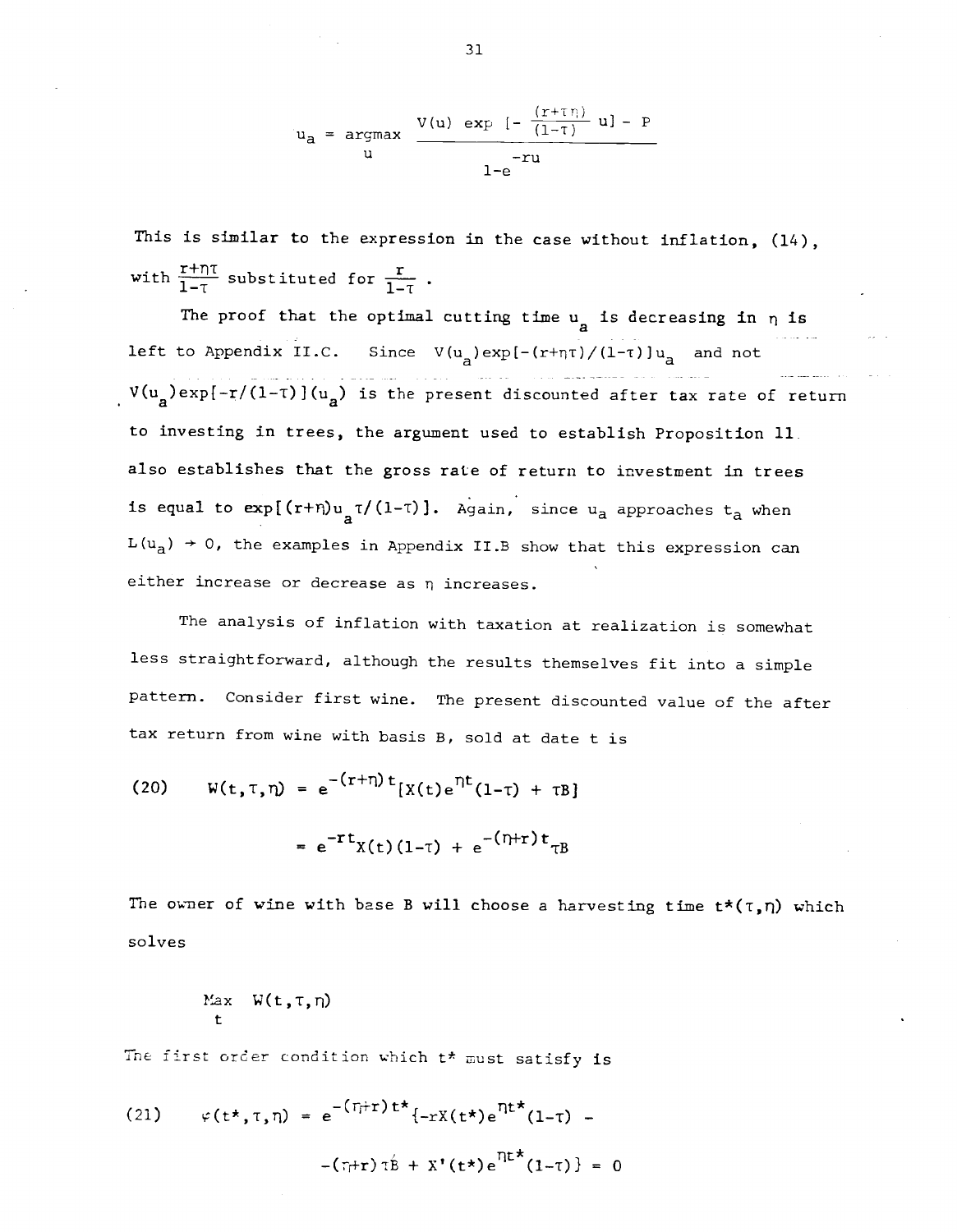Let  $W^{\star}(\tau,\eta) = W(t^{\star}(\tau,\eta), \tau,\eta)$ . In equilibrium investments earn a competitive rate of return so that

(22) 
$$
B = B(\tau, \eta) = W^*(\tau, \eta) = \max_{t} e^{-(r+\eta)t} \{ \chi(t) e^{\eta t} (1-\tau) + \tau B(\tau, \eta) \}.
$$

Rearranging, we find that

(23) 
$$
B(\tau, \eta) = \frac{X(t \star (\tau, \eta))(1-\tau)}{[e^{rt \star} - \tau e^{-\eta t \star}]}
$$

Applying the implicit function theorem to (21) we find that

(24) sign 
$$
\frac{dt^*}{d\eta} = \text{sign}[(\eta+r)t^* - 1 + \tau e^{-(\eta+r)t^*}]
$$

At low rates of inflation increases in fl can increase or decrease selling time, depending on the evolution of  $X(\cdot)$ . In Appendix II.D we provide examples where  $\frac{dt^*}{dt^n}$  is greater than, less than, and equal to zero. As rj=O  $\eta$  approaches  $\infty$  the problem the owner of wine faces converges to the problem he would face if his basis were zero and there were no inflation. That is,

$$
W(t, \tau, \infty) = e^{-rt}X(t)(1-\tau).
$$

 $\sim$   $\sigma$   $\sim$   $\sigma$   $\sim$   $\sigma$   $\sim$ Thus, since  $t^* < \hat{t}$ , for sufficiently large n,  $\frac{d(t)}{d\eta} > 0$ , and asymptotically, increases in the rate of inflation correct the distortion in selling time which the capital gains tax causes. Tnis asymptotic behavior is further illustrated by the gross returns on investment in wine. An investment of one dollar in wine yields an after tax return with a present discounted value of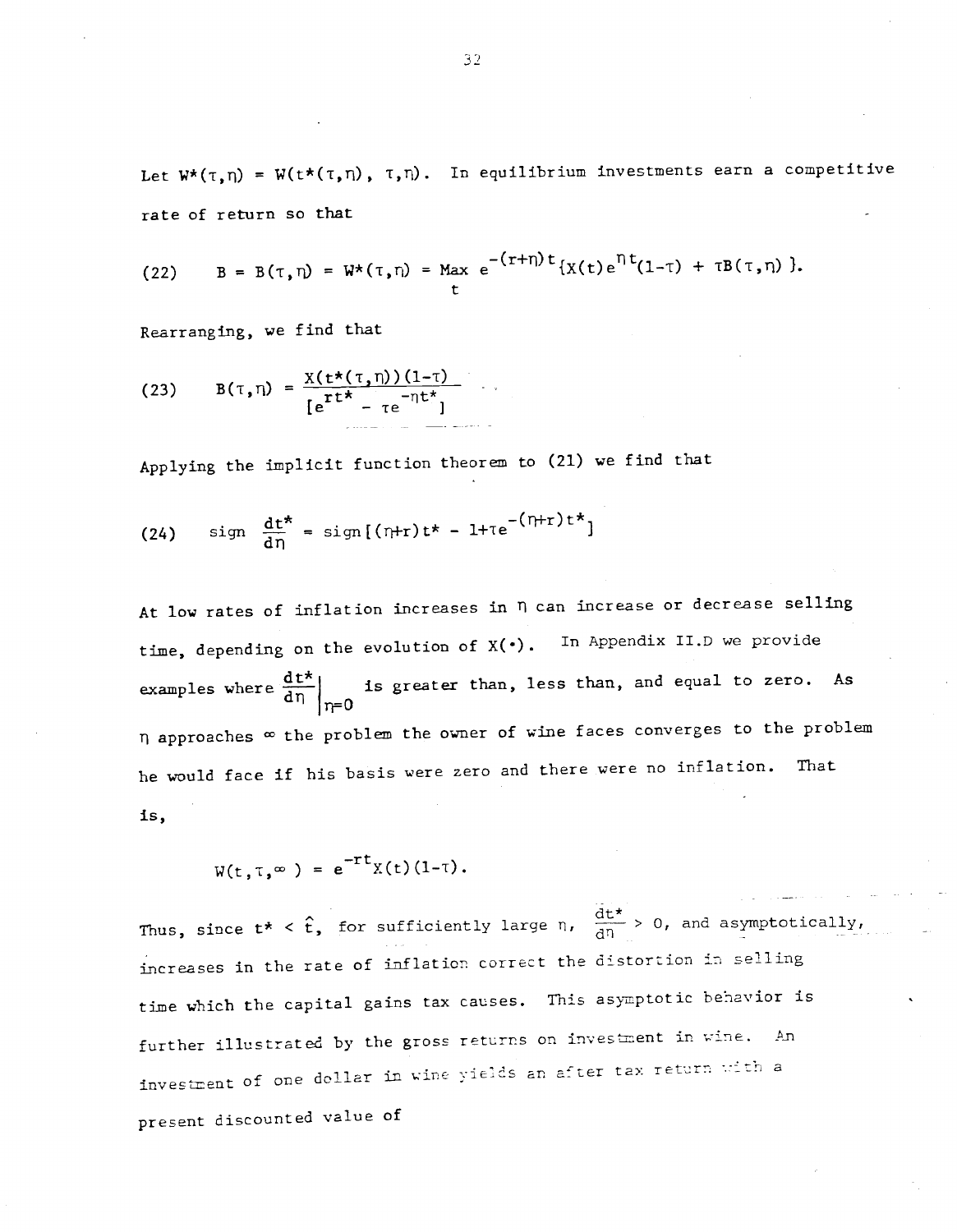$$
(25) \qquad e^{-(r+\eta)t^*}[X(t^*)e^{\eta t^*}(1-\tau)+\tau]
$$

if wine is sold at  $t$ \*. The present discounted value of gross benefits generated by this dollar is  $X(t*)e^{-rt}$ . Setting (25) equal to one and rearranging we find

(26) 
$$
X(t^*)e^{-rt^*} = 1 + \frac{\tau}{1-\tau} [1-e^{-(r+\eta)t^*}],
$$

Although this is less than  $(1-\tau)^{-1}$ , as  $\eta$  approaches  $\infty$  (26) converges to  $(1-\tau)^{-1}$ . Thus, for large  $\eta$  increases in  $\eta$  decrease the distortions of the capital gains tax.

A similar argument shows that inflation increases the present discounted value of gross returns to investments in trees taxed on a realization basis. If  $\tau = \tau_{0}$ , inflation reduces the distortion which the capital gains tax induces.

In contrast to the case of accrual taxation, these results fit into a simple pattern. Inflation, at least inflation at a rapid rate, reduces the distortions which a tax on realized capital gains induces. There is a straightforward explanation. The distortions which this tax induces stem from the exclusion of the base value of the asset from the tax base. Inflation reduces the value and the effect of this exclusion.

One entry in Table 1 does not fit this neat pattern. With no inflation trees taxed at realization are cut down at the socially optimal time. As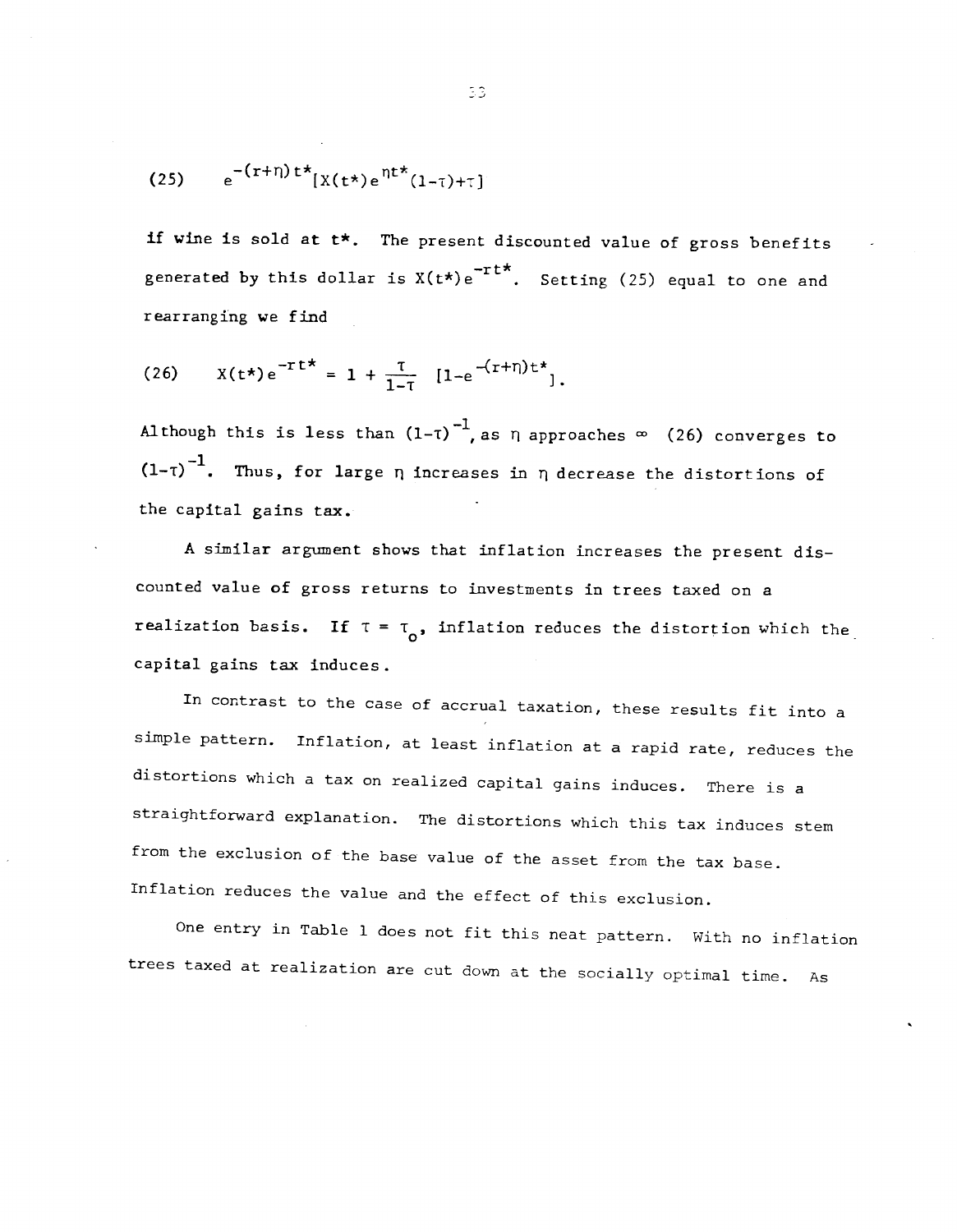inflation increases, the cutting time of trees increases; inflation induces inefficiency. The proof of this fact is tedious and given in the appendix. However, there is a simple intuitive explanation. Inflation and taxation interact to make it appear to the investor that planting costs have increased. The investor chooses u to maximize

$$
\sum_{i=1}^{\infty} e^{-(r+n)ut} [V(u)e^{\eta u i}(1-\tau) + \tau P e^{\eta u (i-1)} - P e^{\eta u i}]
$$
  
= 
$$
\sum_{i=1}^{\infty} e^{-rui} [V(u)(1-\tau) + \tau P e^{-\eta u} - P].
$$

While in any period he must pay planting costs of P, when he pays taxes he can only exclude  $Pe^{-T\mu}$  from his tax base. Effective planting costs have increased. The natural response is to use less planting by increasing the time between plantings.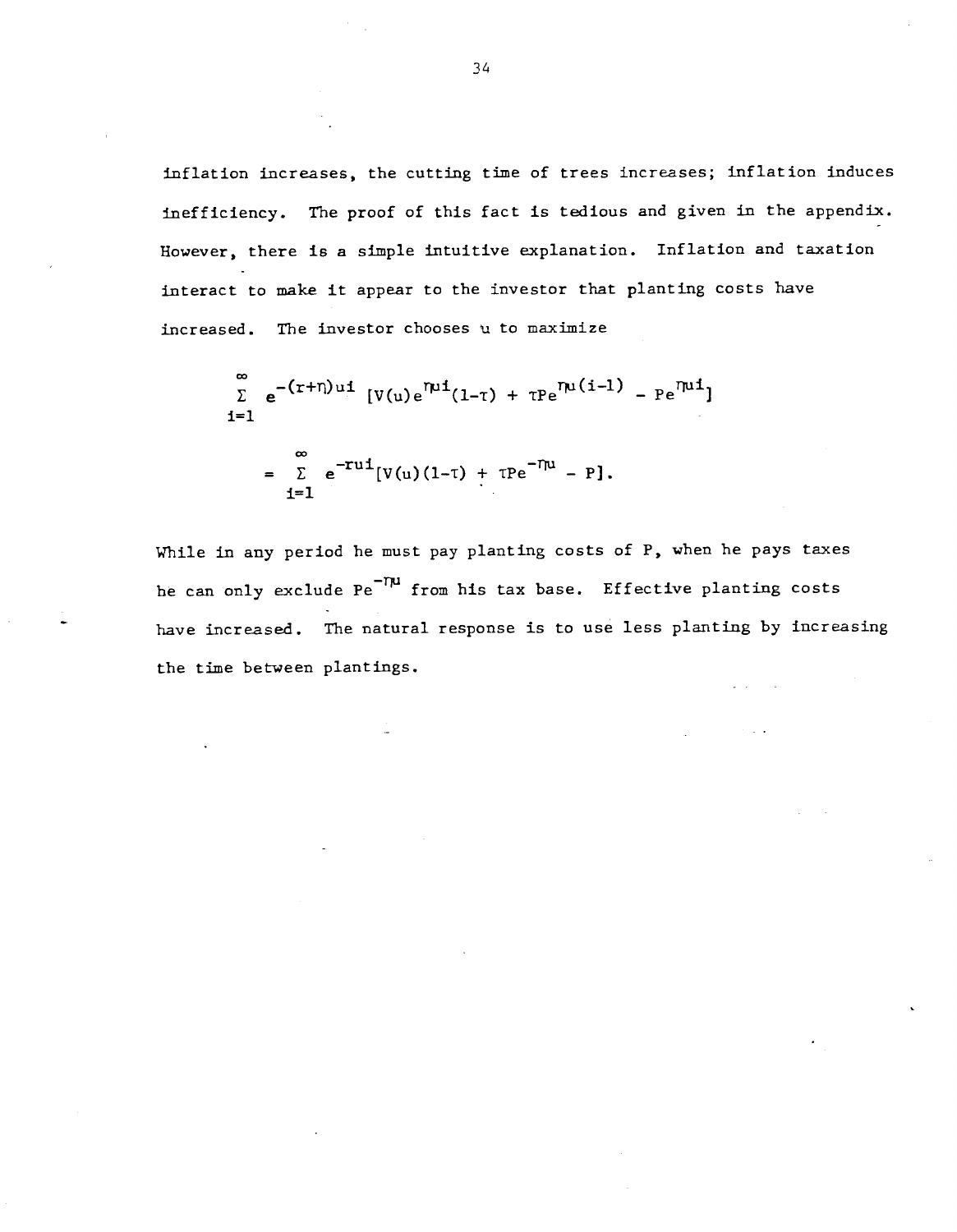# III. Death and Taxes

Death complicates. Until 1976, in the United States, when the holder of an asset died, the estate paid no capital gains tax; if the investor's heirs sold the asset in the future the basis value of the asset used to compute capital gains tax liability was its value on the date of the investor's death. From the point of view of the estate, death was equivalent to a sale on the date of death which escaped capital gains taxation. Although death may not have had much else to recommend it, it was a dandy way to avoid taxes. This system was changed in 1976, and the U.S. began to move toward a system like that analyzed in Part I in which the heir's basis would be the basis of the original purchaser of the asset. In 1980, this movement stopped; and the U.S. has reverted to the pre—1976 system.

In this part of the paper we analyze the effect of the capital gains tax on the selling time and value of Austrian assets when death alters the way in which capital gains are taxed. Special treatment of capital gains at death alters, and in some cases reverses, our conclusions about the effect of the capital gains taxes on selling time.

Let F(t) be the probability that the owner of wine lives until at least period t. Then  $F(0) = 1$ ,  $F(\infty) = 0$  and  $F(t)$  is decreasing. For simplicity we assume  $F(t)$  is differentiable and let  $f(t) = F'(t)$ . If the probability of death is constant then  $F(t) = e^{-\gamma t}$  and  $f(t) = -\gamma e^{-\gamma t}$ . Let  $\tau_d$  be the rate of capital gains taxation at death. We consider two values of  $\tau_d$ ,  $\tau_d = 0$  corresponds to the present U.S. system - which is known as automatic step up in basis or step up for short. Under step up, capital gains taxes are avoided at death.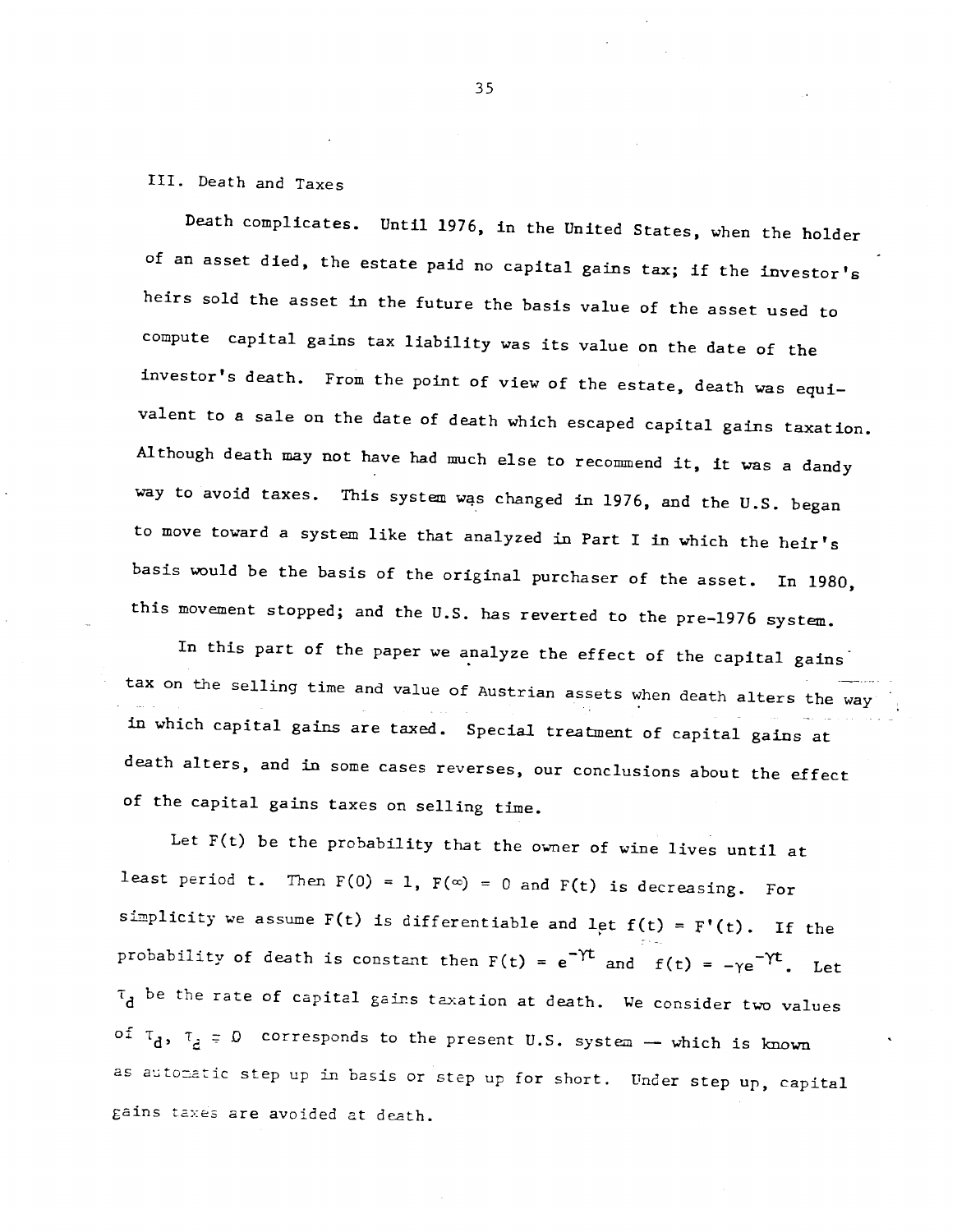Another possible treatment of capital gains at death is what is known as constructive realization. Under this system the estate is presumed to sell the asset at death and to pay tax at the ordinary capital gains rate on the gains which the sale realizes. Under constructive realization  $\tau_A$  =  $\tau$ . We compare these two systems to the system analyzed in the last part which is referred to as a carryover system.

If an investor plans to sell an asset at t, the expected present discounted value of the after tax proceeds is

(27) 
$$
J(t) = e^{-rt}F(t)(X(t)(1-\tau) + \tau B) - \int_0^t e^{-rs}(X(s)(1-\tau_d) + \tau_d B))f(s)ds.
$$

The first term in (27) represents the discounted after tax value he will receive if he lives until t. The second term is the discounted after tax value which his estate will receive. This formula is not quite correct for two reasons. First, the pretax value the estate realizes will in general be more than  $X(t)$  since the value of the asset will exceed  $X(t)$ . Determining exactly what this value is seems very difficult. Secondly, in contrast to the analysis of Section I above, B here is an arbitrary parameter. Although in principle B should satisfy a zero profit condition, it is hard to write down this condition for this model because investors'mortality functions will influence their profits. It is hard to figure out what should be the "market" mortality function. We think neither of these simplifications will affect our analysis.

The planned selling time  $t*$  is chosen to maximize  $J(t)$ ;  $t*$  satisfies

(28) 
$$
\frac{X'(t^*)}{X(t^*)} = r \left[ 1 + \frac{\tau}{1-\tau} \frac{B}{X(t^*)} \right] + \frac{\tau - \tau}{1-\tau} \frac{f(t^*)}{F(t^*)} \left[ 1 - \frac{B}{X(t^*)} \right]
$$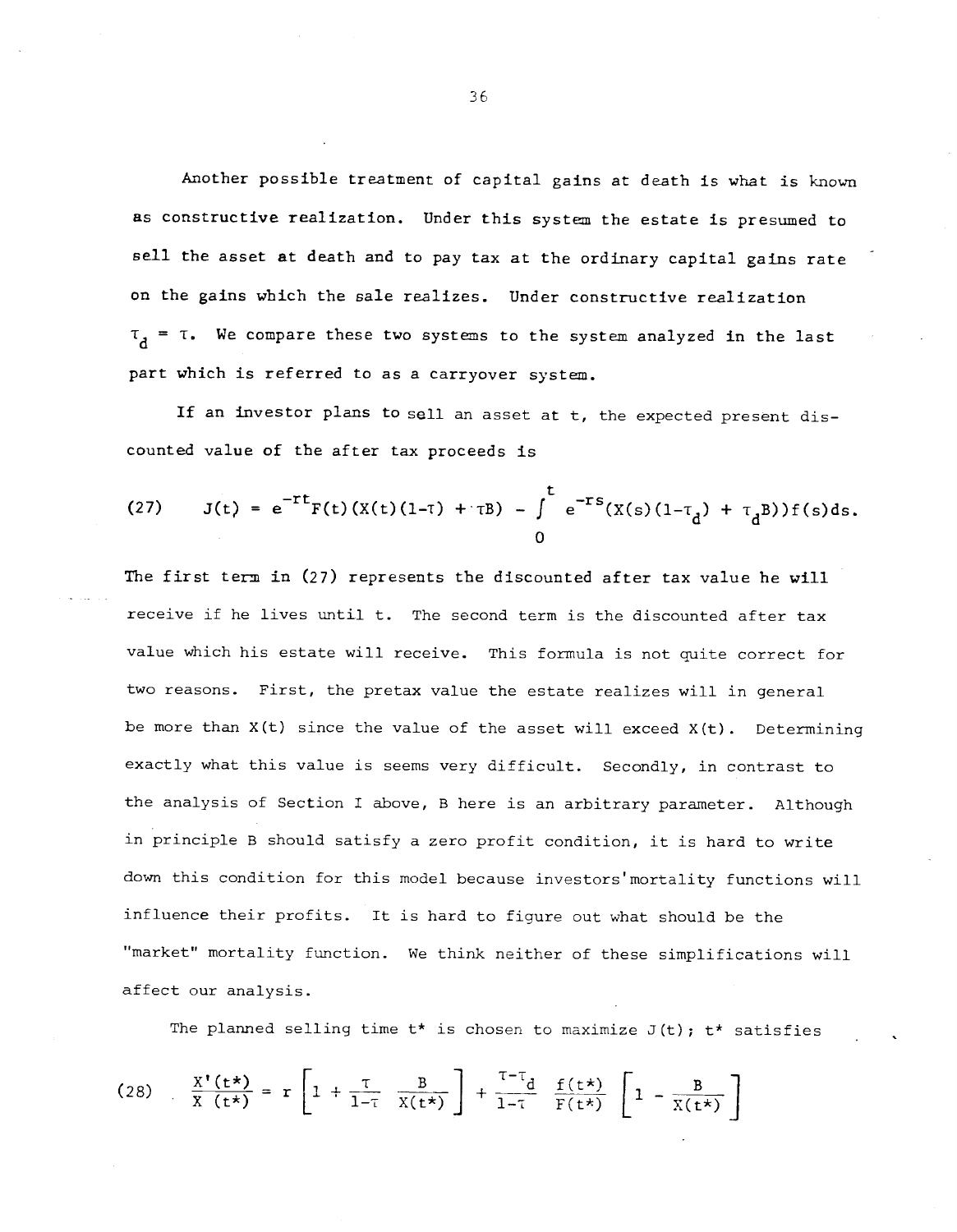# Proposition 12:

For capital gains taxation at the same rate, planned selling time is the same under constructive realization as under carryover. Planned cutting time is greater under step up.

#### Proof:

Since  $f(t) < 0$ , this follows immediately from (28).

Note that planned selling time is not the same as actual selling times. Under either step up or constructive realization an investor's heirs may plan to sell an asset at a different time than the original investor planned. This is because the heirs will have a different, higher basis which will cause them to plan to sell sooner than the original investor. They also will have a different mortality function which will, under step up also affect their planned selling time. It is easy to see from (27) that increases in either  $\tau$  or  $\tau_{d}$  will decrease the value of an asset.

The effects of increases in T on planned selling time are more complicated. Since planned selling time is the same under constructive reali zation as under carryover,  $dt*/d\tau < 0$  in both cases. Under step up  $dt*/d\tau$ can be either positive or negative. If  $B = 0$ , the selling time will be greater under step up then if there were no taxation so  $\frac{\partial t^*}{\partial \tau}$  must be positive. On the other hand if B is positive and  $-\frac{f(t*)}{F(t*)}$  is very small,  $\frac{\partial t^*}{\partial \tau}$  will be negative -- as it is when  $\frac{f(t*)}{F(t*)} = 0$ . For simplicity we have given the analysis only for the case of wine, a similar analysis for trees shows that u\* satisfies

$$
\frac{\nabla^{\dagger}(u\star)}{\nabla(u\star)} = r \left[ 1 + \frac{\tau}{1-\tau} \frac{P}{V(u\star)} + \frac{L}{V(u\star)(1-\tau)} \right] + \frac{\tau-\tau}{1-\tau} \frac{f(u\star)}{F(u\star)} \left[ 1 - \frac{P}{V(u\star)} \right]
$$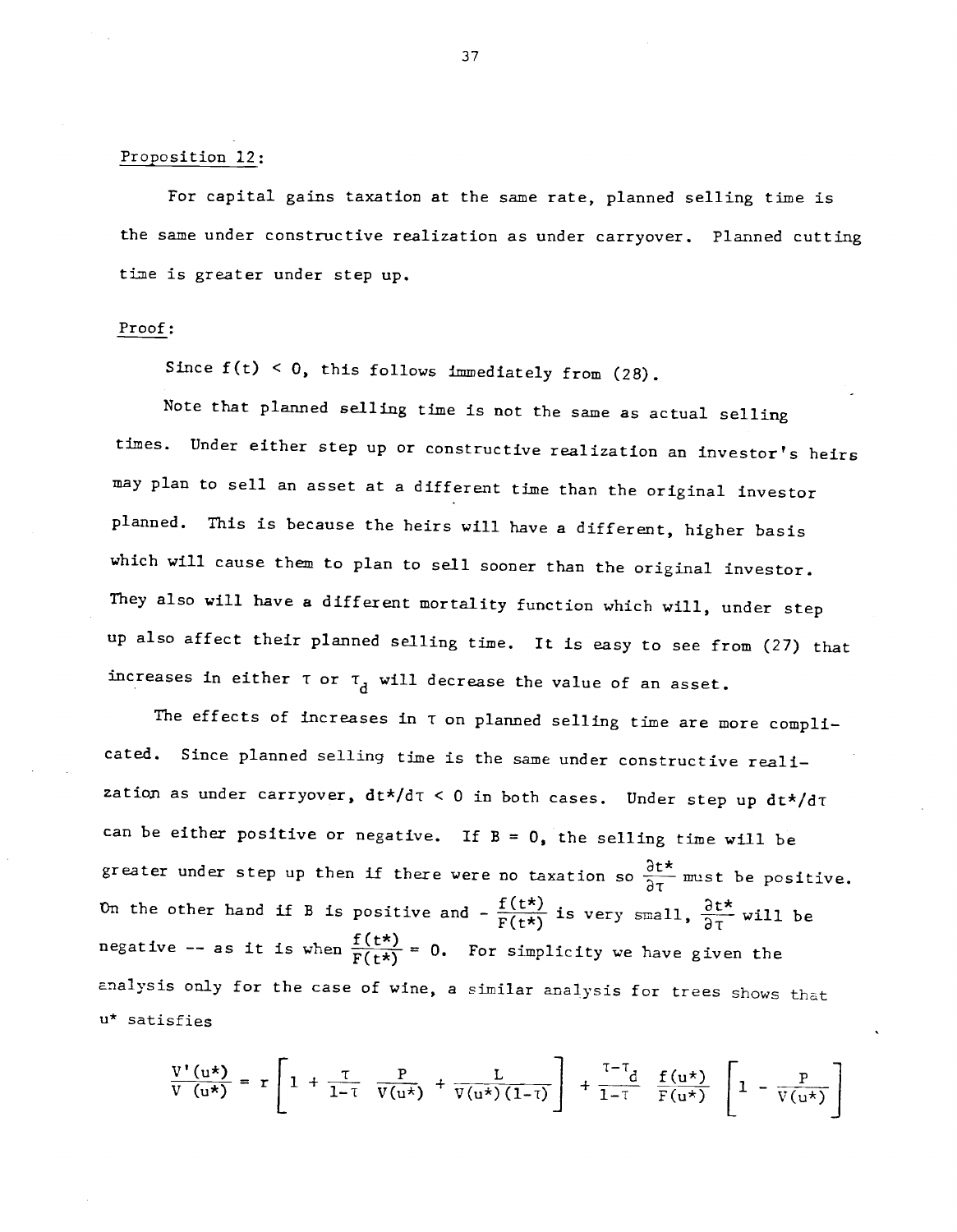#### REFERENCES

- Auerbach, A.J., "Wealth Maximization and the Cost of Capital," Quarterly Journal of Economics, 93 (August 1979) 443—447.
- Constantinides, G.M., "Capital Market Equilibrium with Personal Tax," Graduate School of Business, University of Chicago, 1979, Working Paper 33, revised, February 1980.
- ConstantinideS, G.M. and M.S. Scholes, "Optimal Liquidation of Assets in the Presence of Personal Taxes: Implications for Asset Pricing," Journal of Finance, 35 (May, 1980), 439—52.
- Feldstein, M. and J. Slemrod, "Inflation and the Excess Taxation of Capital Gains on Corporate Stock," National Tax Journal, 31 (June, 1978), 107—18.
- Feldstein, M., J. Slemrod and S. Yitzhaki, "The Effects of Taxation on the Selling of Corporate Stock and the Realization of Capital Gains," Quarterly Journal of Economics, 94 (June, 1980), 777-91.
- Feldstein, M. and S. Yitzhaki, "The Effects of the Capital Gains Tax on the Selling and Switching of Common Stock," Journal of Public Economics, 9, (February, 1978), 17—36.
- Lippman, S. A. and J. J. McCall, "Progressive Taxation in Sequential Decisionmaking: Deterministic and Stochastic Analysis," Western Management Science Institute, University of California, Los Angeles, Working Paper 304, August 1980.
- Stiglitz, J. E., "Some Aspects of the Taxation of Capital Gains." Unpublished ms., 1981.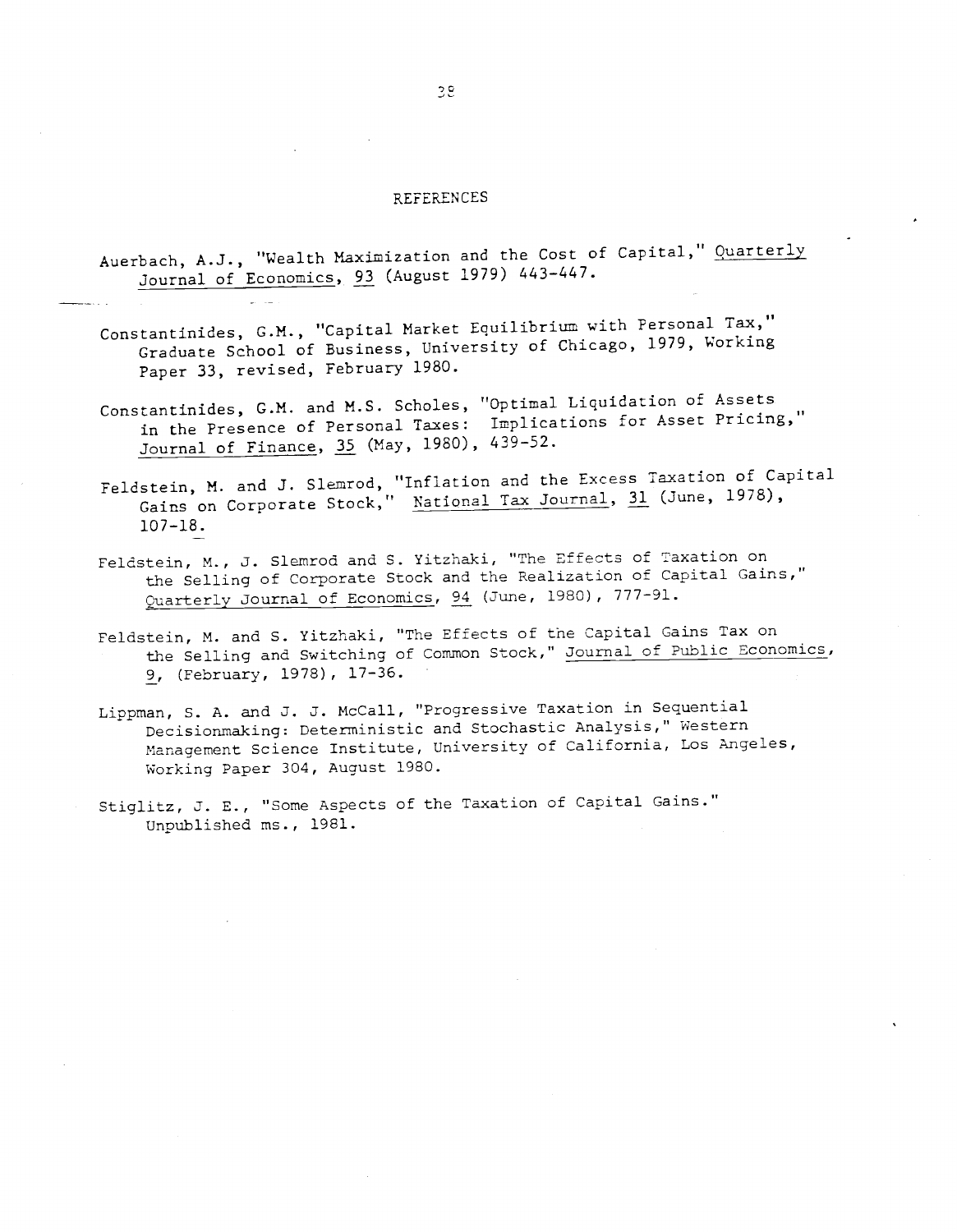# Appendix I — Frequently Used Notation

| y(s)                          | Rate of flow of returns from investments in the ordinary sector<br>s years after the initial investment.                            |
|-------------------------------|-------------------------------------------------------------------------------------------------------------------------------------|
| X(t)                          | Value of wine if consumed t years after it is laid down.                                                                            |
| B                             | Base or initial value of investment in wine.                                                                                        |
| V(u)                          | Value of a tree if cut down u years after planting.                                                                                 |
| $\mathbf{P}$                  | Planting cost of a tree.                                                                                                            |
| L                             | Value of land used to grow a sequence of trees.                                                                                     |
| t                             | Selling time which maximizes present discounted value of total<br>returns to investments in wine.                                   |
| $\mathbf{u}$                  | Cutting time which maximizes present discounted value of total<br>returns to investment in trees.                                   |
| t*.                           | Selling time which maximizes private after tax returns to invest-<br>ments in wine taxed on a realization basis.                    |
| ս*ւ                           | Cutting time which maximizes present discounted value of after<br>tax returns to investments in trees taxed on a realization basis. |
| $\mathbf{t}_{_{\mathbf{a}}}$  | Privately optimal selling time for wine taxed on an accrual basis.                                                                  |
| $\mathbf{u}_{\mathbf{a}}$     | Privately optimal selling time for trees taxed on an accrual basis.                                                                 |
| r                             | After tax rate of return.                                                                                                           |
| δ                             | Ratio of planting costs to total costs of investments in trees.                                                                     |
| $\tau_{\rm o}$                | Rate of taxation in ordinary sector.                                                                                                |
| $\tau$                        | Rate of taxation in Austrian sectors.                                                                                               |
| $\mathfrak{r}_{\mathfrak{d}}$ | Rate of taxation of capital gains at death.                                                                                         |
|                               |                                                                                                                                     |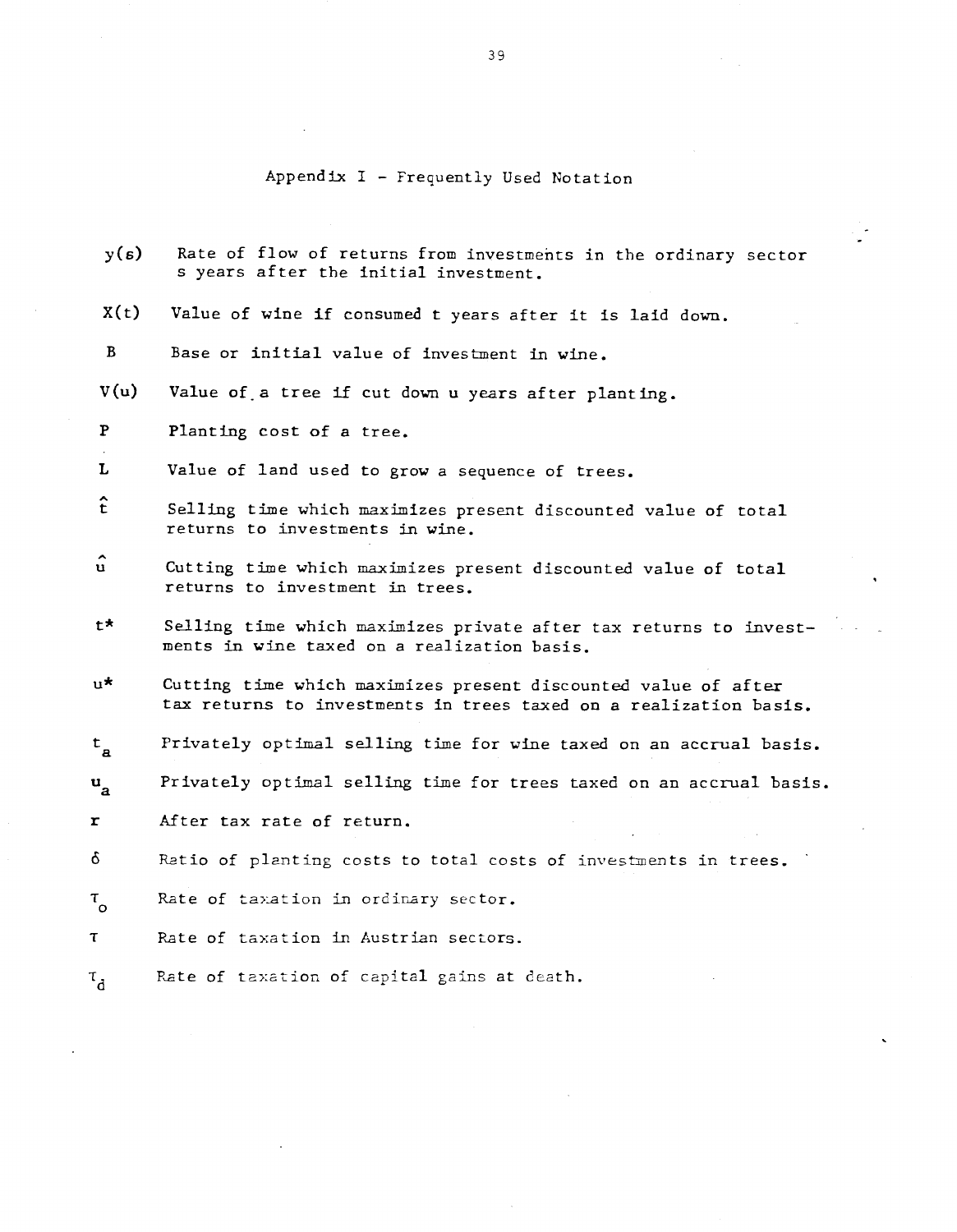#### APPENDIX II

 $r_{\text{c}}(\tau/(1-\tau))$ <br>A. Let  $A(\tau) = (1-\tau) \exp \left(\frac{\tau}{a}\right)$  where  $t_a$  is the solution to

$$
\frac{X'(t_a)}{X(t_a)} = r/(1-\tau).
$$

1. Consider  $X(t) = \mu t$ . Then  $t_a = (1-\tau)/r$ ,  $A(\tau) = (1-\tau)e^{\tau}$ ;  $A(0) = 1$ ,  $A'(\tau) = -\tau e^{\tau} < 0$  and  $A(1) = 0$ .

2. Let 
$$
X(t) = \begin{cases} 0 & t \le d \\ \mu(t-d) & t > d \end{cases}
$$
 for  $d > \frac{1}{4r}$ .

Then  $t_a = d + (1-\tau)/r$  and

$$
A(\tau) = (1-\tau) \exp [\tau(1 + (rd/(1-\tau)))].
$$

$$
A(0) = 1; A'(\tau) = [\frac{rd}{1-\tau} - \tau] \exp[\tau(1 + (rd/(1-\tau)))] > 0, \text{ and}
$$
  
lim  $A(\tau) = \infty$ .  
 $\tau \rightarrow 1$ 

(This example may appear to violate the requirement that  $X'(t)/X(t)$  be decreasing as  $X'(t)/X(t)$  is undefined for  $t < d$ ; however, since  $X'(t)/X(t) = \frac{1}{t-d}$ , it is decreasing for  $t > d$ . Moreover, X'(t)/X(t) has but a single local maximum.)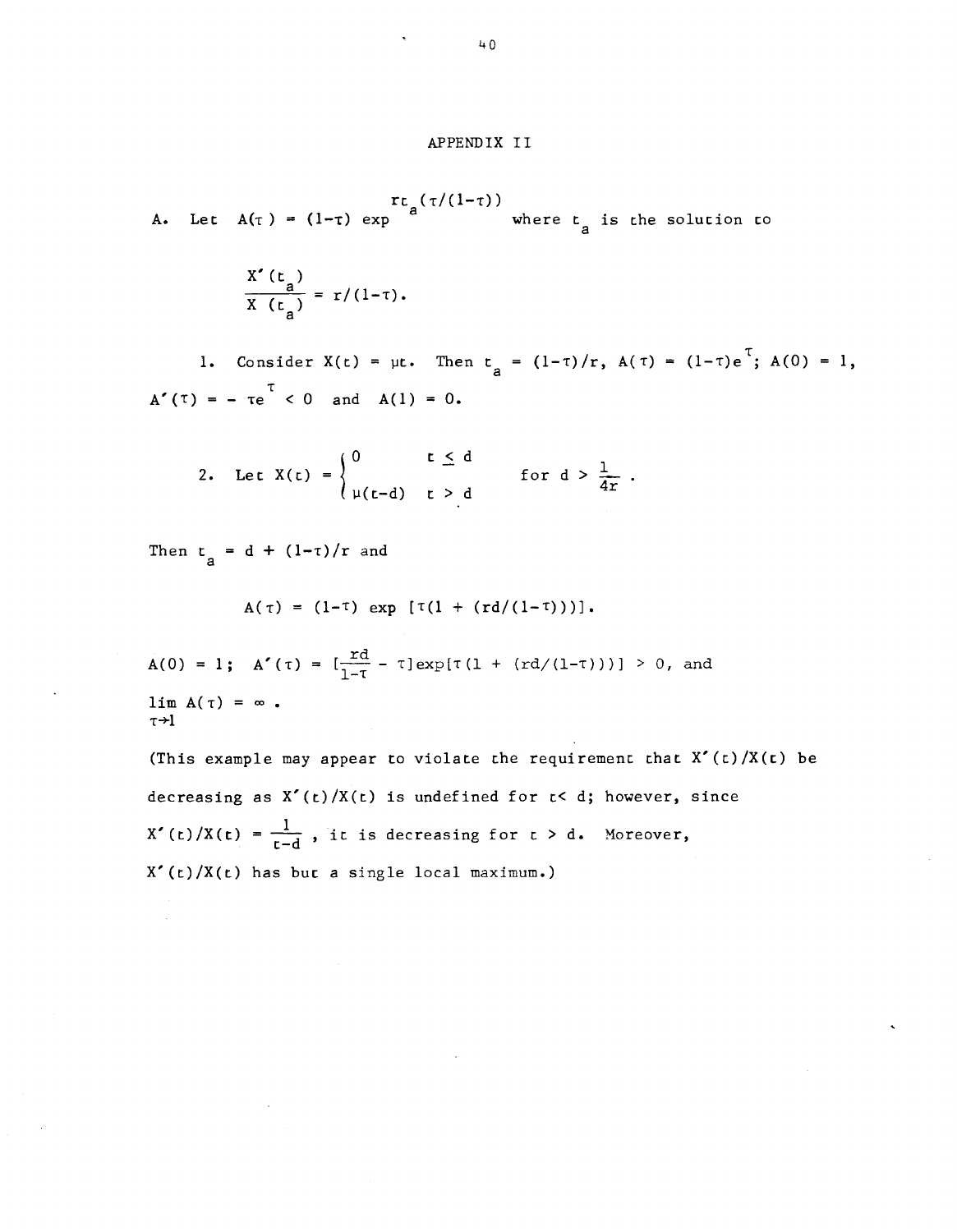1. Let 
$$
C(\eta) = \exp[(r+\eta)t_{a} \tau/(1-\tau)]
$$
 where  $t_{a}$  satisfies

$$
X'(t_a)/X(t_a) = (r+\tau \eta)/(1-\tau).
$$

Let  $X(t) = \mu t$ . Then we know from example 1 of Appendix II.A that C(0) <  $(1-\tau)^{-1}$  for  $\tau > 0$  so that if C'(0) > 0 the distortions induced by the capital gains tax are reduced by small increments in the race of inflation. For this case,  $t_a = (1-\tau)/(r+\tau\eta)$ ;  $C(\eta) = \exp [\tau(r+\eta)/(r+\tau\eta)]$ , and  $C'(\eta) = C(\eta)r(1-\tau)\tau/(r+\tau\eta)^2$ , so inflation at low rates reduces distortions. However,  $\lim_{n\to\infty} C(n) = e$  and if  $e > (1-\tau)^{-1}$  (or if  $\tau < .632$ ), then high rates of inflation more than correct the distortions induced by the capital gains tax. Increases in inflation beyond the point where  $C(\eta) = (1-\tau)^{-1}$  increase distortions.

2. For a more dramatic example of this effect, consider again the case where

$$
X(t) = \begin{cases} 0 & t \leq d \\ \mu(t-d) & t > d \end{cases} \quad \text{for } d > \frac{1}{4r}.
$$

**Then** 

$$
t_a = d + (1-\tau)/(r+\tau\eta)
$$

so that

$$
C(\eta) = \exp \left[ (r+\eta) d\tau/(1-\tau) + (r+\eta) \tau/(r+\tau \eta) \right],
$$

It is easy to calculate that  $C'(\eta) > 0$ . We showed in example 2 of Appendix II.A that  $C(0) > (1-\tau)^{-1}$  so increasing inflation exacerbates the distortions of the capital gains tax.

B.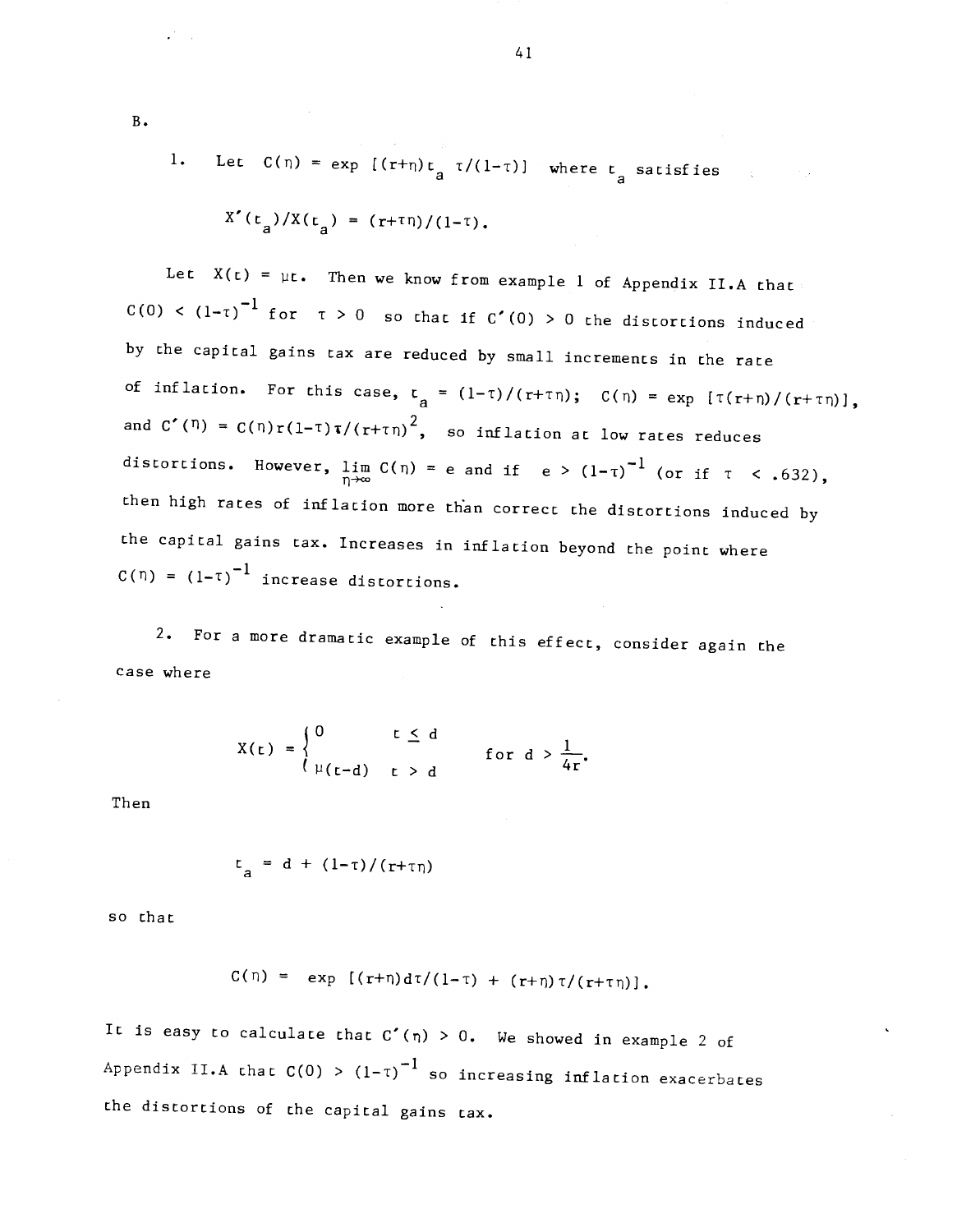3. For an example where  $C'(n)$  can be negative let  $X(t) = \mu t + k$ where  $k > 0$ . Then  $t_a = \frac{(1-\tau)}{r+\tau\eta} - \frac{k}{\mu}$  and

$$
C(\eta) = \exp \left[\frac{(r+\eta)\tau}{r+\tau\eta} - \frac{k(r+\eta)\tau}{\mu(1-\tau)}\right].
$$

It is easy to show that for  $0 < \tau < 1$  sign  $[C'(n)] = \text{sign} \left[ \frac{(1-\tau)r}{2} - \frac{k}{\sqrt{1-\tau}} \right]$ . For  $k > \frac{\mu r (1-\tau)^2}{r^2}$   $C'(n) < 0$ .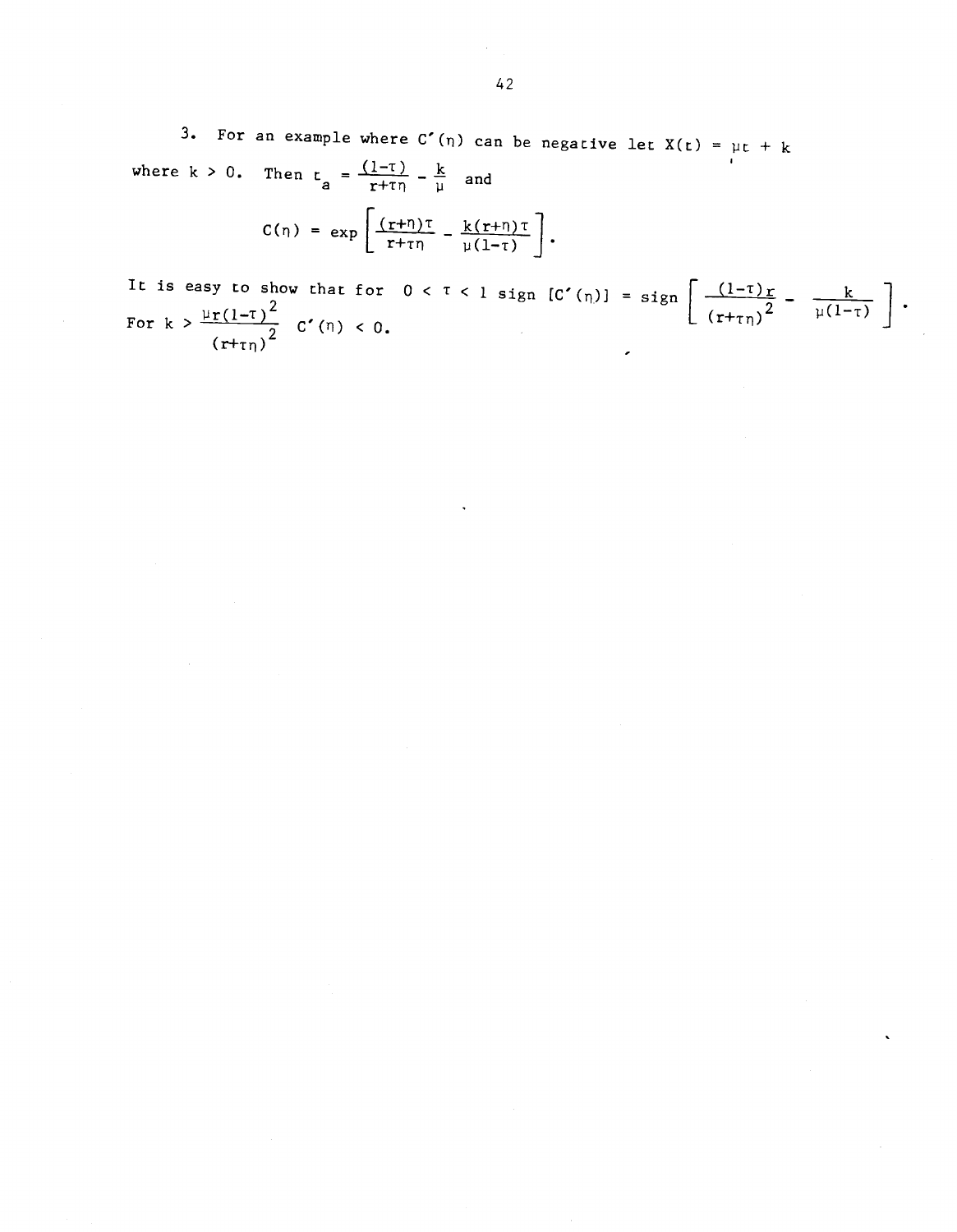C. Proposition A.1. The optimal cutting time of trees taxed on an accrual basis is decreasing in  $\eta$ , the rate of inflation.

Proof: The optimal cutting time  $u_a$  solves

$$
\begin{array}{ccc}\n & -\frac{r+r\eta}{1-r}u \\
 & u & \frac{V(u)e}{1-e} - P \\
 & & \frac{1}{1-e}u\n\end{array}
$$

Assuming an interior solution, the first—order conditions imply

$$
(A.1) \tP \tV(u_a) e^{-\left(\frac{r+r_1}{1-r}\right)u_a}
$$

(A.2)

\n
$$
\phi(u_{a}, \eta, \tau) = \{ [V'(u_{a})e^{-\frac{(T+ \tau \eta)}{1-\tau}u_{a}} - V(u_{a}) (\frac{r+\tau \eta}{1-\tau}) e^{-\frac{(T+ \tau \eta)}{1-\tau}u_{a}} ] [1-e^{-\tau u}]
$$
\n
$$
- (\frac{r+\tau \eta}{1-\tau})u_{a} - r u_{a}, \qquad -r u_{a} \qquad -r u_{a} \qquad -r u_{a} \qquad -r u_{a} \qquad -r u_{a} \qquad -r u_{a} \qquad -r u_{a} \qquad -r u_{a} \qquad -r u_{a} \qquad -r u_{a} \qquad -r u_{a} \qquad -r u_{a} \qquad -r u_{a} \qquad -r u_{a} \qquad -r u_{a} \qquad -r u_{a} \qquad -r u_{a} \qquad -r u_{a} \qquad -r u_{a} \qquad -r u_{a} \qquad -r u_{a} \qquad -r u_{a} \qquad -r u_{a} \qquad -r u_{a} \qquad -r u_{a} \qquad -r u_{a} \qquad -r u_{a} \qquad -r u_{a} \qquad -r u_{a} \qquad -r u_{a} \qquad -r u_{a} \qquad -r u_{a} \qquad -r u_{a} \qquad -r u_{a} \qquad -r u_{a} \qquad -r u_{a} \qquad -r u_{a} \qquad -r u_{a} \qquad -r u_{a} \qquad -r u_{a} \qquad -r u_{a} \qquad -r u_{a} \qquad -r u_{a} \qquad -r u_{a} \qquad -r u_{a} \qquad -r u_{a} \qquad -r u_{a} \qquad -r u_{a} \qquad -r u_{a} \qquad -r u_{a} \qquad -r u_{a} \qquad -r u_{a} \qquad -r u_{a} \qquad -r u_{a} \qquad -r u_{a} \qquad -r u_{a} \qquad -r u_{a} \qquad -r u_{a} \qquad -r u_{a} \qquad -r u_{a} \qquad -r u_{a} \qquad -r u_{a} \qquad -r u_{a} \qquad -r u_{a} \qquad -r u_{a} \qquad -r u_{a} \qquad -r u_{a} \qquad -r u_{a} \qquad -r u_{a} \qquad -
$$

- 
$$
[V(u_a) e^{-\frac{1}{1-T}u_a} - P]re^{-\frac{1}{2}u_a}
$$
 +  $(1-e^{-\frac{1}{2}u})^2 = 0$ .

$$
- [V(u_{a}) e^{-iT \cdot \frac{a_{a}}{a}} - P]re^{-i\frac{a_{a}}{a}} \} \div (1 - e^{-i\frac{a_{a}}{a}}) = 0.
$$
\nThus,  $\frac{du_{a}}{d\eta} = \frac{\frac{\partial \phi}{\partial \eta}}{\frac{\partial \phi}{\partial u_{a}}}$  and, since  $\frac{\partial \phi}{\partial u_{a}} < 0$  from the second-order conditions,

$$
\begin{array}{rcl}\n\frac{du_{a}}{d\eta} & = \text{sign} \frac{\partial \phi}{\partial \eta} & = \text{sign} \ V(u_{a}) \ \{ \ (e \qquad \qquad -1) \ [\frac{V'(u_{a})u_{a}}{V(u_{a})} + 1] \\
& & \ + \frac{u_{a}}{1-\tau} \ [r(1-\tau e \qquad \qquad^{2} + \eta \tau(1-e \qquad \qquad^{2})] \ ] \ \}.\n\end{array}
$$

Rearranging the first—order condition (A.2), we find that

$$
\frac{v'(u_a)u_a}{v(u_a)} + 1 (e^{u_a} - 1) + \frac{u}{1-\tau} [r(1-\tau e^{-u_a}) + \eta \tau (1 - e^{-u_a})]
$$
  
=  $\frac{u_a}{v(u_a)}$  Pr e<sup>-ru\_a</sup> e $\frac{r+\tau \eta}{1-\tau} u_a + e^{-ru_a} - 1$ .

Thus,

$$
\sin \frac{du_{a}}{d\eta} = \sin \{\frac{u_{a}}{v(u_{a})} \text{ } p \text{ } r \text{ } e^{-ru_{a}} e^{\frac{(r+r_{0})}{1-r}u_{a}} + e^{-ru_{a}} - 1 \}.
$$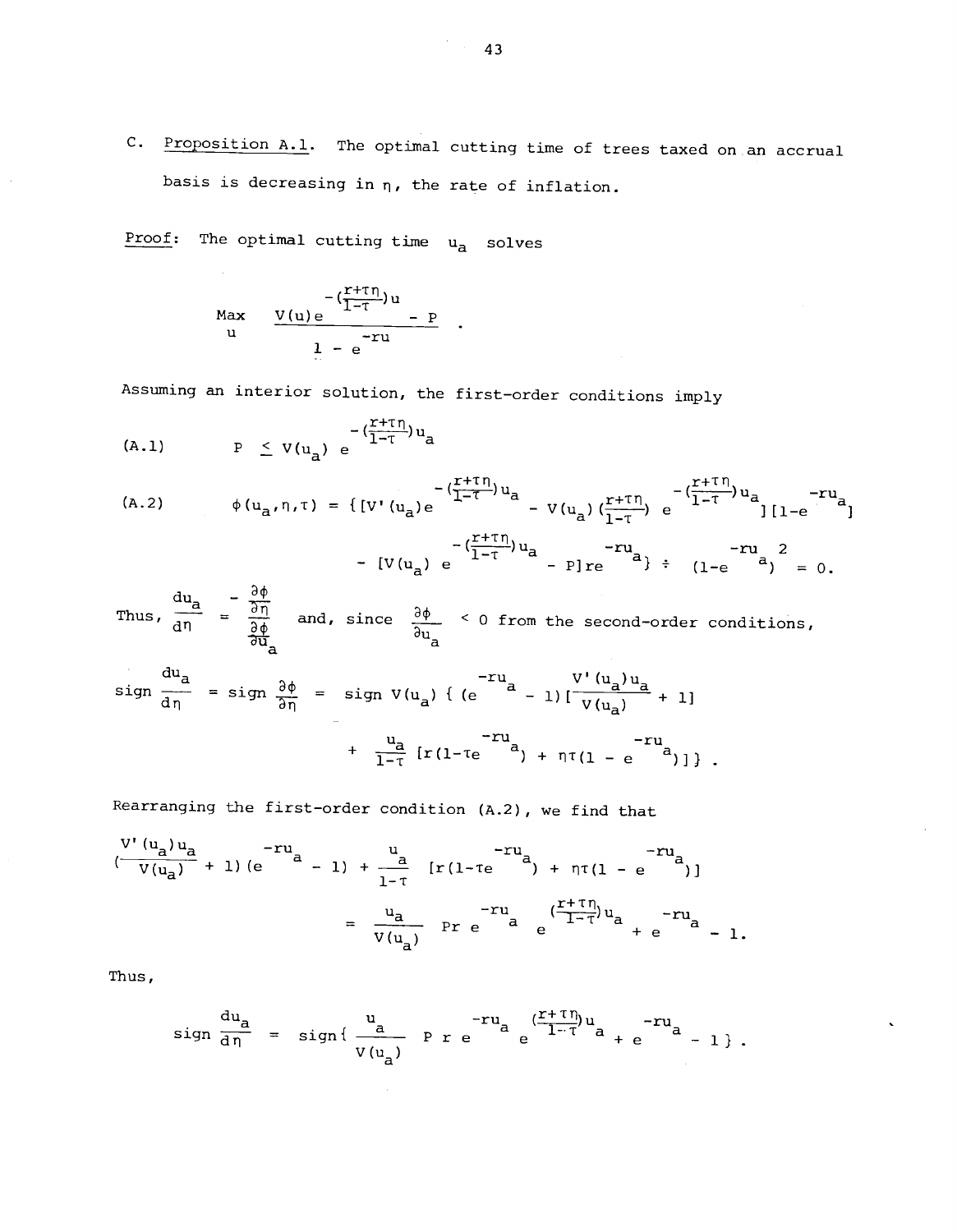$-\left(\frac{r+\tau\eta}{1-\tau}\right)u_{a}$ From (A.1) we know that  $P \leq V(u_a) e^{-\frac{1}{1-\tau}u_a}$ , which implies

(A.3) 
$$
u_{a} v_{u_{a}}
$$
  $\frac{u_{a}}{v(u_{a})}$   $\frac{1}{2}r^{2}u_{a} e^{\frac{(r+r_{1})}{1-r}u_{a}} + e^{-ru_{a}}$   $-1 \leq (u_{a}r + 1)e^{-ru_{a}}$   $-1$ .

The right-hand side of (A.3) attains a maximum over  $u_a r \ge 0$  when  $u_{a}r = 0$ . At this point  $(u_{a}r + 1)e^{r}$   $u_{a}r + 1 = 0$ . Thus,  $\frac{du_{a}}{d\eta} \leq 0$ .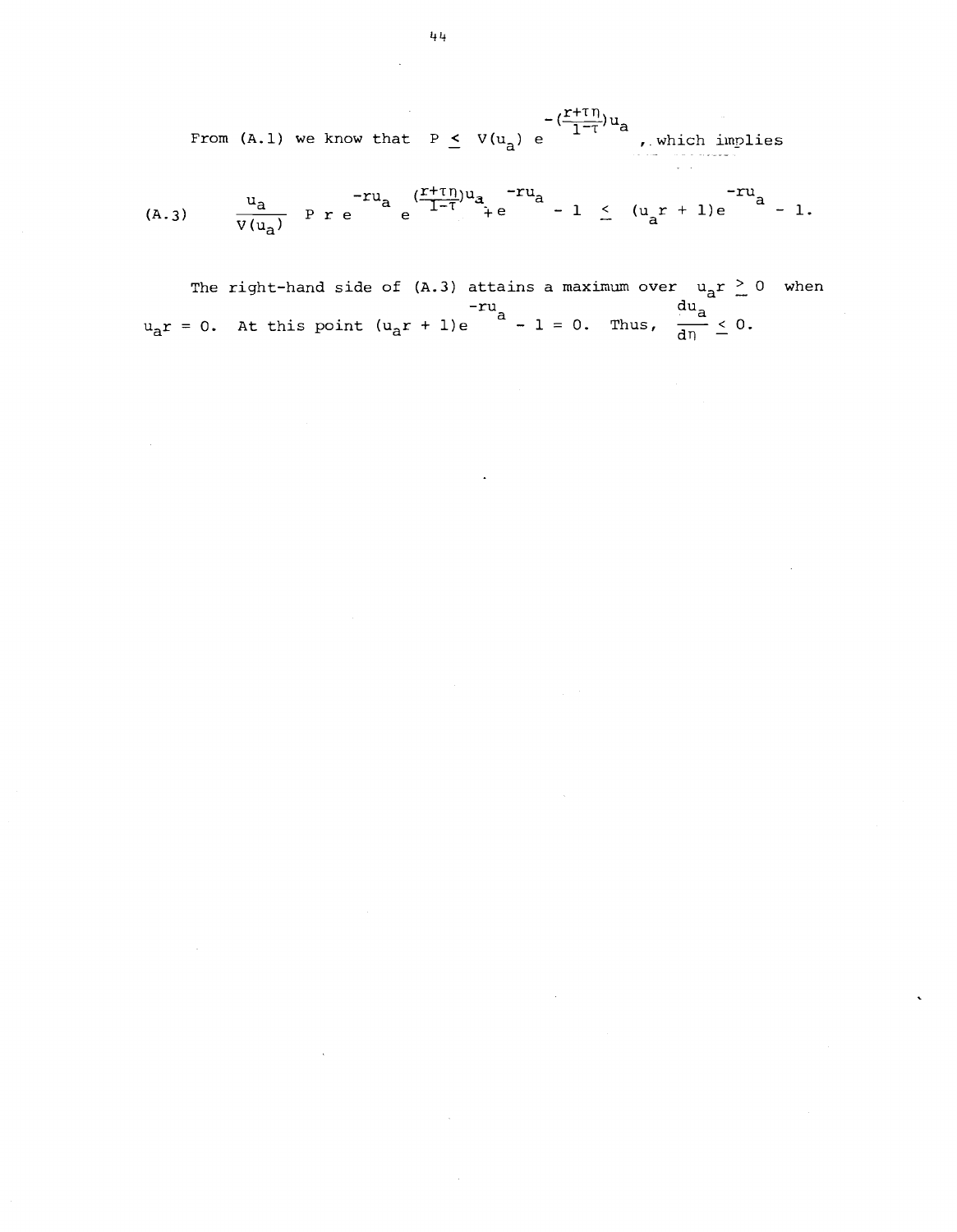In this section, we show that with wine taxed on a realization basis, at low rates of inflation an increase in  $\eta$  can increase or decrease selling  $\ldots$ time. We give examples where  $\frac{dE^*}{d\eta}\Big|_{\eta=0}$  is greater than, less than, and equal to zero.

1. Let 
$$
X(t) = \begin{cases} 0 & t \leq d \\ \mu(t-d) & t > d \end{cases}
$$
 where  $d > 0$ .

Then from (21), with  $\eta = 0$ ,  $t^* = \frac{1}{r} + d - \frac{\tau}{1-\tau} \frac{B}{\mu}$  and from (22) and (23)  $-1-dr+\frac{r\tau B}{dr}$  $W^*(T,0) = \frac{\mu}{T} (1-\tau) e$   $(1-\tau)$  (1-<sup>t</sup>)<sup> $\mu$ </sup>. From (24) this implies that

$$
sign\left[\frac{dt^*}{d\eta}\Big|_{\eta=0}\right] = sign\left[rd - \frac{r\tau}{(1-\tau)}\frac{B}{\mu} + \tau e^{-1-dr + \frac{r\tau B}{(1-\tau)\mu}}\right].
$$

Inserting the condition  $B = W^*(T, 0)$  from (22), we see that the right-hand side of the above equation equals sign[rd]. Since rd > 0,  $\frac{dt^*}{dn}$   $\eta_{=0}$  > 0.

2. Let  $X(t) = \mu t + c$  where  $c \ge 0$ . Setting  $\eta = 0$ , (21) implies

that  $t^* = \frac{1}{r} - \frac{c}{\mu} - \frac{\tau}{1-\tau} \frac{B}{\mu}$ , and from (22) and (23),

$$
W^*(\tau,0) = \frac{\mu(1-\tau)}{r} e^{-1+\frac{rc}{\mu} + \frac{r\tau}{(1-\tau)\mu}}.
$$

Inserting this value of  $t*$  into (24) and setting  $\eta = 0$ , we find

$$
sign\left[\frac{dt^*}{d\eta}\bigg|_{\eta=0}\right] = sign\left[-\frac{cr}{\mu} - \frac{\tau r}{(1-\tau)\mu} + \tau e^{-1+\frac{cr}{\mu} + \frac{\tau r}{(1-\tau)\mu}}\right]
$$

Setting  $B = W^*(T,0)$ , the right-hand side of this equation becomes sign  $[-\frac{cr}{\mu}]$ . Thus, if c equals zero  $\frac{dt^*}{d\eta}\Big|_{\eta=0} = 0$ , while if c is greater than zero,  $\frac{dt^*}{dt} \bigg|_{t=0} < 0$ .

45

D.